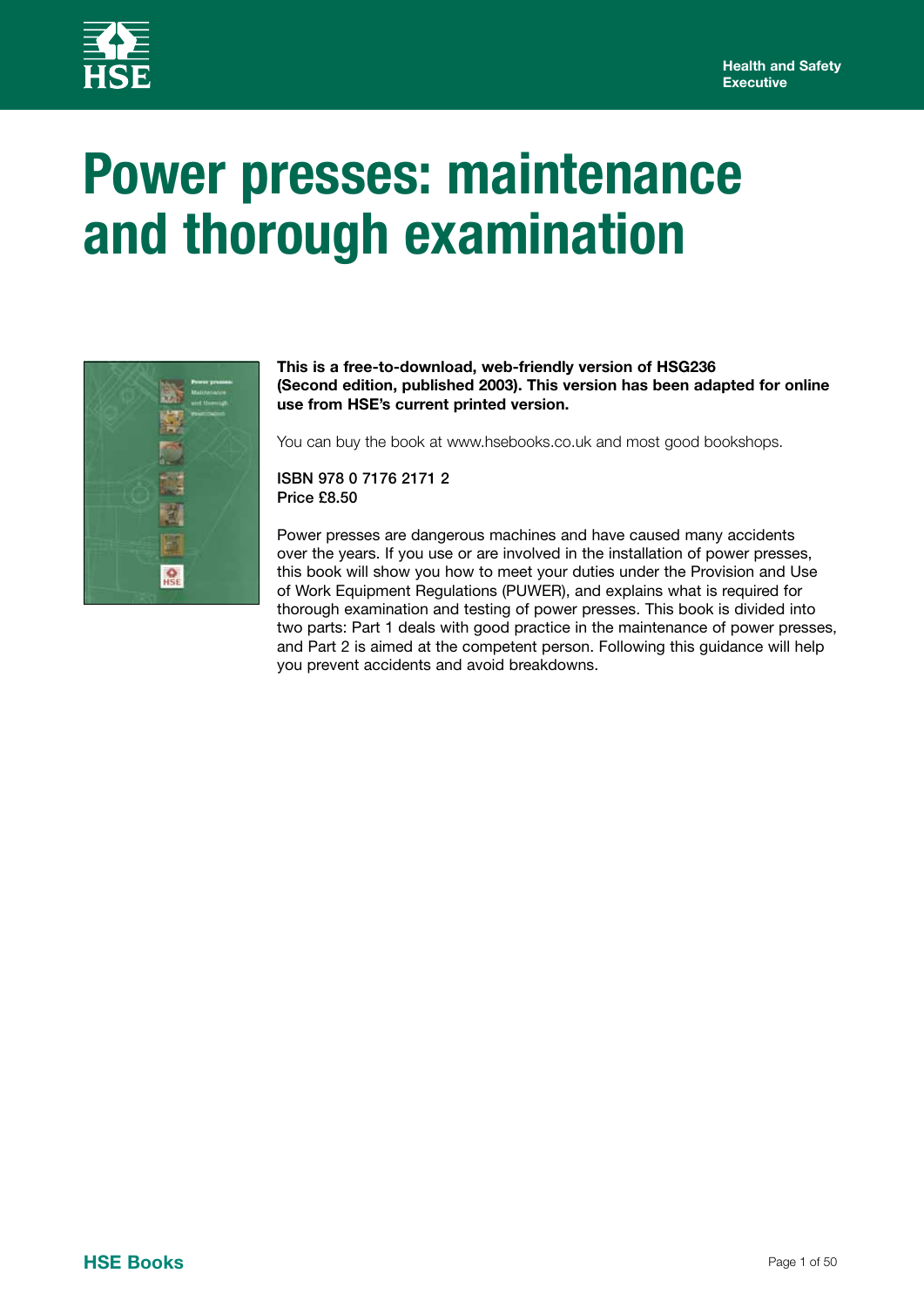© *Crown copyright 2003*

First published 2003

ISBN 978 0 7176 2171 2

All rights reserved. No part of this publication may be reproduced, stored in a retrieval system, or transmitted in any form or by any means (electronic, mechanical, photocopying, recording or otherwise) without the prior written permission of the copyright owner.

Applications for reproduction should be made in writing to: Licensing Division, Her Majesty's Sationery Office, St Clements House, 2-16 Colegate, Norwich NR3 1BQ or by e-mail to hmsolicensing@cabinet-office.x.gsi.gov.uk

This guidance is issued by the Health and Safety Executive. Following the guidance is not compulsory and you are free to take other action. But if you do follow the guidance you will normally be doing enough to comply with the law. Health and safety inspectors seek to secure compliance with the law and may refer to this guidance as illustrating good practice.

#### **Acknowledgements**

This publication was prepared in conjunction with the following organisations:

*Confederation of British Metalforming (CBM) Engineering Employers Federation (EEF) Metalforming Machinery Makers Association (MMMA) Safety Assessment Federation (SAFed)*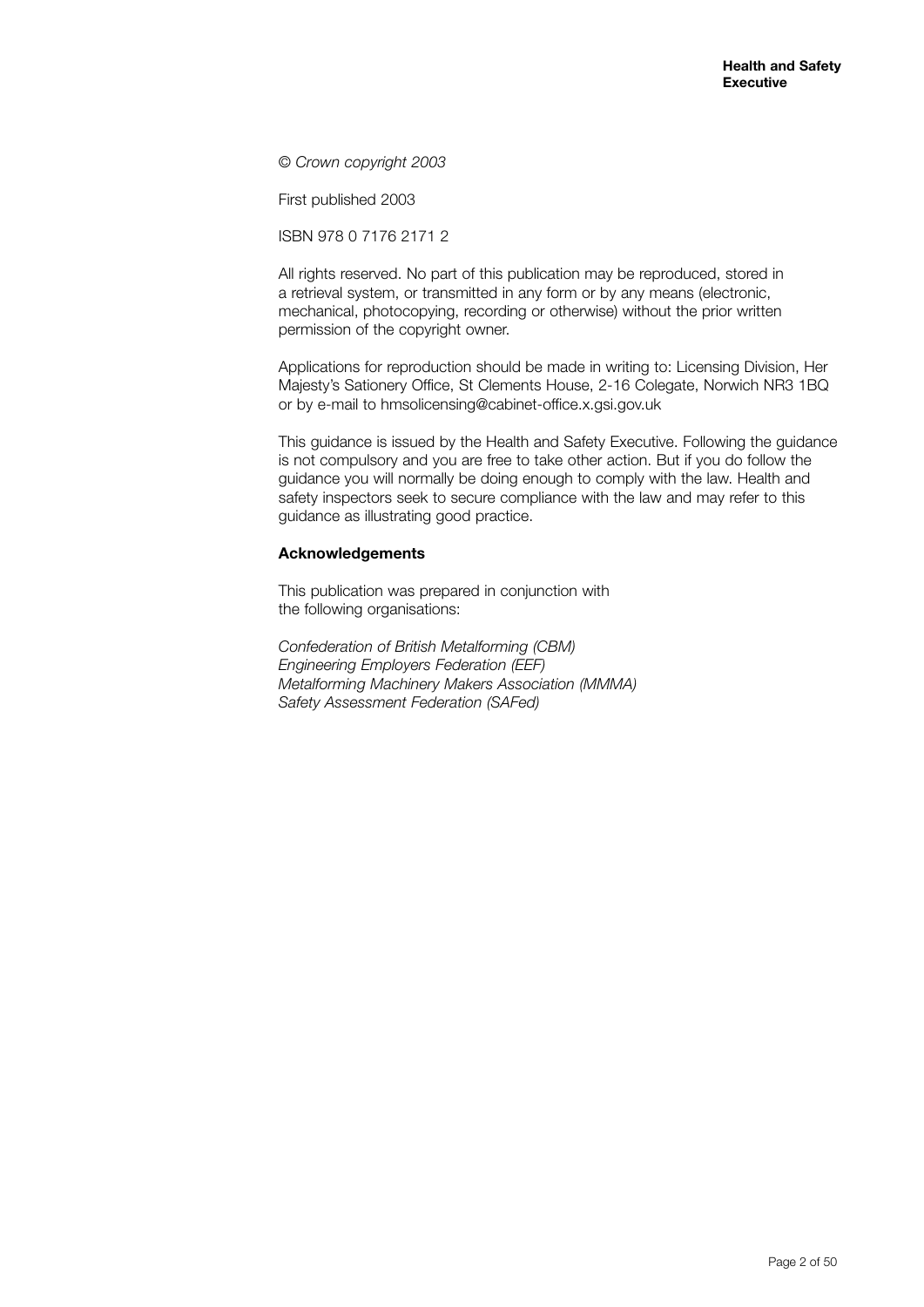# **Contents**

# **Introduction** *5*

#### **Part 1: Power presses – Maintenance** *6*

Your duties as an employer under PUWER 98 *6* Role of the press-shop manager/supervisor *6* Role of the appointed person *7* Involving employees and acting on their comments *7* Role of the competent person *8* Acquiring new power presses: Starting off on the right foot *8* Managing maintenance *9* What to maintain *9* When to maintain *10* Carrying out repairs and maintenance *11* Selecting and managing maintenance contractors *12* Making best use of the competent person's visit and report *13* Purpose of the thorough examination and test *13* Liaising with the competent person *13* Information the competent person will need *13* Things the competent person will ask you to do *14* How to use the competent person's report in your maintenance system *14* Keeping records *15* Recording your contractors' work *15* Keeping a maintenance log *15*

# **Part 2: Power presses – Thorough examination and test** *16*

Introduction *16* Legal commentary *16* Organising the thorough examination *17* Initial thorough examination of a power press *17* Periodic thorough examination of a power press *18* Power press actuation and control *19* Positive key clutches *19* Friction clutch presses *20* Brakes *21* Dual operated valves *22* Interlocking guards *22* Electro-sensitive protection systems (ESPS) *23* Measurement of stopping-time performance *24* Safety-related circuits *25* Other requirements: Inspection and test of guards and/or protection devices *28*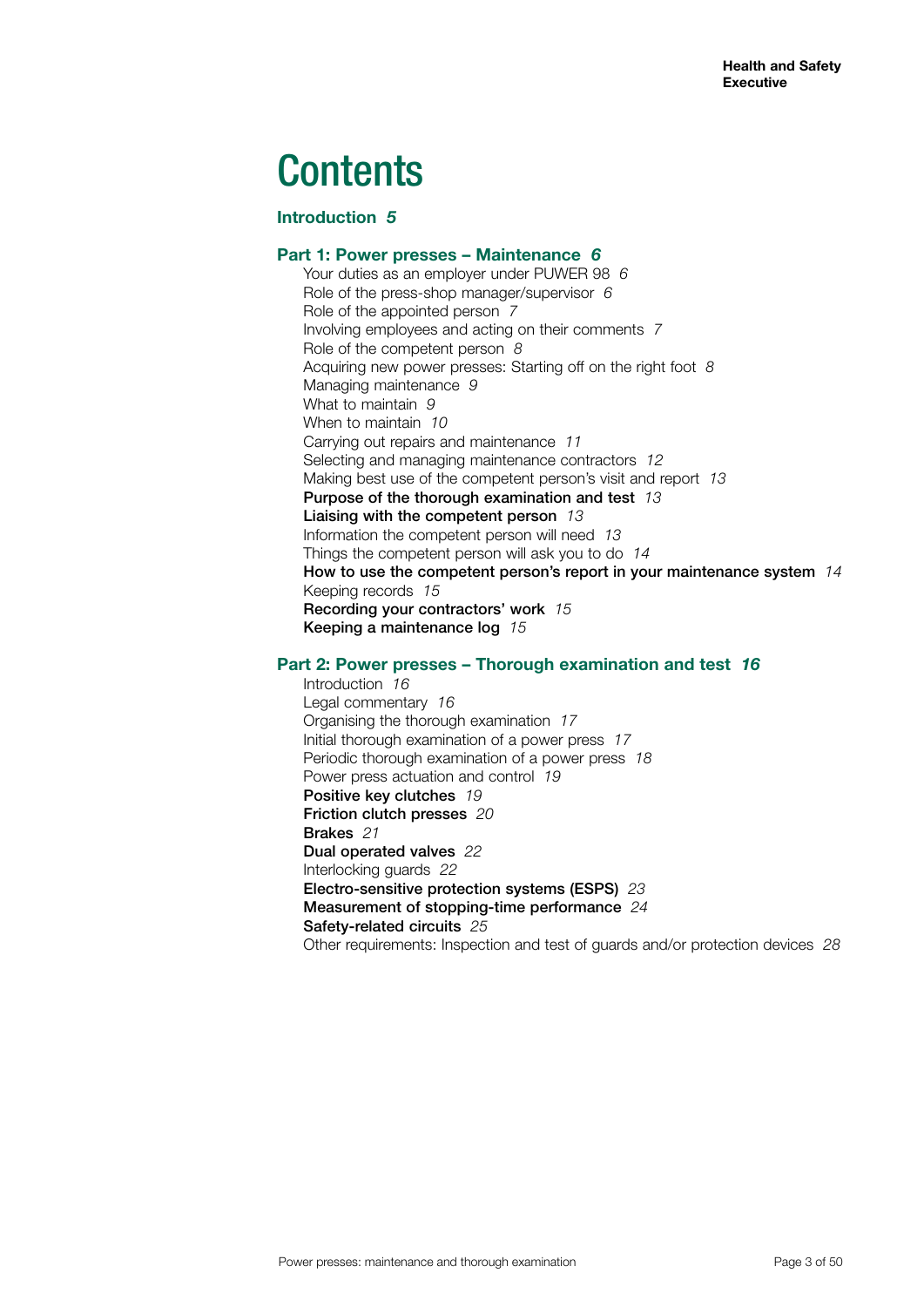# **Appendices** *29*

- 1 Maintenance log sheet Example *30*
- 2 Record of contractor's work Example *31*
- 3 Checklist for daily inspections and periodic maintenance Example *32*
- 4 Thorough examination Electrical control system aspects *39*
- 5 Press design and maintenance intervals *43*
- 6 PUWER 98 Part IV: Power presses Schedule 3 (regulation 34(1)(b)) Information to be contained in a report of thorough examination of a power press, guard or protection device *45*
- 7 PUWER 98 Part IV: Power presses Schedule 2 (regulation 31). Power presses to which regulations 32-35 do not apply *46*
- 8 PUWER 98 Part IV: Power presses Regulation 32(4)(a)(iii) Exceptional circumstances. Requirement for a thorough examination *47*

# **References** *48*

# **Useful information** *49*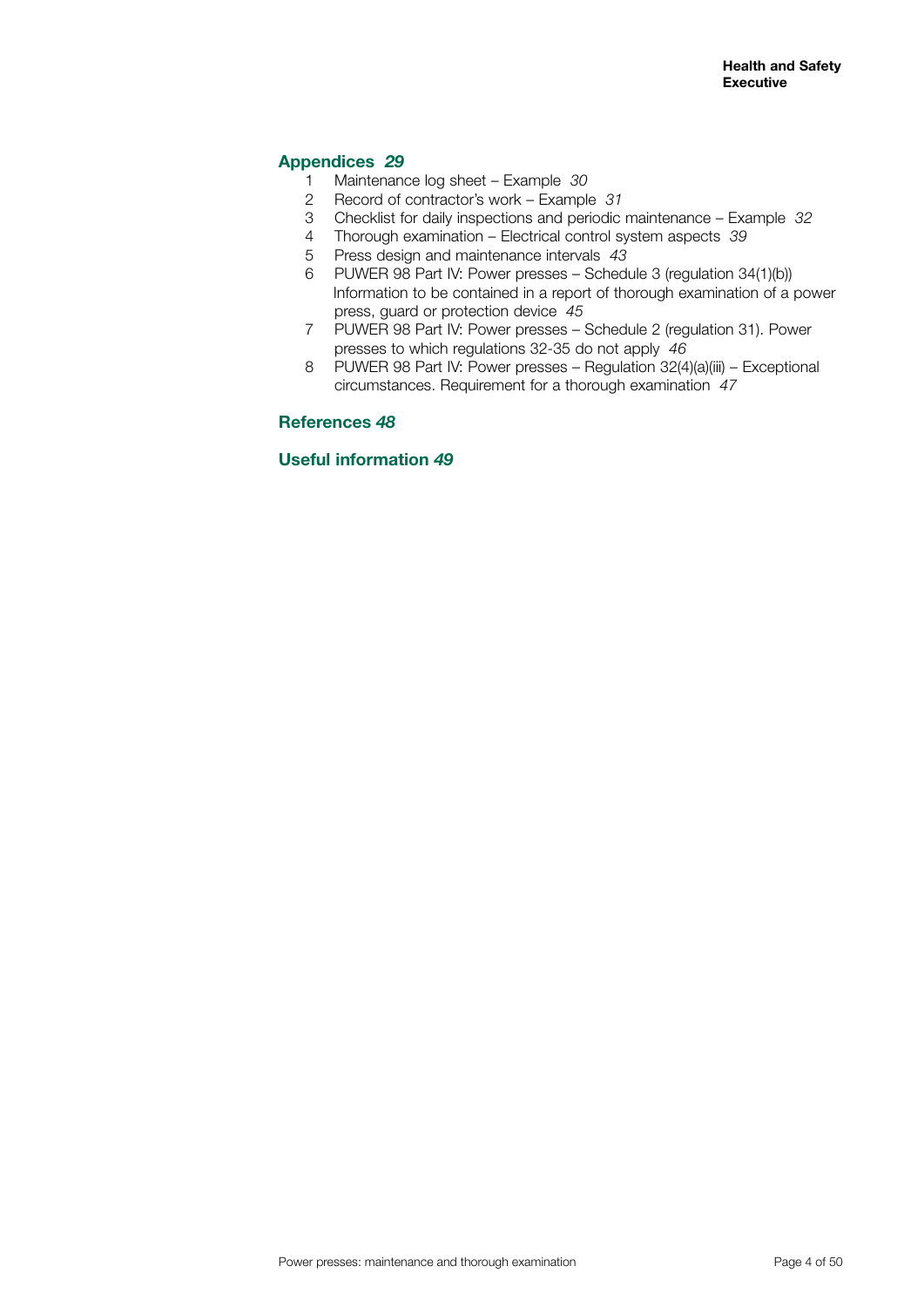# **Introduction**

1 This guidance is intended to assist users of power presses\* and people involved in the installation and maintenance of power presses to meet their duties under the Provision and Use of Work Equipment Regulations (PUWER). It also provides information on the requirements for thorough examination and testing of power presses.

\*A power press is defined in PUWER as *'a press or press brake for the working of metal by means of tools, or for die proving, which is power driven and which embodies a flywheel and clutch*'.

Part IV of PUWER 98, which applies only to power presses, requires that the press and its safety devices are subject to periodic thorough examination and an inspection and test every time the press is used or after tool setting or adjustment. There are some exceptions to these requirements - see Appendix 7.

2 Power presses are dangerous machines and they have caused many accidents over the years. The injuries are serious, often resulting in amputations of fingers or hands. The causes include poor maintenance of the press, its safeguards and the control system. Following this guidance will help you prevent accidents and avoid breakdowns. There are therefore commercial as well as safety benefits – if a press is out of use unexpectedly for any length of time it can be very costly.

3 This guidance is in two parts. **Part 1** covers good practice in the maintenance of power presses and tells you:

- $\blacksquare$  what you need to do to maintain your power presses and safety-related systems as required by the Provision and Use of Work Equipment Regulations;
- how you can improve your maintenance by encouraging the person appointed to do the daily inspections and tests (the appointed person) and the press operator to report defects;
- $\blacksquare$  what the 'thorough examination' is for and what it will tell you about your presses;
- **n** about the relationship between maintenance and thorough examination (you will only get the full benefit from the thorough examination – and comply with the law – if you have proper maintenance systems).

4 The guidance includes examples of checklists in Appendices 1, 2 and 3 to help you plan and record maintenance activities.

5 **Part 2** is aimed at the competent person. It gives detailed guidance on the thorough examination and testing of power presses and mechanical press brakes. It updates and replaces the guidance in *Power presses: Thorough examination and testing* (PM79) which represented well-established good practice, and includes additional information on the electrical aspects of control systems.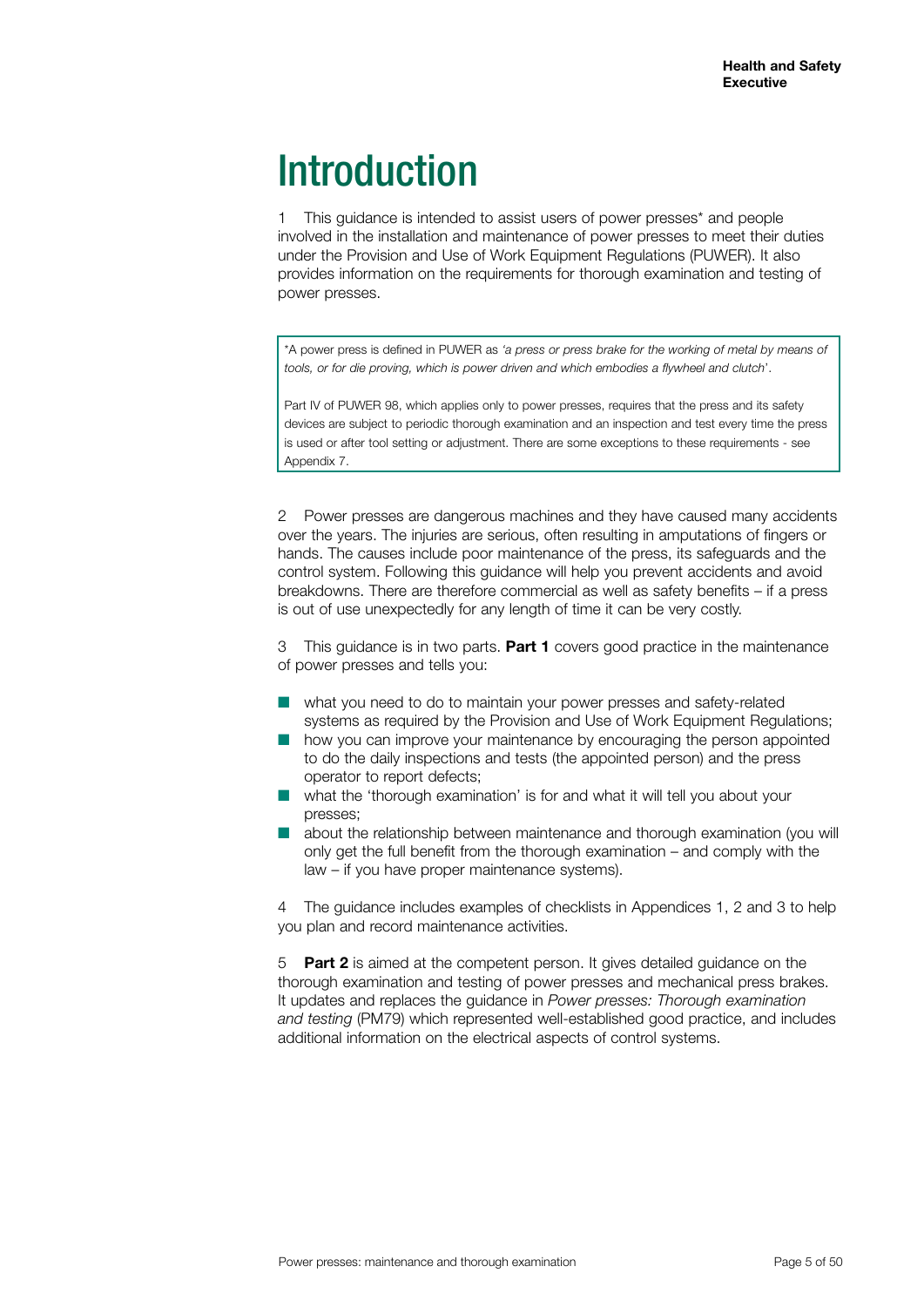# Part 1. Power presses: **Maintenance**

#### **Your duties as an employer under PUWER 98**

- 6 You must ensure that:
- $\blacksquare$  your power presses, all their guards, the control systems and ancillary equipment (for example automatic feed systems) are maintained so that they do not put people at risk;
- $\blacksquare$  maintenance work on power presses is carried out safely, ie machinery is shut down and isolated, and is done by people who have the right skills and knowledge (see paragraph 32);
- $\blacksquare$  training is provided for the 'appointed person' to help them fulfil their role (see paragraphs 9-12);
- $\blacksquare$  adequate health and safety information and written instructions (where appropriate) are made available to everyone who uses, supervises or manages power presses;
- any existing maintenance  $log^*$  is kept up to date; and
- $\blacksquare$  your presses and safety devices are thoroughly examined by a competent person at the required intervals (see Part 2).

\* It is strongly recommended that you keep a log of the maintenance activities performed at a power press. The maintenance log provides you, the enforcing authority, your insurance company, inspecting organisations and engineers with evidence that the power press has been properly maintained. By keeping it up to date, it will demonstrate that inspections and tests have been carried out and that any modifications to safety-related circuits have been properly implemented.

7 If you have maintenance work done by outside contractors it is important to make sure that they are competent to carry out this work (see the section 'Selecting and managing maintenance contractors', paragraphs 32-34).

### **Role of the press-shop manager/supervisor**

8 Press shop managers and supervisors need to be properly trained and have arrangements in place to:

- $\blacksquare$  know what maintenance work is required and make sure it is carried out, ie have a system for monitoring the condition of presses and receiving and acting on reports of defects;
- $\blacksquare$  know what is expected of the appointed person and make sure they have the time and resources to carry out the daily inspections and tests;
- **n** know what is expected of the competent person (see paragraph 15) and make sure the thorough examinations are carried out on time;
- n be able to choose contractors who are competent to work on presses if maintenance work is put out to contract.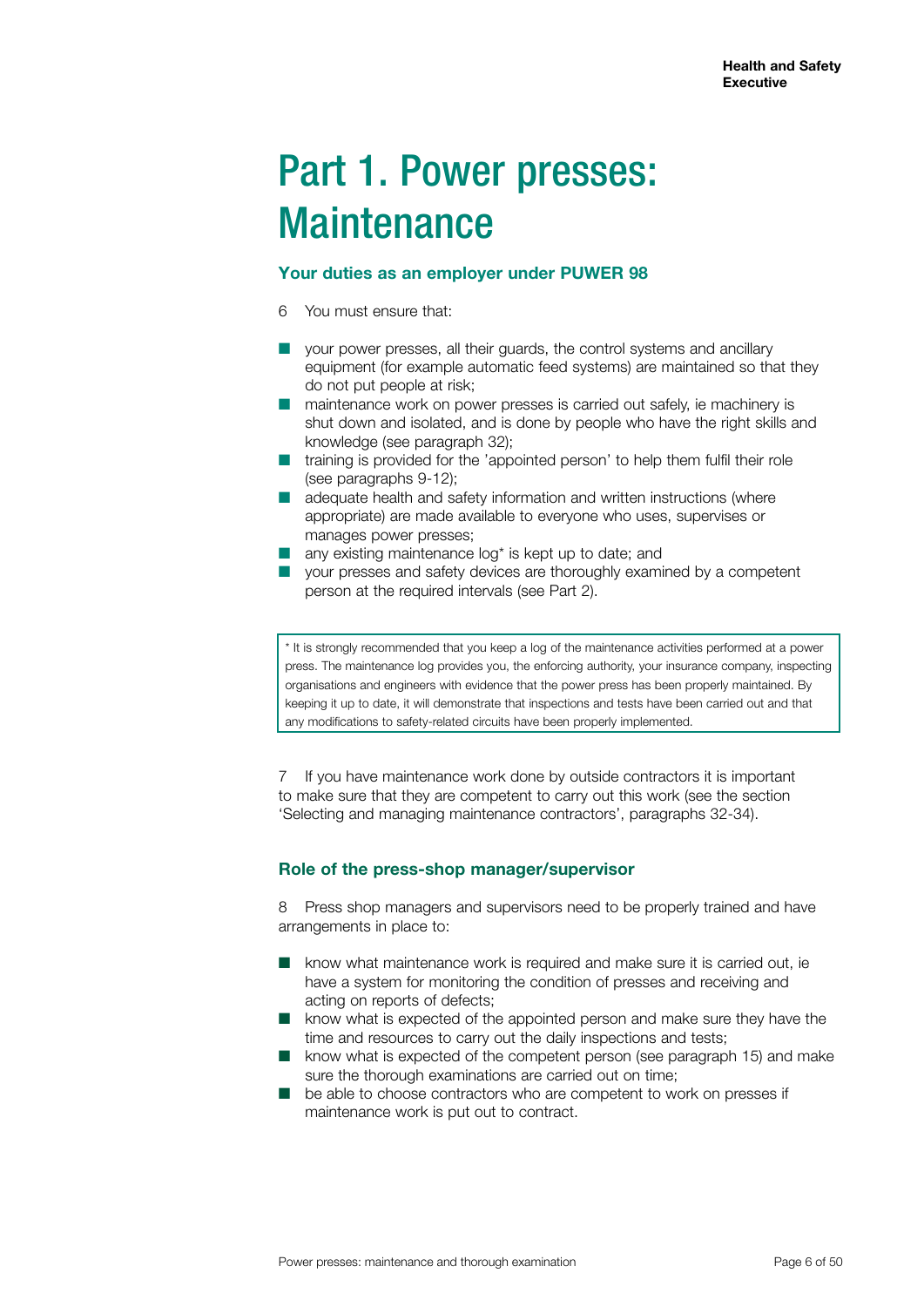# **Role of the appointed person**

9 The appointed person is someone designated by the employer (under regulation 7 of PUWER 98) to inspect and test the guards and safety devices on each press:

- $\blacksquare$  every day they are in use (within the first four hours of each working period); and
- after setting, resetting or adjustment of the tools.

10 The appointed person has to be adequately trained to do the work on each type of power press, and be competent to do so.

- 11 The appointed person could also perform the following activities:
- monitor the condition of presses and gather information by asking press operators about the way the press is performing, and reporting anything unusual; and
- $\blacksquare$  carry out routine minor maintenance tasks, after suitable training. They should know what they can deal with themselves and what needs reporting as a defect to be dealt with by someone else. The example maintenance checklist in Appendix 3 lists some of the daily and weekly maintenance tasks which could be done, for example checking lubrication.

12 If you are to involve your appointed person in maintenance tasks you will need to make sure they are competent to carry them out. They may have existing skills from previous employment, but you will need to assess them, for example by arranging for skilled maintenance staff to observe them carrying out set tasks under supervision.

### **Involving employees and acting on their comments**

13 Employees need to have adequate health and safety information available to them and, where appropriate, written instructions about the use of the press. They also need to have adequate health and safety training so that they are able to understand:

- $\blacksquare$  how the press operates, and the hazards;
- $\blacksquare$  what safety devices are fitted to the press and where they are, how they work and what effect they have on the press; and
- $\blacksquare$  any maintenance task falling to them (for example daily lubrication).

14 They need to know who to report any problems to, for example if the press seems to be operating in an unusual way, and to be told if they can continue to use the machine or not.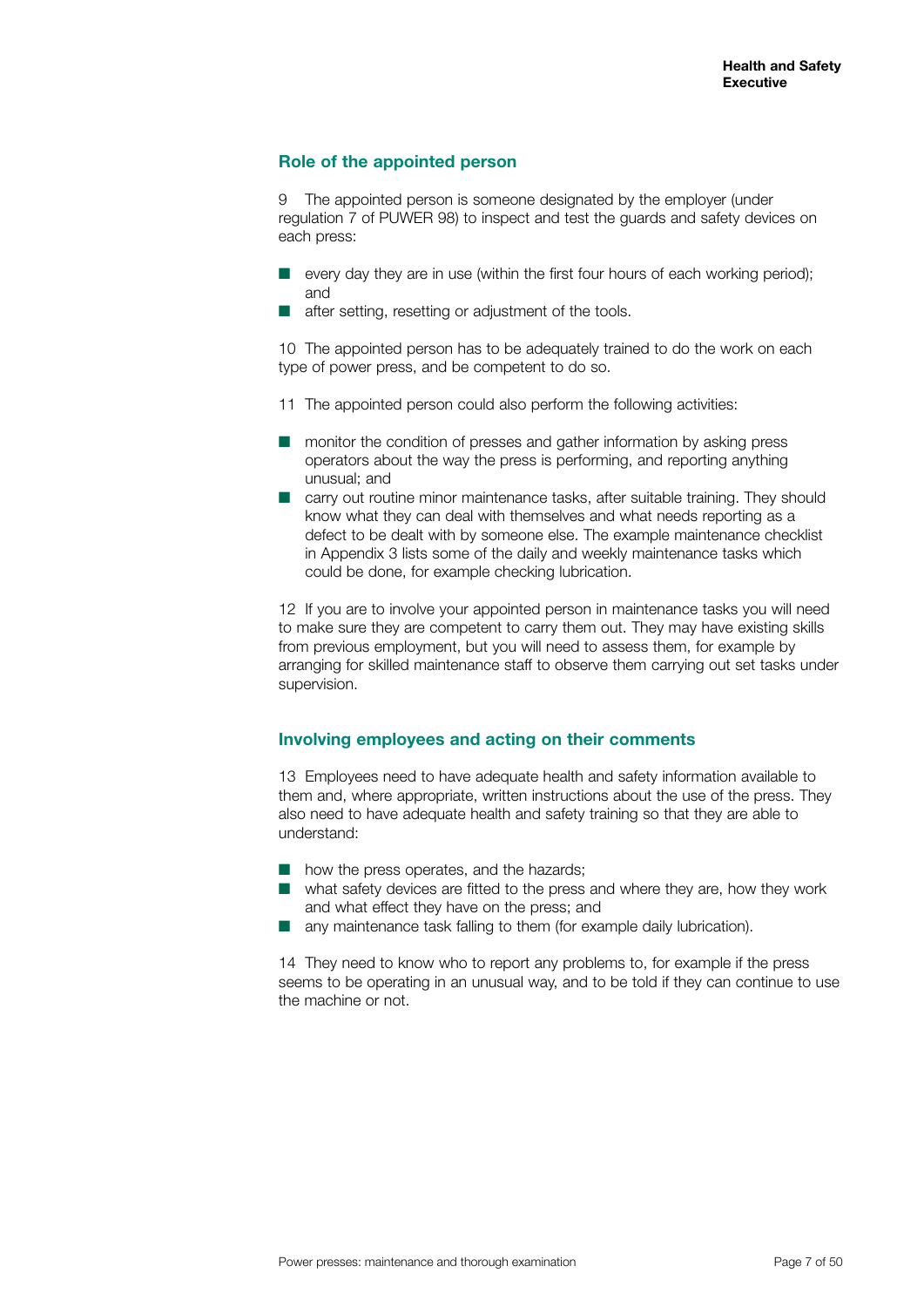#### **Role of the competent person**

15 The competent person is someone the employer has selected to carry out the thorough examination and test of the power press, its guard(s) or protection device(s). They are usually employed by specialist inspection organisations and need sufficient practical or theoretical knowledge and experience to detect defects or weaknesses and decide how far these will affect the safe operation of the press. It is also important that they are sufficiently independent and impartial to be able to make an objective assessment of the press. When selecting a competent person, you need to check that they understand what is meant by a thorough examination and what the law requires. Accreditation by the United Kingdom Accreditation Service (UKAS) to the relevant standard (BS EN 45004:1995)<sup>1</sup> is an indication of the level of competence of an inspection body (see 'Useful information'). See also Part 2 of this guidance for details of what the thorough examination and test involves.

#### **Acquiring new power presses: Starting off on the right foot**

16 Your health and safety policy should take the purchasing of work equipment into account. Some time spent checking the safety standards on a press that you intend to purchase can save time and money when putting it into service. Suppliers of new or second-hand machinery have a duty to supply a machine that is safe, but users also have a duty to select suitable and safe equipment. See *Buying new machinery*<sup>2</sup> if you are thinking of buying a new press.

17 When you buy a new or reconditioned/second-hand press it is important to check that there is a manual, what maintenance is needed and what the maintenance intervals are. Ask for maintenance records before you buy. Make sure that the electrical, mechanical, hydraulic and pneumatic circuit diagrams are provided as part of the purchasing agreement. If you are buying a second-hand press, it is advisable to check that these diagrams are up to date. Your maintenance engineer, contractor or competent person may be able to do a visual check for you. You can also get the press stripped down with the competent person observing before you commit yourself. You will then be able to predict the cost of any remedial work needed in order to use the press safely.

18 If you buy a press fitted with electro-sensitive protective equipment (ESPE), such as a light curtain, make sure the device is made to the right standard and that it is correctly installed on the press so that it works properly. The standards which currently apply to these devices are BS EN 61496-1:1998 and BS IEC 61496-2:1997 Safety of machinery - Electro-sensitive protective equipment.<sup>3</sup> The device should be installed according to the guidance in *Application of electro-sensitive protective equipment using light curtains and light beam devices to machinery* (HSG180).4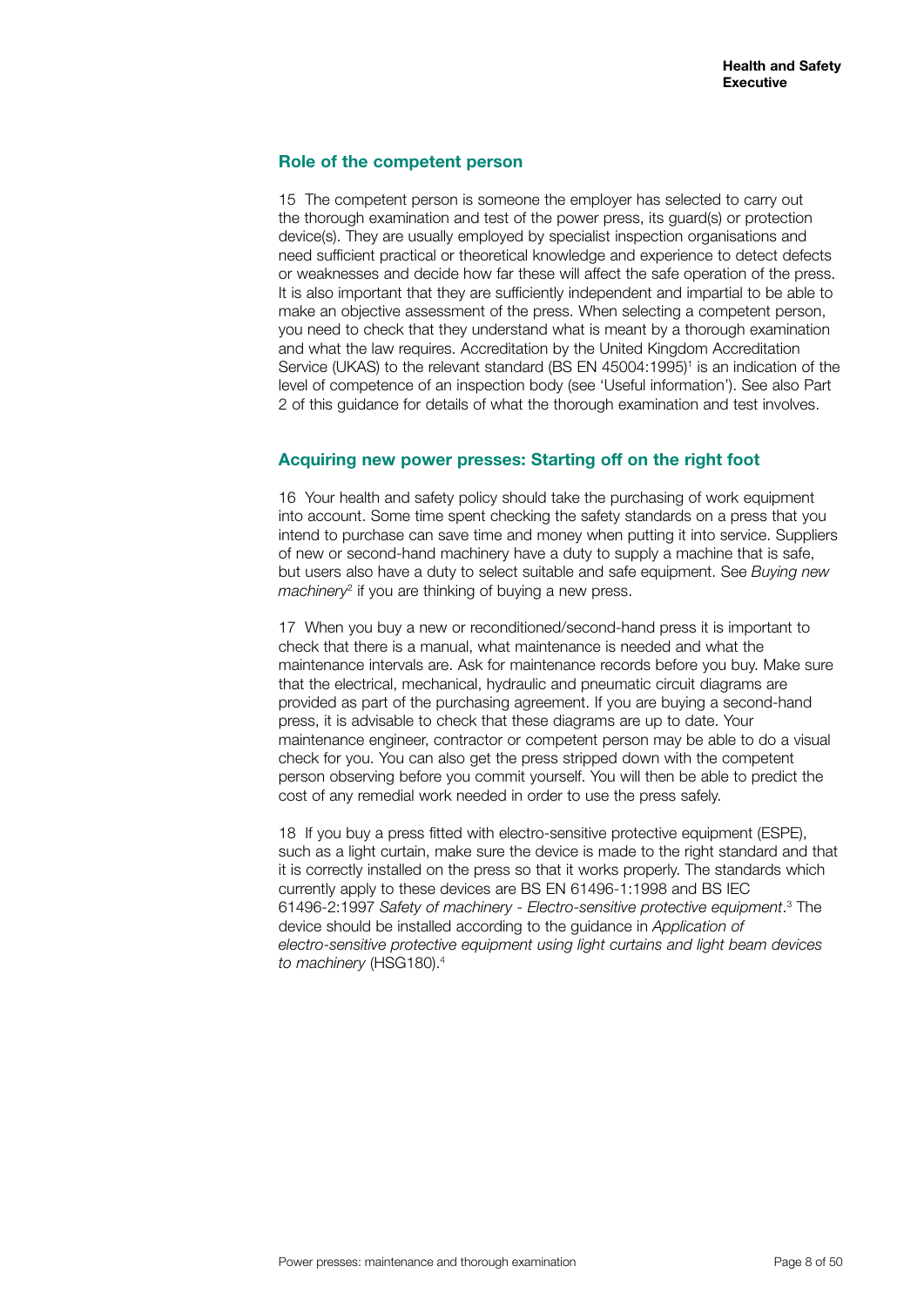

Power press fitted with a light curtain

19 If you buy an older press (made before about 1995) the photoelectric device may have been made to an earlier standard (BS 6491:1984) and installed according to earlier HSE guidance (PM41 instead of HSG180). There is no need to modify the press and photoelectric device to conform with HSG180 unless the risk assessment at the press indicates otherwise. You can get advice about presses with old photoelectric guards from your competent person.

20 If you are thinking about fitting a new guard to an existing press, for example a new photoelectric guard, **remember** it must be thoroughly examined on the press to which it is fitted before the press is brought into use. Discuss plans for fitting new guards with your competent person – it can save mistakes being made which are expensive to put right.

### **Managing maintenance**

21 The law requires that work equipment, which includes presses, is maintained in an efficient state, in efficient working order and in good repair, so far as health and safety is concerned. Your arrangements for maintenance should be adequate to meet this requirement.

Remember that the thorough examination is not a substitute for maintenance.

# **What to maintain**

22 Target your maintenance at those parts of the power press that could cause danger or increase risks to health or safety if they failed or deteriorated (for example brakes, clutches, guards, safety-related parts of the control system – see Appendix 3). Where the condition of safety-related parts cannot be readily established by visual or functional checks, some additional testing may also be necessary periodically, for example to determine the effectiveness of protective bonding of electrical equipment or the integrity of electrical insulation.

23 **Preventive maintenance** is needed to identify potential failures **before** employees are put at risk – replace worn or defective parts and/or make any necessary adjustments at set intervals to ensure that the press will continue to work safely. If you also have to do breakdown maintenance, make sure you record what went wrong and why, then use this information in your planned maintenance system.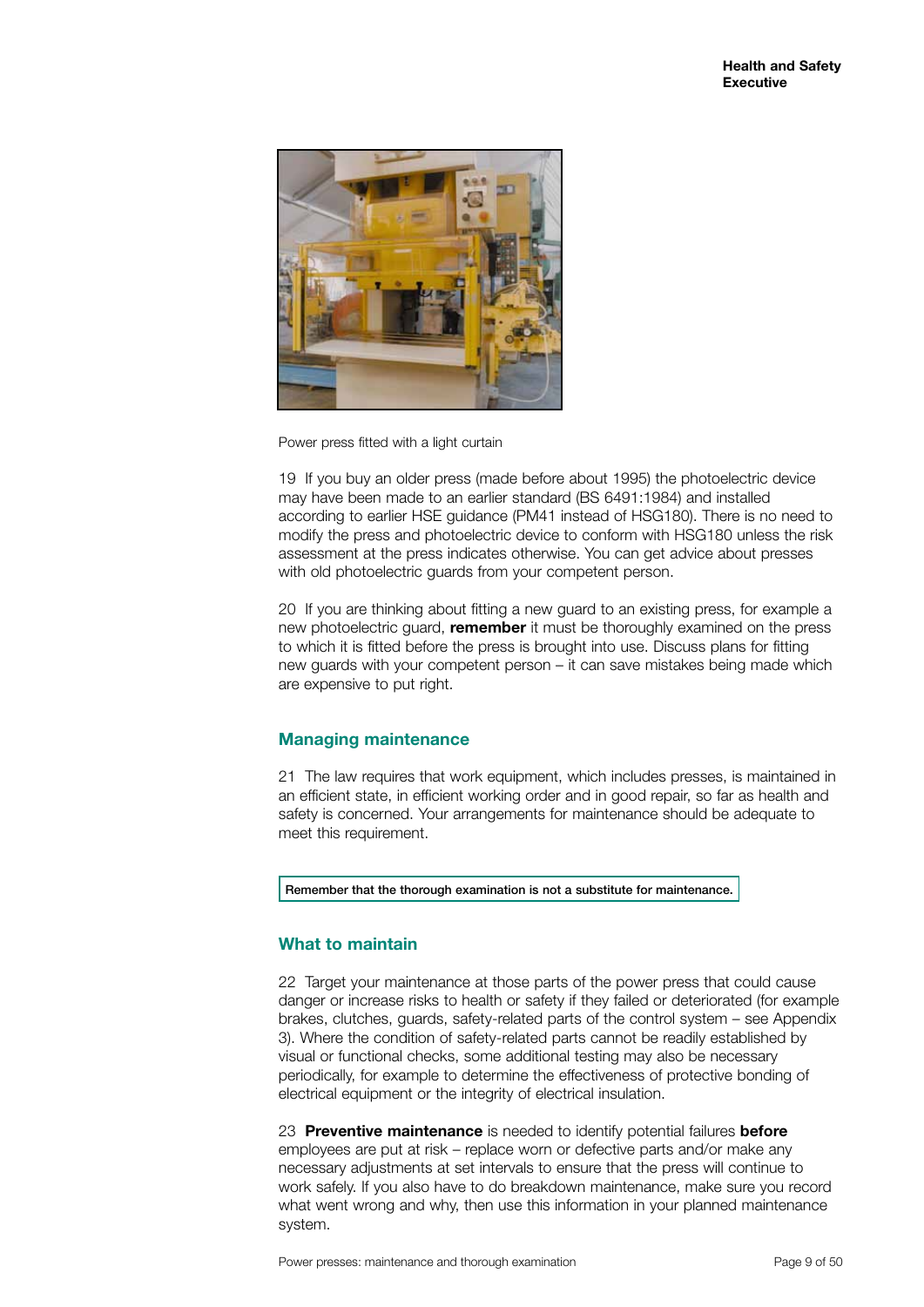### **When to maintain**

24 The machine manufacturer will have set down maintenance intervals for the press in the user manual or other documentation. These will vary according to the press design and the way the press is used. You can get further information about intervals for maintenance and what parts of the press need to be examined by:

- looking at your own experience of the way the press behaves, for example based on maintenance records, thorough examination reports and information obtained from employees;
- $\blacksquare$  taking into account the usage and other service conditions, for example three shifts a day, single cycle, heavy-duty or infrequent use for short periods; and
- discussing the frequency of your maintenance programme with your competent person or your maintenance contractor.

25 Parts of the press and control system which are essential to safety at the tools need more frequent maintenance than other parts, especially where danger can result from a single component failure. Modifying the safety system can reduce the level of maintenance required. Appendix 5: 'Press design and maintenance intervals' explains how making changes to the safety system on the press can result in maintenance checks being done less often.



Flywheels need to be removed periodically

26 Maintenance activities can be broken down into daily, weekly, monthly and sixmonthly checks, with some activities (for instance removing the flywheel) at intervals of two years or more. For example, electro-sensitive protective equipment (ESPE), such as light curtains, should be functionally checked on a daily basis as part of the inspection and test, but more rigorous checks to verify its safety performance should be carried out at six-monthly intervals. The checklist in Appendix 3 gives examples of parts which need checking and the likely frequency. It can be used to help you draw up your own checklists for periodic maintenance. To make sure the results of these checks are actioned, a responsible person should sign off the checklists when the repairs have been completed.

27 Simple daily checks – which may just be visual – are important and effective. There are also functional tests, to find out whether safety devices are working in the way they should. Other checks may involve removing covers and partial dismantling of parts of the press. The safety-related circuits associated with interlocks, guards and protective systems need to be included in the scheme of maintenance. This can include simple visual checks but also the use of instruments to check that parts of the system are working properly.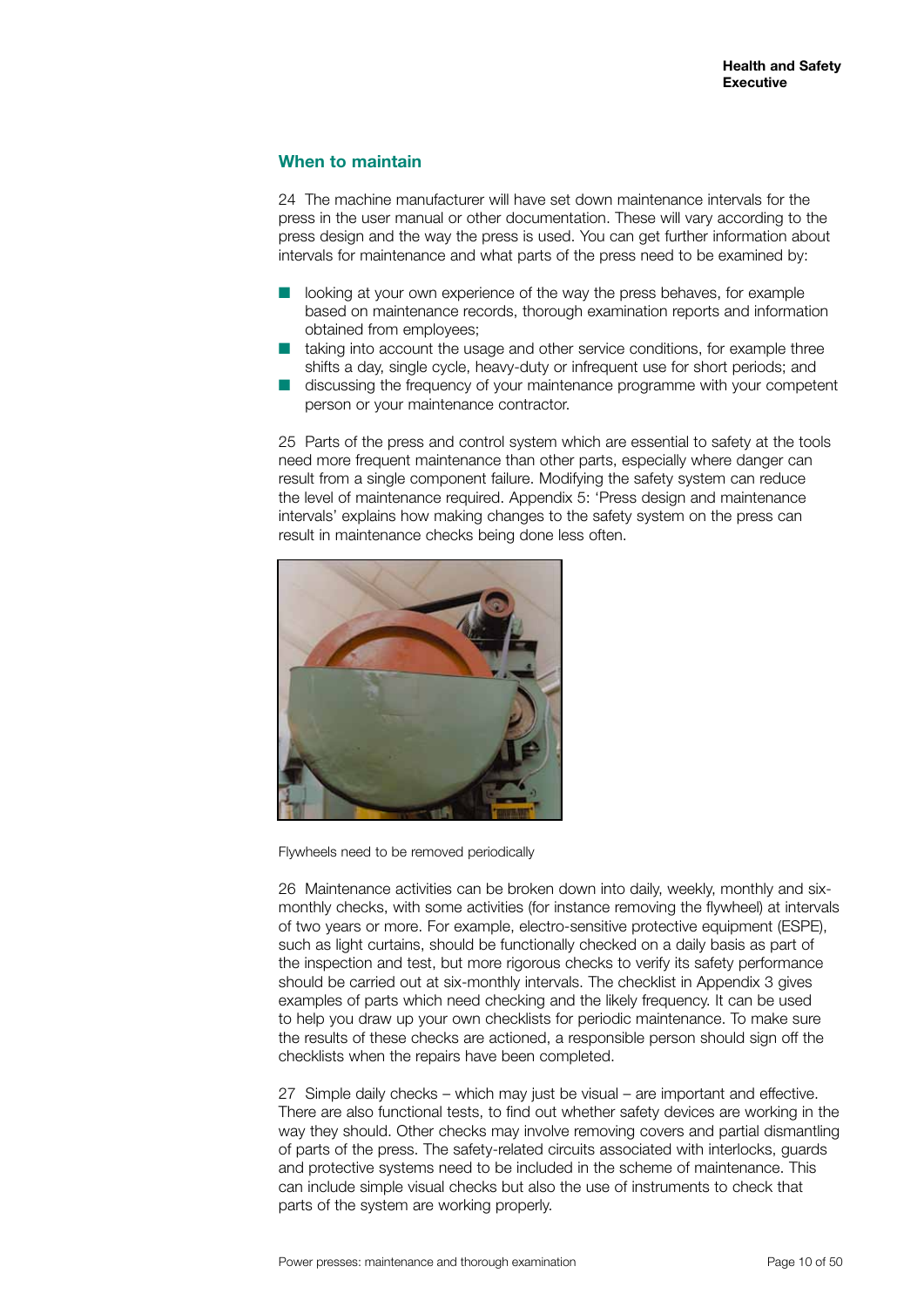28 Some presses are designed so that it is easy to carry out the functional checks but this is not always the case. Maintenance and the thorough examination and test can be made simpler and quicker if features are provided which allow these tests to be done by pressing a control, rather than dismantling the parts (see, for example, paragraph 87).

29 The appointed person has to carry out a number of checks as part of the inspection and test of the press each working period it is used (see *Procedures*  for daily inspection and testing of mechanical power presses and press brakes<sup>5</sup>). This could include some simple, but very important, visual checks on the electrical system – crushed cables to foot-pedals may lead to the press operating when the guard is open. You could record information gathered during these checks and use it as part of the maintenance system.



Ensure that maintenance work is carried out safely

Any activity carried out during maintenance checks on electrical equipment should, wherever practicable, be done with the electrical supply isolated. In exceptional circumstances, where it is necessary to remove covers, panels and open doors that may expose live parts operating at dangerous voltages, measures such as temporary shrouding, use of insulated tools and protective clothing should be used to minimise the risk of electric shock or burn. See *Electricity at work – safe*  working practices<sup>6</sup> for further advice on appropriate measures and safe systems of work that may be employed.

# **Carrying out repairs and maintenance**

30 When safety-critical parts need replacing, make sure the replacement parts are made to the original specification or, better, by the press manufacturer or a reputable company dealing with press repairs and overhauls. For example, getting the right clutch key made to the right specification is crucial – clutch key failure will cause damage to the press and serious injury to the operator. It is very unlikely that weld repairs to hardened parts such as keys and drive rings will be effective and these should therefore be avoided. It is likely that any such repairs detected at the thorough examination will result in the part being rejected as unserviceable.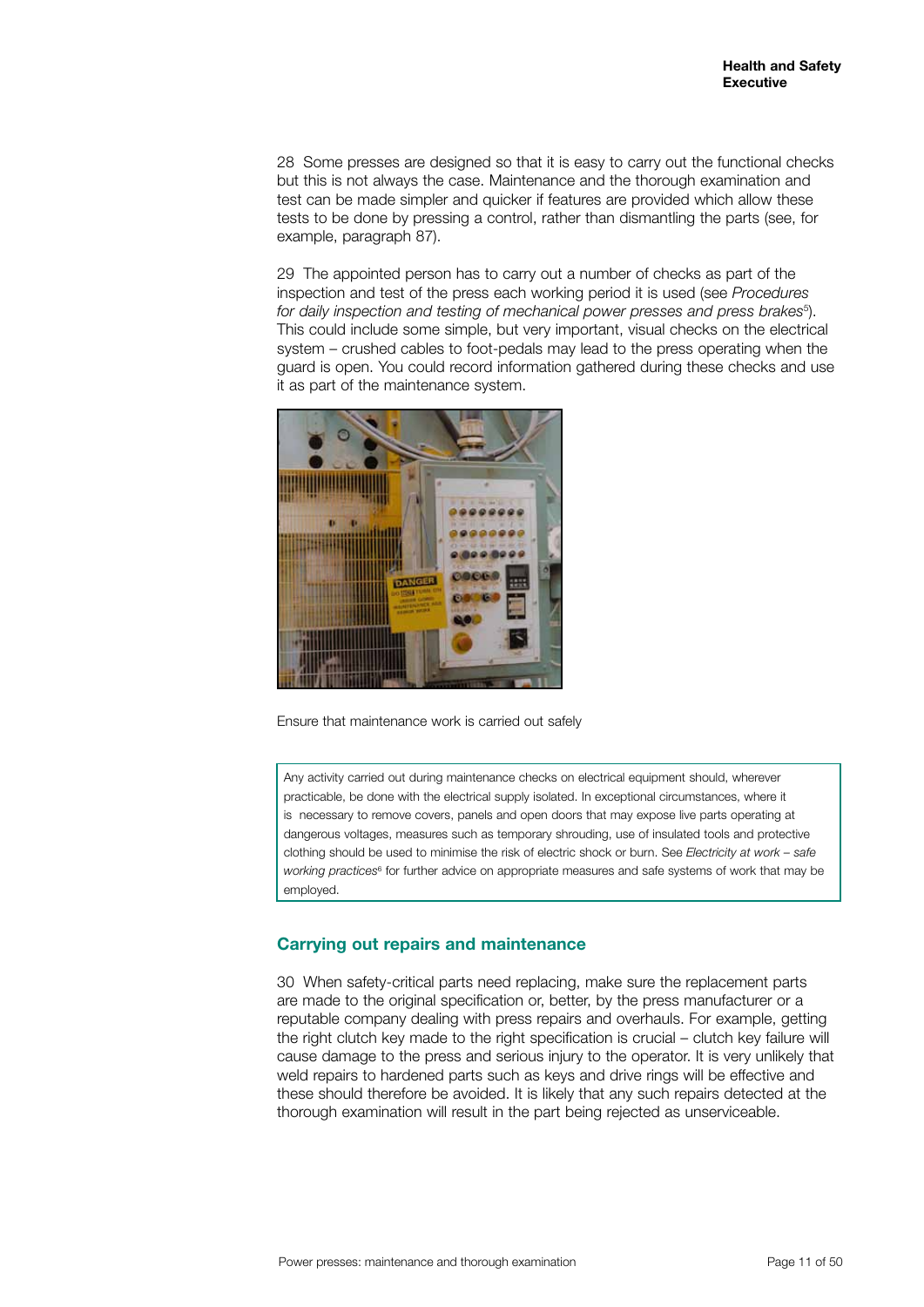

Safety critical parts such as clutch keys should not be welded

31 It is important to ensure that the press is reassembled correctly and in accordance with the manufacturer's specification, such as ensuring that bolts are tightened to the correct torque and retained in the correct manner, for example using locking washers, loctite or pins. Accidents have occurred where internal bolts have worked loose or failed due to incorrect installation causing an unintended stroke.

# **Selecting and managing maintenance contractors**

32 You may have all the facilities to carry out your own maintenance. However, if you intend to contract this work out you need to ensure that the contractors you use are suitable. See Use of contractors: A joint responsibility<sup>7</sup> which provides general information about what contractors should know and do.

33 To make sure any contractors you use are competent to work on presses you will need to ask some questions such as:

- $\blacksquare$  their experience have they worked on presses before, and what type?
- $\blacksquare$  are they familiar with your type of press?
- n do they have the necessary technical knowledge and skills that are required in order to properly maintain the electrical, electronic, mechanical, hydraulic and pneumatic parts of the safety-related control circuits at your type of press?
- $\blacksquare$  are they familiar with the statutory requirements, standards and published guidance on the safe use of power presses, in particular with Part 2 of this publication and *Safe use of power presses. Provision and Use of Work Equipment Regulations 1998 as applied to power presses. Approved Code of Practice and guidance?*<sup>8</sup>
- $\blacksquare$  who else have they worked for?
- $\blacksquare$  can they send you a completed specimen of their report after carrying out maintenance or repair work? (See the example in Appendix 2 of the sort of detail they ought to be able to give you.);
- n what steps do they take to ensure that measurement and test equipment is properly calibrated?
- what arrangements do they have for monitoring the standard of their own work?

34 You could ask your competent person or trade association for possible contacts of suitable contractors.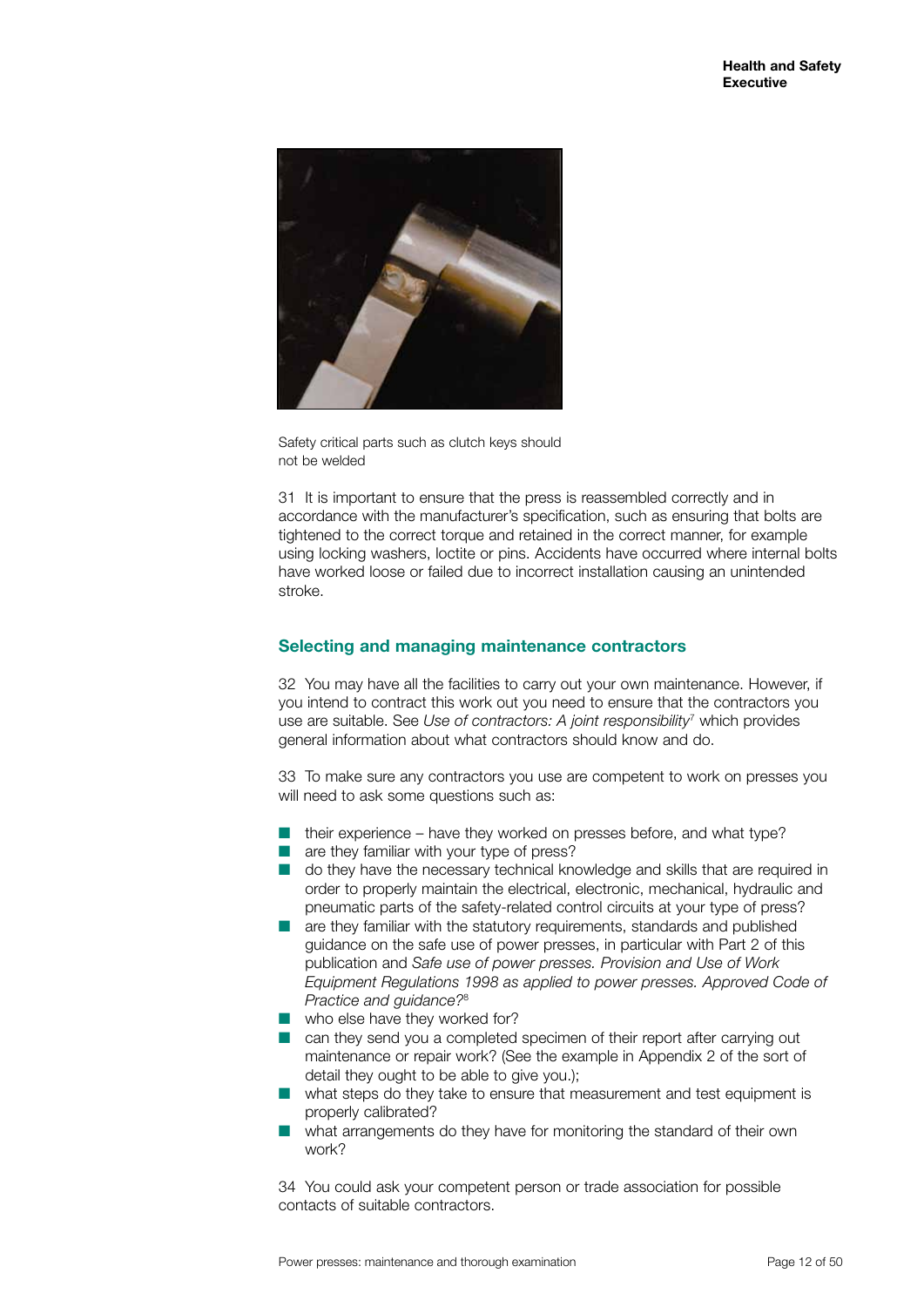#### **Making best use of the competent person's visit and report**

#### *Purpose of the thorough examination and test*

35 The purpose of the thorough examination and test is to determine if, at the time of the thorough examination, the press and its safeguards are installed safely and are safe to operate and if there are any defects that could make the press unsafe in the future. It cannot tell you everything about the press, and there may be things that happen between examinations that you need to do something about. **The thorough examination is not a substitute for maintenance but the information from the thorough examination can help you check your maintenance systems are working properly.**

#### *Liaising with the competent person*

36 It is your duty as an employer to make sure the thorough examination is carried out at the right time, so you will need to make sure your competent person has made arrangements to visit.

37 Make best use of the competent person's visit and their time by agreeing beforehand:

- $\blacksquare$  who is going to meet them;
- $\blacksquare$  in what order they are going to look at the presses;
- $\blacksquare$  what specialist support they will need from you (someone to isolate the press, open up parts of the press); and
- whether you need to get in experts from outside to do any of this work.

38 After the thorough examination has been completed, a report will be sent to you containing the legally required information. If there are defects that need to be repaired urgently, for example before the press is used again, you will be notified of these at the visit. It will be helpful if, at the time of the visit, the competent person can explain to someone with responsibility for press maintenance what defects have been identified and the action needed to correct them. In some cases it may be beneficial to have maintenance personnel present when the examination is being carried out, for example at the initial examination of a newly acquired press.

39 **Remember**, the better you plan the competent person's visit, the more information you will get out of it and the quicker it will be.

#### **Information the competent person will need**

40 To help the competent person carry out the thorough examination, provide wherever possible:

- $\blacksquare$  the manufacturer's information including adjustment details and up-to-date drawings for electrical, electronic, mechanical, hydraulic and pneumatic circuits and systems (as appropriate). Details of the electrical control circuits are more important for presses with electrically interlocked guards;
- $\blacksquare$  the maintenance record, which may also include checklists, indicating the maintenance activities;
- **n** breakdown record:
- $\blacksquare$  machine usage (single shift, continuous use, infrequent use);
- $\blacksquare$  details of any modifications.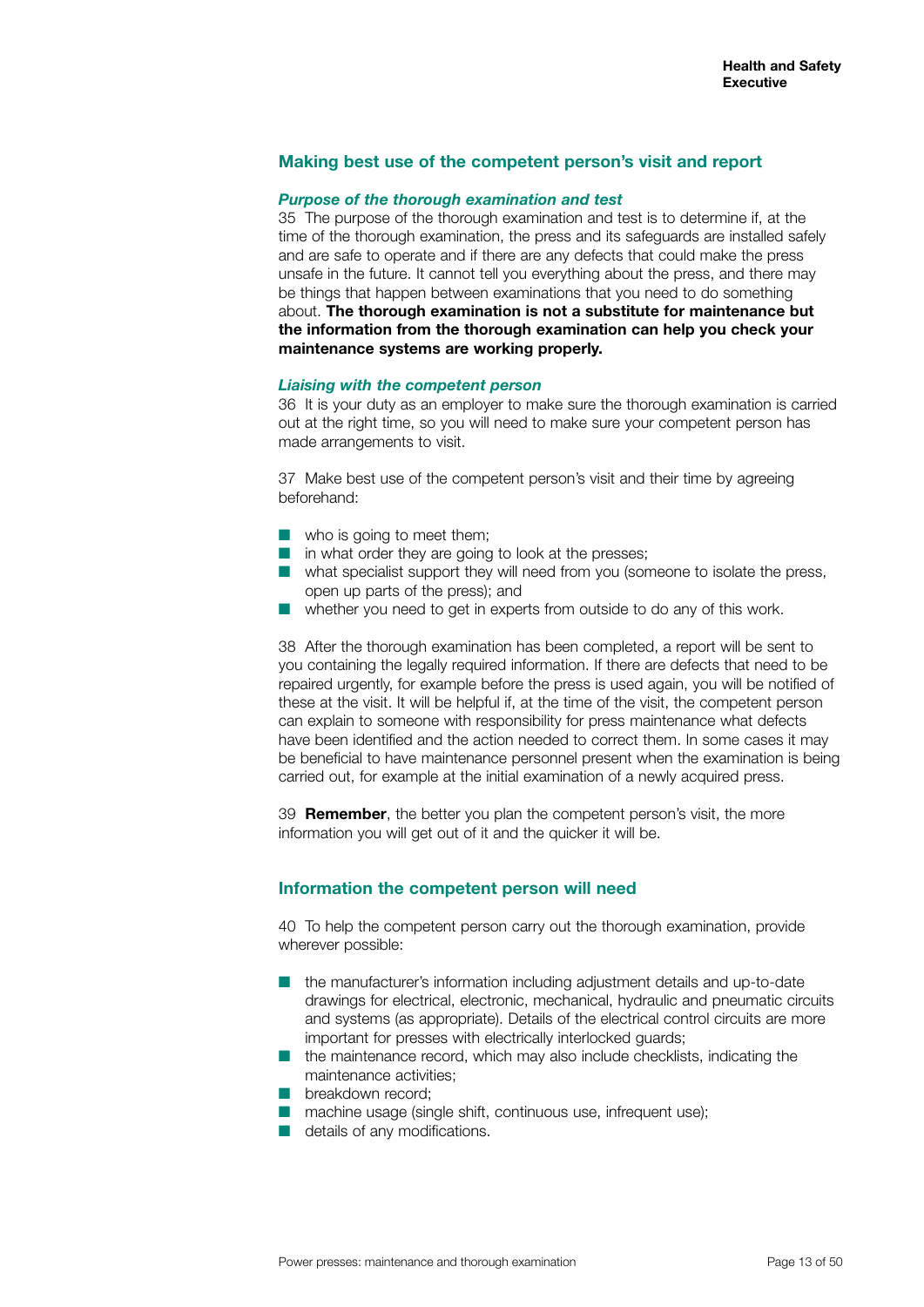41 For older presses some of this information may not be available. It is sometimes possible to obtain manuals for old presses through the firm supplying parts for them, press maintenance firms or the competent person. Build up the above information gradually. If you have this information and if you carry out electrical tests and keep records of them, the competent person may not need to repeat them see paragraphs 70 and 73.

#### **Things the competent person will ask you to do**

42 Make the machine available – if necessary clear a safe working area around the machine and isolate it.

43 Where required, dismantle normally enclosed safety-critical components such as the key, clutch, or brake unit, and prepare them for thorough examination, and have covers removed from electrical and electromechanical components (switches, relays, fuse boxes) if these are part of the safety systems on the press. Care should be taken when dismantling and reassembling safety-critical components so that defects do not occur that may effect the subsequent safety performance of the power press. Also, where covers and/or panels are removed exposing electrical components energised at dangerous voltages, measures (for example temporary shrouding) should be taken to prevent electric-shock hazards occurring.

44 Where necessary, provide assistance so that guards/enclosures and covers can be removed safely to allow the thorough examination to be carried out – for activities such as flywheel removal, or examination and testing of electrical parts you may need to arrange for your maintenance contractor to do this. **If the competent person cannot gain access to parts that need to be seen and examined it may not be possible to complete the thorough examination and you will not get a statutory report. Without a current statutory report you cannot legally use the press.**

45 Re-energise and run the machine to perform a functional test.

46 Make any immediate or time-dependent repairs and adjustments, as required, and sign the associated immediate or time-dependent defect reports.

#### *How to use the competent person's report in your maintenance system*

47 The competent person has to provide a report of the examination containing the information specified in the Regulations (see Appendix 6).

48 Keep these reports and act on any advice and/or recommendations.

49 Record how the advice and/or recommendations were implemented at the power press.

50 Review your systems to incorporate the defects, recommendations or advice into your planned maintenance programme.

**Remember: The competent person's thorough examination and report is not a substitute for instituting and implementing an in-house maintenance regime.**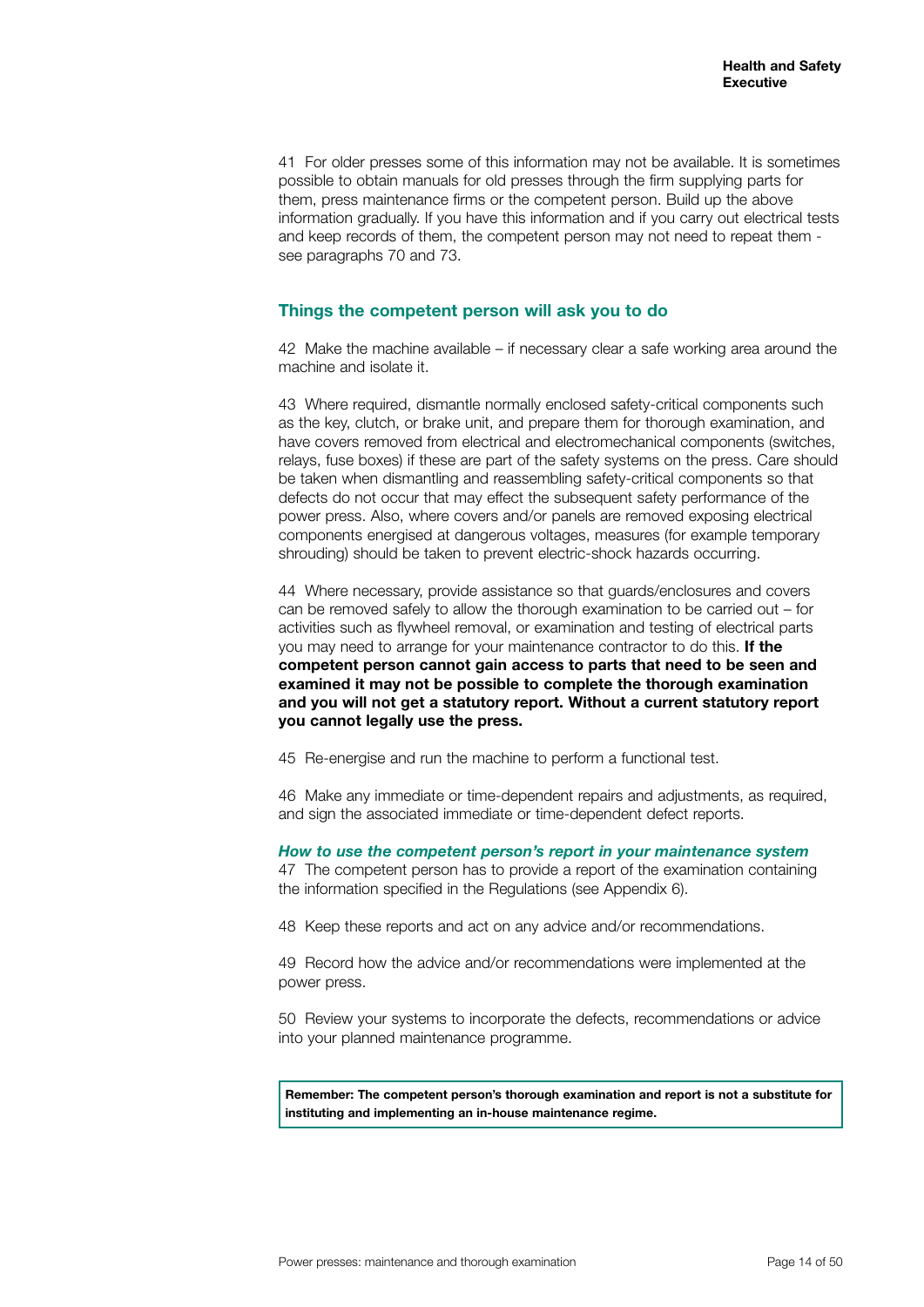### **Keeping records**

51 Encourage the operator and appointed person to tell you about problems with the press, for example odd behaviour or noises, and investigate these. Keep a record on the press of minor work done by the appointed person after routine inspection, for example tightening of bolts. This can be checked by the competent person or maintenance engineer who may use it to identify deeper problems, such as wear. Get expert help if you need it. Record what was wrong and what you did about it.

52 Keep records of every service, maintenance and repair, including repair after breakdown.

53 Make sure the maintenance staff including contractors tell you in enough detail what they have done (see examples in Appendix 2).

54 Keep records of any modifications that are carried out, especially those affecting safety-related control circuits.

55 Make sure diagrams, manuals etc are updated after modification work has been completed. This information is necessary for the competent person to use during the thorough examination of the press – **where it is not available or it is out of date, the competent person may not be able to proceed with the thorough examination.**

#### *Recording your contractors' work*

56 If contractors carry out tests for you they should give you a record of these, with enough information for other people, for example the competent person, to see that they have been done satisfactorily. Make sure they give you the information indicated in paragraphs 52-55. Copies of purchase orders and invoices may give the details you need. This information should also be included in your maintenance log.

#### *Keeping a maintenance log*

57 The maintenance log should contain the following information:

- $\blacksquare$  details of machine make, type, serial number etc;
- $\Box$  copies of the statutory reports;
- $\blacksquare$  record of all routine maintenance work carried out on the machine and its control circuits, including date and details of parts replaced;
- $\blacksquare$  details of repairs following breakdowns;
- $\blacksquare$  details of modifications, together with the date the work was carried out and, where necessary, amended drawings and letters (if appropriate) of approval from the machine manufacturer that the work is acceptable; and
- $\blacksquare$  results of any tests carried out.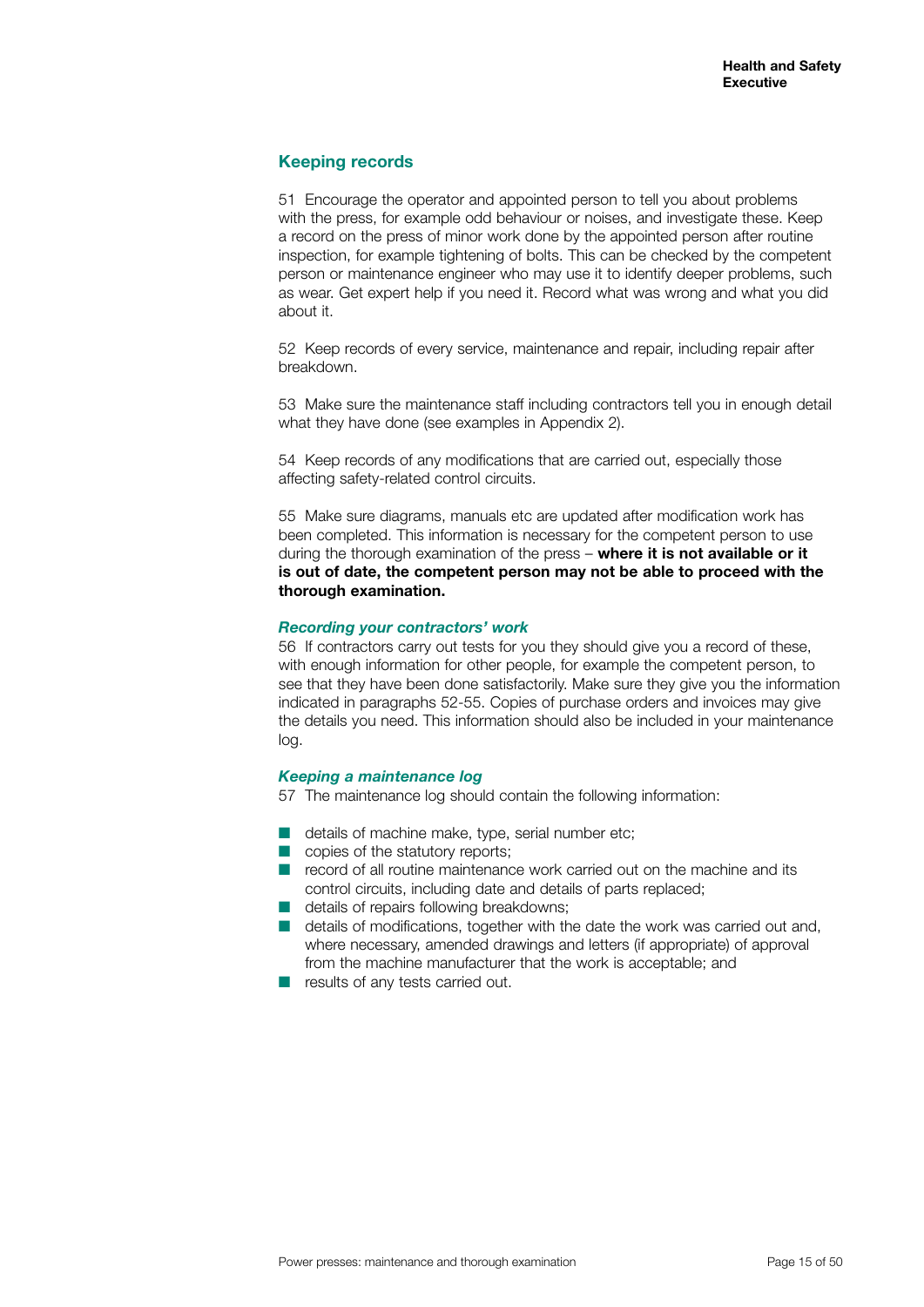# Part 2. Power presses: Thorough examination and test

#### **Introduction**

58 This part gives guidance on the thorough examination and testing of power presses and mechanical press brakes. It supplements guidance given in *Safe use of power presses: Provision and Use of Work equipment Regulations 1998 as applied to Power presses: Approved Ccode of Practice and guidance*<sup>8</sup> in respect of regulation 32.

59 The guidance does not cover all parts on a press that need to be looked at during a thorough examination, nor is it intended to relieve those doing examinations of their statutory responsibilities. Where recommended intervals for examination of parts are quoted, these should not restrict the competent person in deciding if a press is safe to use until the next examination.

60 The design and construction of most power presses mean that some safetycritical components and safety devices are enclosed and are not normally accessible. However, these parts need to be dismantled and examined from time to time to determine their condition and ensure the continued safe use of the press. Recommendations are provided in this guidance for intervals between the examination of such components.

### **Legal commentary**

61 The requirements in part IV of PUWER 98 apply to power presses that are wholly or partly used to work metal. They do not apply when a press is used to work non-metals, hot metals or metal powders. There is also a list in Appendix 7 of the types of press to which part IV does not apply. For other 'presses' that present similar risks but do not fall within the strict definition of a power press, for example hydraulic presses, regulation 6 of PUWER may apply where both an initial and periodic inspection of the machine may be required – see *Safe use of work equipment. Provision and Use of Work Equipment Regulations 1998. Approved Code of Practice and guidance.*<sup>9</sup>

62 Regulation 32 requires a thorough examination by a competent person in three cases:

- $\blacksquare$  an initial examination of a new press and/or safety device(s). This includes second-hand or existing presses that have been moved and reassembled at a new site or new location in the same premises. Closed tools that act as a 'fixed guard' also require an initial examination;
- $\blacksquare$  the periodic examination (see paragraph 71); and
- n when exceptional circumstances have occurred which are likely to jeopardise the safety of the press, its guards or protection device(s) (see Appendix 8).

63 Regulation 34 requires the competent person to make a written report of every thorough examination and test to the user as soon as is practicable (see Appendix 6). The competent person must notify the employer straightaway if there are defects in the press, its guard or protection device which could become a danger to people, and send a copy of the report to the relevant enforcing authority.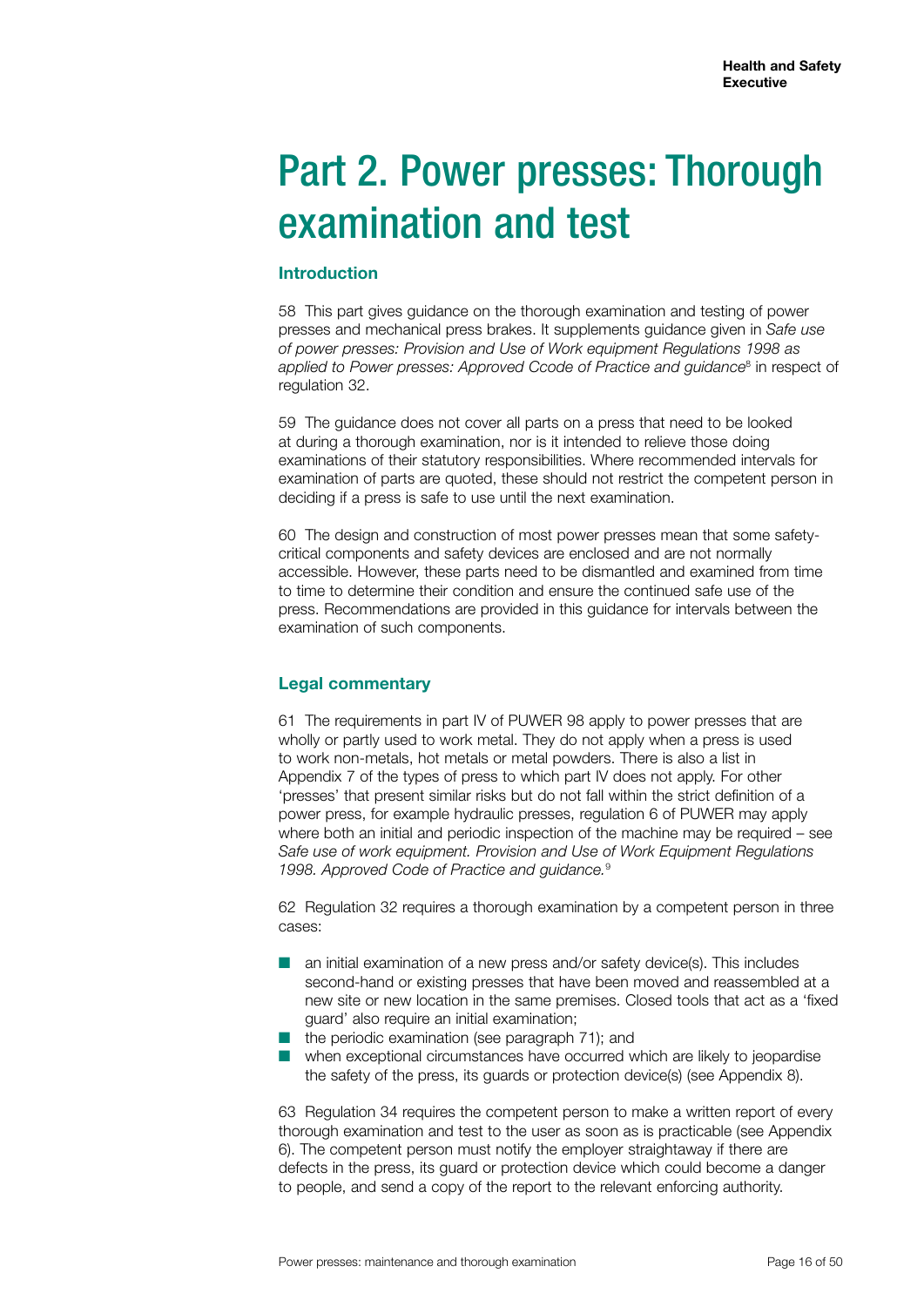64 Regulation 35 requires the reports to be kept available for inspection by the enforcing authority for two years. However, if information relevant to the thorough examination is over two years old (for example, confirmation of dismantling of a friction clutch/brake) it will need to be retained to enable the competent person to decide when the next dismantling will be necessary. Part 1 of this guidance suggests keeping the reports and using them to build up a history of press condition and remedial work as part of a maintenance system.

### **Organising the thorough examination**

65 Careful organisation, which includes giving adequate notice to the power press user, is needed to ensure that the thorough examination can be carried out on time. Presses have to be released from production for examination. A report of thorough examination and test must cover all those parts of a press that, in the opinion of the competent person, need to be seen. In making a decision about this, the competent person will need to be given adequate information on the maintenance history, service conditions and usage of the press. Details of the kind of information needed are given in paragraphs 40-41. Where the competent person decides that non-invasive thorough examination techniques are insufficient, some dismantling of parts may be needed beforehand.

66 The thorough examination report should not be used to record parts of the power press which are not seen, and therefore to be regarded as outside the thorough examination, for example because the user has not had the opportunity to make the parts accessible. If the user has not made parts sufficiently accessible, the thorough examination cannot be completed and the statutory report should not be made.

67 It is recommended that where complete or partial removal of the flywheel, or dismantling of the clutch or brakes, is considered necessary at the next thorough examination, reference is made to this by the competent person in the statutory report. If a number of power presses are to be examined at one site, it is clearly helpful to develop an organised scheme of work to ensure that the dismantling requirements are staggered so that a proportion of presses are seen in the dismantled state at each visit. Examination of a line of transfer presses where dismantling is required should ideally be arranged during a shutdown period. It will be necessary to allow for the fact that further dismantling may be required, if the initial external examination suggests a possible defect.

### **Initial thorough examination of a power press**

68 At this examination, the competent person needs to establish that the press has been installed correctly and would be safe to operate. To do this the competent person will need to see the manufacturer's instructions and evidence that they have been followed. The competent person will need to be satisfied that any guards fitted to the press are properly installed and effective. If the press is fitted with an ESPE, such as a light curtain, the competent person will need to see evidence that the ESPE is suitable and that it has been installed so that it works correctly. If this information is not available, the competent person will ask the employer to obtain it. This may involve having tests carried out and detailed checks made on the way the press and ESPE have been wired. The competent person may also carry out functional checks to ensure the safety devices are working, as well as electrical tests (see paragraphs 103-107).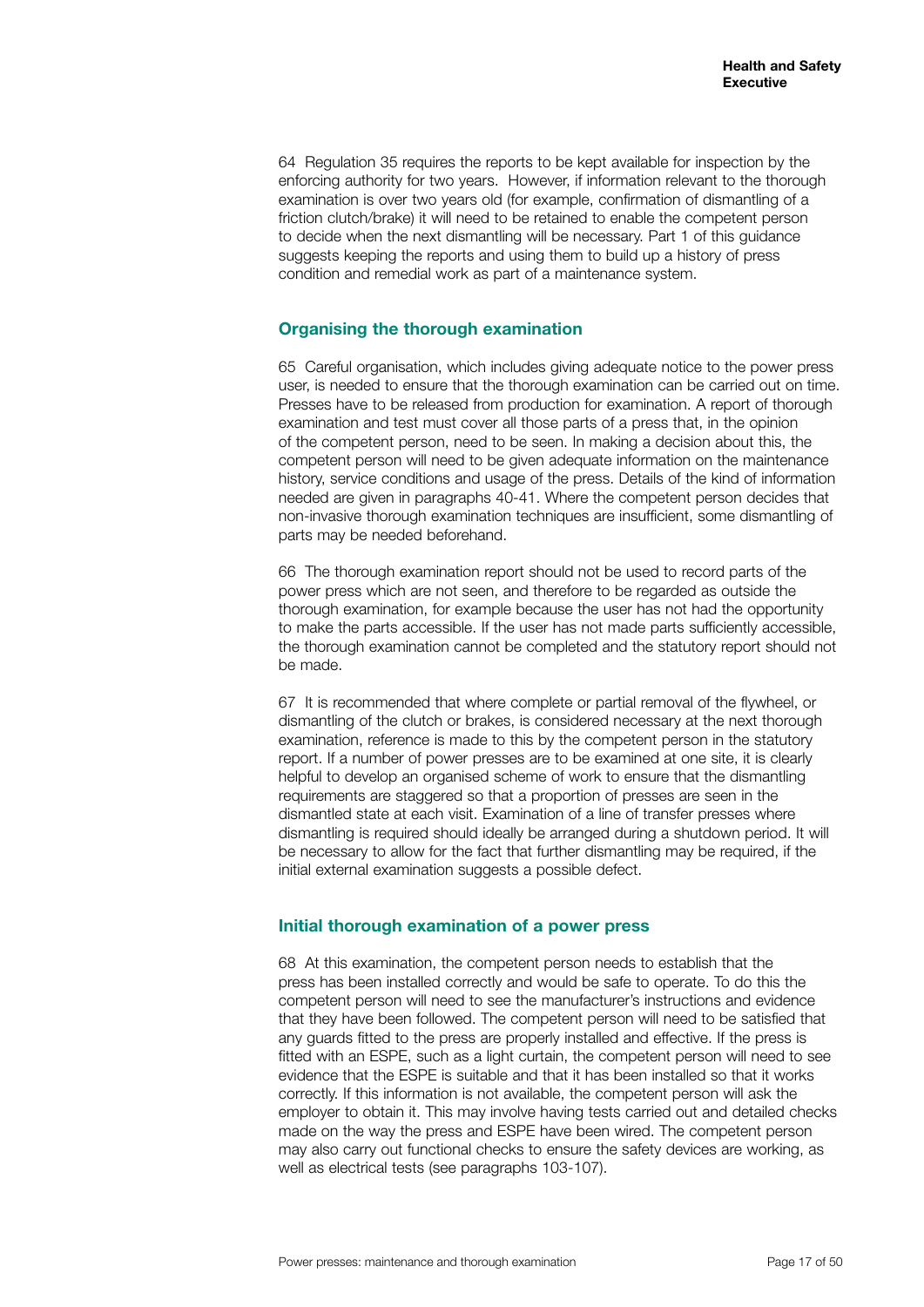69 At this initial examination an insulation resistance (IR) test should be performed by measuring the insulation resistance at a minimum of twice the rated voltage between the power circuit conductors and the protective bonding circuit. Precautions may be necessary to avoid damage to electronic devices while performing this IR test. The IR test should subsequently be performed at a frequency dependent upon the results of the thorough examination and when changes occur in the duty cycle or operating environment of the power press.

70 The first thorough examination after installation (or at a new installation or location for second-hand/existing machinery) should comprise all of the tests described in this document that are relevant to the electrical control circuits of the power press. The results of these tests should be recorded, as this will enable judgements to be made in future as to the integrity and functional safety of the electrical control circuits. If all of this information is not available, the competent person may ask the employer to obtain it. This may involve having tests carried out by a specialist sub-contractor, for example to perform detailed checks on the way the press and safety devices have been interconnected, measurement of insulation resistance etc. Whoever carries out these tests must be competent to do so (see paragraphs 32-33).

### **Periodic thorough examination of a power press**

71 The periodic examination of a power press, along with its guards and protection devices, is required at least once in every period of six months or, where the tools are fenced exclusively by means of fixed fencing, every 12 months. The periodic examination is intended to ensure that safe conditions are maintained and that any defect or deterioration is remedied in good time. The competent person can use the information gained during the initial thorough examination and test to focus on the things that are most likely to cause problems.

72 However, the competent persons may be asked to carry out a thorough examination at an existing, used press that has not previously been seen by them or the organisation they work for. At the competent person's first thorough examination of such a press, the flywheel should be completely or partially removed or the clutch dismantled (as appropriate), unless clear verifiable records indicate that this has been done, for example at a recent thorough examination, and that any defects have been rectified. The competent person will need to see records of electrical maintenance and evidence that this has been done in accordance with the manufacturer's instructions (if still available) or another reasonable maintenance regime (see paragraphs 21-34). If this evidence is not available, the competent person may ask the employer to obtain it. This may involve having tests carried out where the competent person considers this necessary following a visual inspection and other relevant functional checks (see paragraph 70).

73 If the press is fitted with an ESPE, such as a light curtain, the competent person will need to see evidence that the ESPE is suitable and that it has been installed so that it works correctly. If this information is not available, the competent person will ask the employer to obtain it. This may involve having tests carried out, and detailed checks on the way the electrical control circuit of the press and ESPE have been interconnected. Further information on this issue is provided in *Application of electro-sensitive protective equipment using light curtains and light beam devices to machinery.*4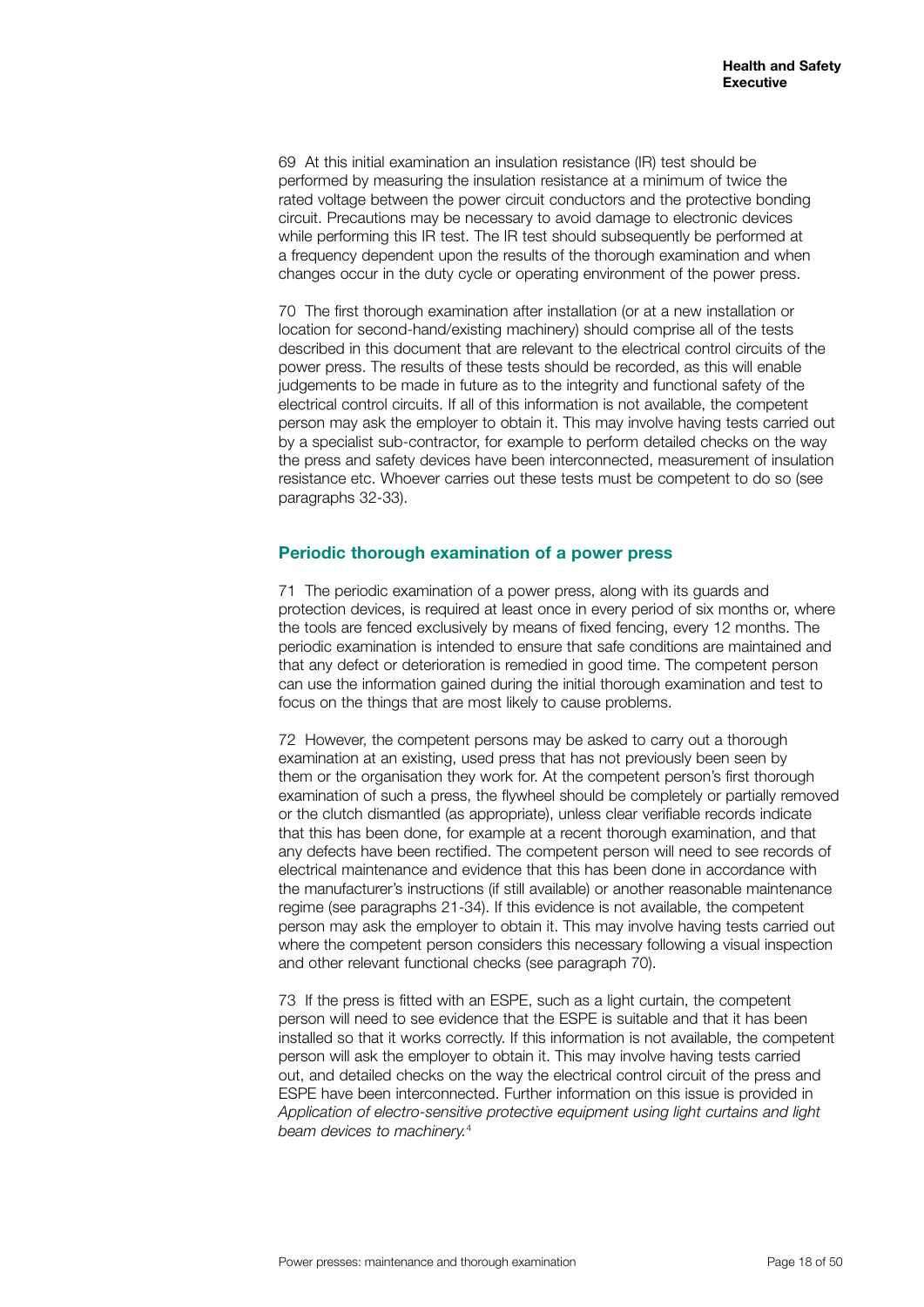74 If a new guard is fitted to an existing press, the competent person will need to establish that the guard is suitable for the type of press, that it has been installed correctly and that it is functioning properly. The same sort of information referred to above may also be needed for other types of guard or protective device, for example for interlocked guards.

#### **Power press actuation and control**

#### *Positive key clutches*

75 On a positive key clutch press, the condition of the clutch key, key spring, extractor components, flywheel journal, flywheel bearing(s) and driving bush will need to be ascertained. From time to time, removal or partial removal of a flywheel will be essential, to verify that potentially dangerous defects such as hairline cracks and undue wear in keys and keyways are not present.



Use appropriate techniques for crack detection





Severly cracked bearing extending Poor standards of repair during maintenance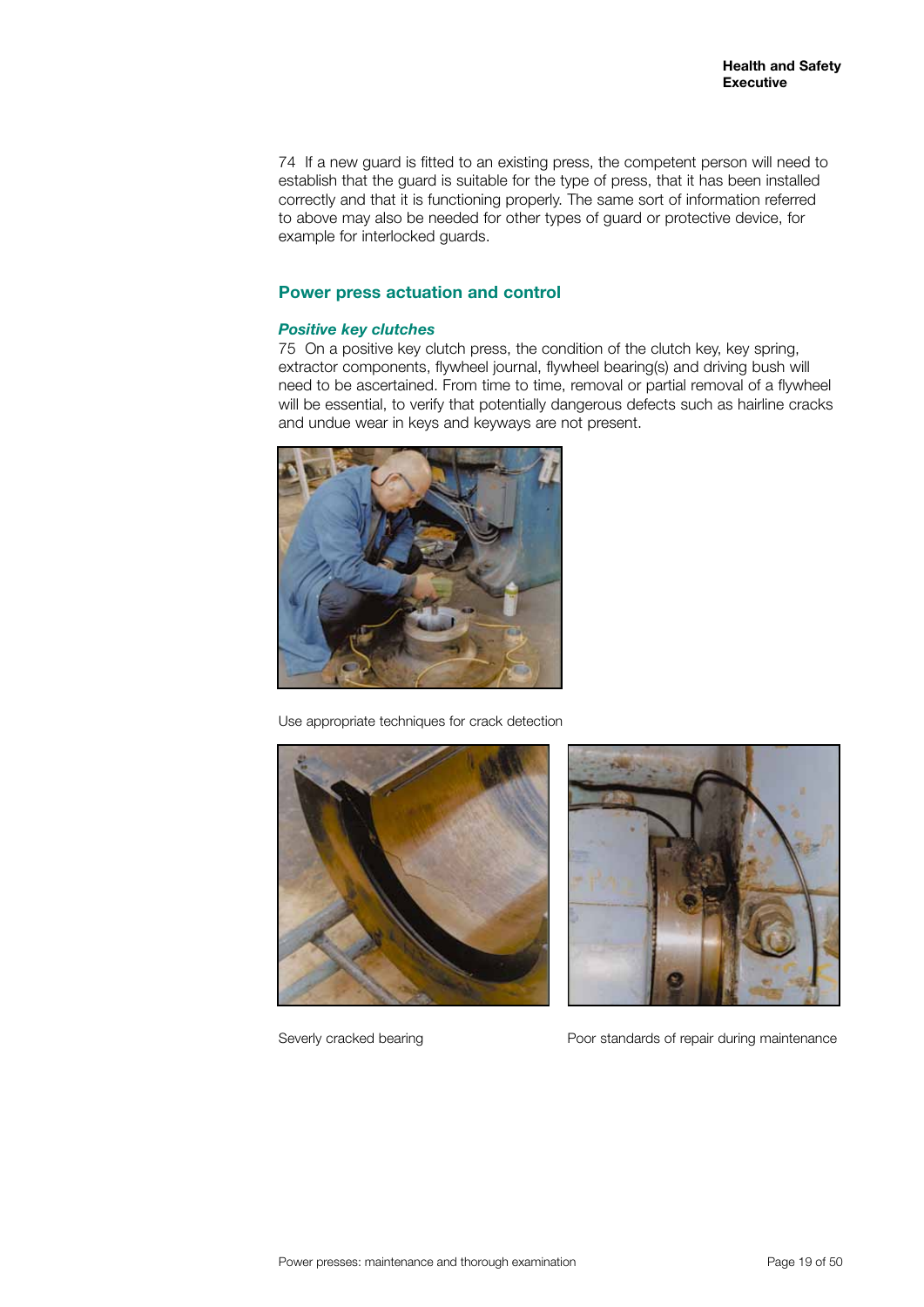76 The competent person should decide on the frequency at which these parts need to be exposed. However, it is recommended that this should be done at intervals not exceeding two years for power presses used regularly for single-stroke work on one shift per day. The interval may be varied, either to reduce or lengthen the period, depending on:

- the number of clutch applications. A machine used for occasional single-stroke or automatic stroke work will result in fewer clutch applications, which may extend the time interval before dismantling is required;
- $\blacksquare$  the manufacturer's service information, and in particular the recommendation, where available, as to the intervals between dismantling of the clutch unit;
- $\blacksquare$  the user's maintenance record (the examination may take into account dismantling carried out by another person on behalf of the user, provided this can be confirmed by documentation);
- the working environment of the press;
- $\blacksquare$  general condition of the press;
- standard of maintenance applied to the press.

77 If a power press is fitted permanently with fixed guards or closed tools, the dismantling requirements will be at the competent person's discretion.

#### *Friction clutch presses*

78 Where a dual channel and monitored control system is required, it should be confirmed that it is in place, and allows safe clutch engagement.

79 A close examination should be carried out at every thorough examination after removal of the clutch guards or covers; the clutch should then be dismantled if there is excessive noise, debris, oil, undue wear, sluggishness of movement, dragging or other cause for concern. The design of some clutch and brake units is complex and may require special tools and procedures to dismantle them. In such cases the manufacturer's instructions should be consulted first. Assessment of the function and condition of clutch and brake plates, plate travel, springs and drive teeth should be made where necessary. Similar attention should also be given to the pneumatic and hydraulic hoses, pipework and connections, airline lubricators and filters and hydraulic oil levels at every examination.





Typical friction clutch Clutch assembly cross section

80 The friction clutch should be dismantled if examination reveals that it is nearing the limit of adjustment, or an excessive number of adjustments has been made since the last dismantling. If the state of adjustment is not clear by visual examination, or by the user's records, the clutch should be dismantled.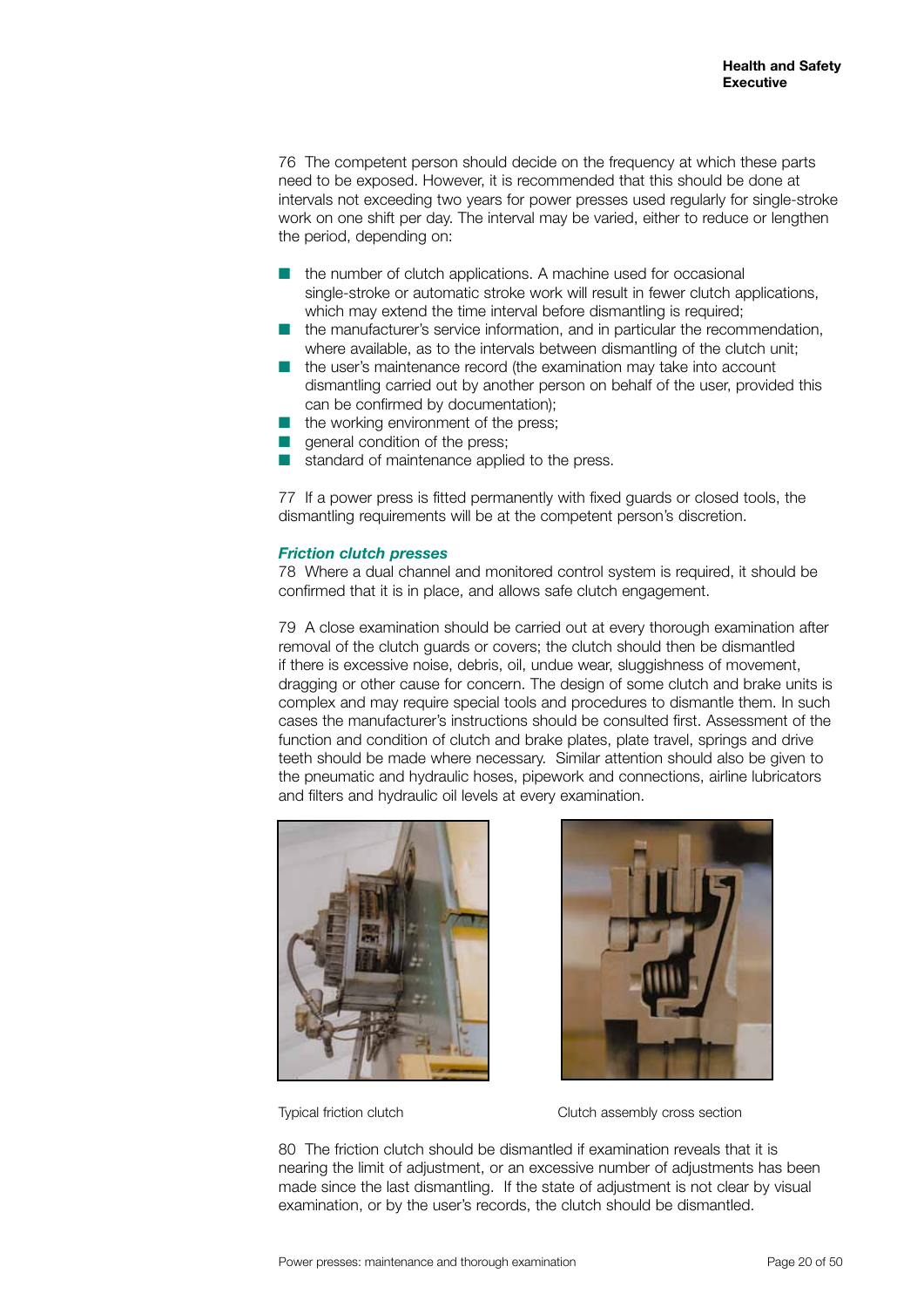81 For a machine used regularly for single-stroke work on one shift per day, the clutch (with the exception of toggle clutches, see paragraph 82) should be dismantled at appropriate intervals depending on:

- $\blacksquare$  the number of clutch applications. A machine used for occasional single-stroke or automatic stroke work will result in fewer clutch applications, which may extend the time interval before dismantling is required;
- $\blacksquare$  the manufacturer's service information, and in particular the recommendation, where available, as to the intervals between dismantling of the clutch unit;
- $\blacksquare$  the user's maintenance record (the examination may take into account dismantling performed by another person on behalf of the user, provided this can be confirmed by documentation);
- the working environment of the press;
- general condition of the press;
- standard of maintenance applied to the press.

82 Clutches operated by toggle linkages present particular problems due to the nature of the design. Wear in these parts produces a gradual progression towards a condition in which the toggles lock into the drive condition. The competent person should ensure that the toggle linkages are visually examined for wear at each thorough examination.

#### *Brakes*

83 The thorough examination should include the brake at each examination, since this has important duties both for operation and safety. In particular, the following should be included:

- the condition of the brake, particularly the lining;
- the state of adjustment of the brake;
- interlinking arrangements for friction clutch and brake, including springs;
- overrun prevention/detection arrangements, where provided.



Cracked brake shoe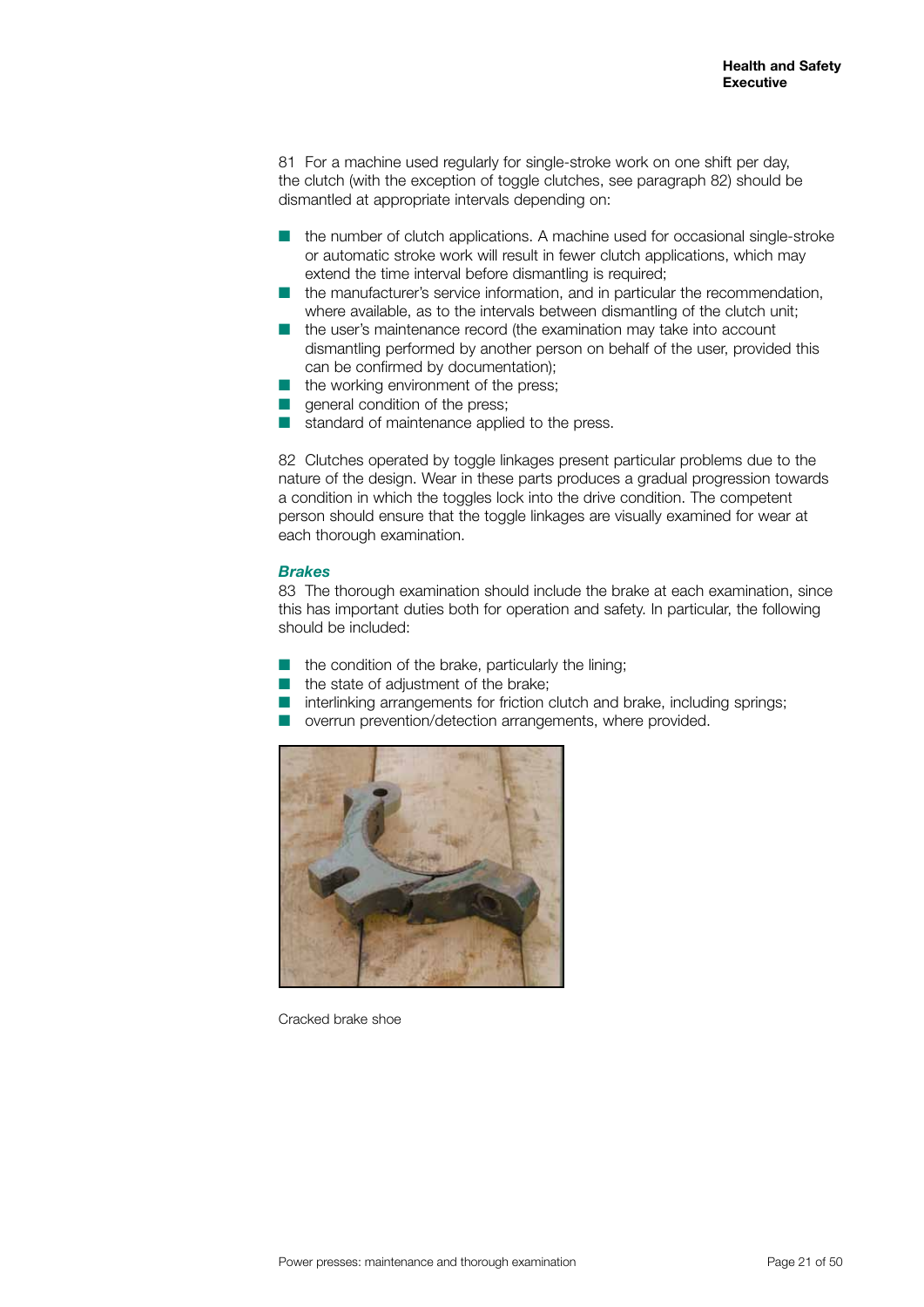#### *Dual operated valves*

84 Where a dual monitored valve with dual control circuits is used to control the clutch, each circuit should be tested independently to ensure the monitoring of the valve is effective. This can be achieved by using the manual override on the valves or an inbuilt test facility or, where possible, by removing the power to each solenoid in turn, for example by removing the solenoid cap. These tests should be carried out by the competent person as part of the thorough examination.

#### **Interlocking guards**

85 The function of an interlocking guard is to prevent clutch engagement from taking place until the guard gate is closed and to maintain gate closure until the power press has come to rest at the normal stopping position. Where an early opening feature is provided on friction clutch presses, the guard can be opened when all dangerous movement has stopped.



Typical interlocked guard

86 It is essential that the clutch scotching arrangement and the guard control/ locking device are closely examined and that tests are carried out to ensure, in the case of positive clutch presses, that:

- $\blacksquare$  the fixings used in the interlocking guard assembly, including taper pins, split pins, bolts, set screws and washers, should be suitable for the application, correctly fitted and in a serviceable condition;
- the control disc/cup is securely mounted on the crankshaft: the size of the notch or slot in the disc/cup allowing the guard to open when the roller enters does not exceed the diameter of the roller plus minimum clearance and that the 'lead out' provided on the disc/cup is in the correct direction; (the clearance between the guard control arm and guard control cup/disc slot should be the minimum compatible with efficient operation of the press. As a general rule the slot should not exceed 1.5 times the diameter of the roller);
- $\blacksquare$  there is no undue wear or damage to the clutch scotch and extractor, the control disc/cup, control roller, control arm or associated linkage of the guard;
- n undue movement of the clutch extractor is not possible when the guard gate is open and the taper pins/bolts securing the scotch in position are tight;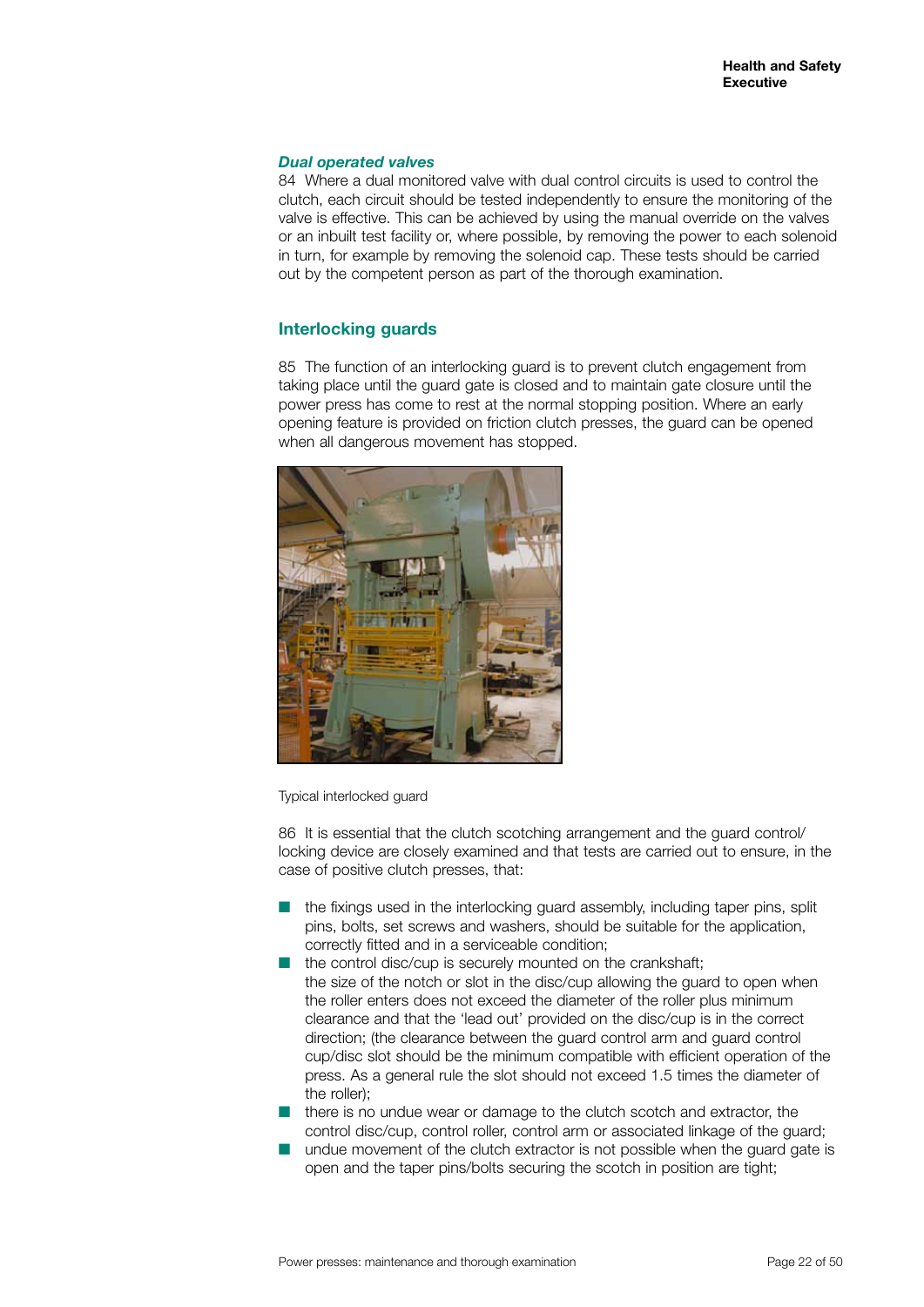- $\blacksquare$  the clutch extractor is prevented from releasing the clutch key into engagement with the flywheel until the guard gate is fully closed and has overlapped the guard apron by at least 10% of the total gate movement;
- n the extractor remains scotched until sufficient crankshaft rotation has taken place to permit the guard control roller to engage on the periphery of the guard control disc or cup and the guard gate is positively held closed until the completion of the stroke;
- $\blacksquare$  when the toolsetter's catch is disconnected, the interlocking assembly will fall easily into the 'extractor scotched' position, and will therefore fail to safety in the event of disconnection;
- $\blacksquare$  where the interlocking quard is of the pneumatically operated type, sequential gate closure should be actuated by low pressure and operating with a force that presents no danger, ie less than 150N (BS EN 983<sup>10</sup>) – a force of approximately 35lbs or 15.3kg – or the risk should be controlled by other means.



Typical guard control arrangement

87 In the case of electrically controlled friction clutch presses, the cam-operated interlocking limit switches should not be actuated until full guard closure has been achieved. The gate locking/guard control device (whether mechanical or pneumatic), must also keep the guard closed throughout the stroke of the press and, in the event of an overrun, past the normal stopping position. Each switch should be individually tested during the examination.

#### *Electro-sensitive protection systems (ESPS)*

88 An ESPS comprises the ESPE (for example a light curtain and its control unit), cams and switches actuated by a crankshaft, solenoid actuated valves and all interconnecting wiring.

89 Where an ESPS has a box fitted with cams and switches actuated by the crankshaft, it will be necessary to open this box to check that:

- **n** switches are physically secure, the cams have been pinned or otherwise secured and their condition is considered satisfactory by visual inspection and touch;
- $\blacksquare$  cams and switches are set at correct positions, by asking for the press to be stroked. While this is done, overrun and the angular displacement of switches should be observed, together with confirmation that electrical switches are operating correctly; and
- the box itself is secured in position.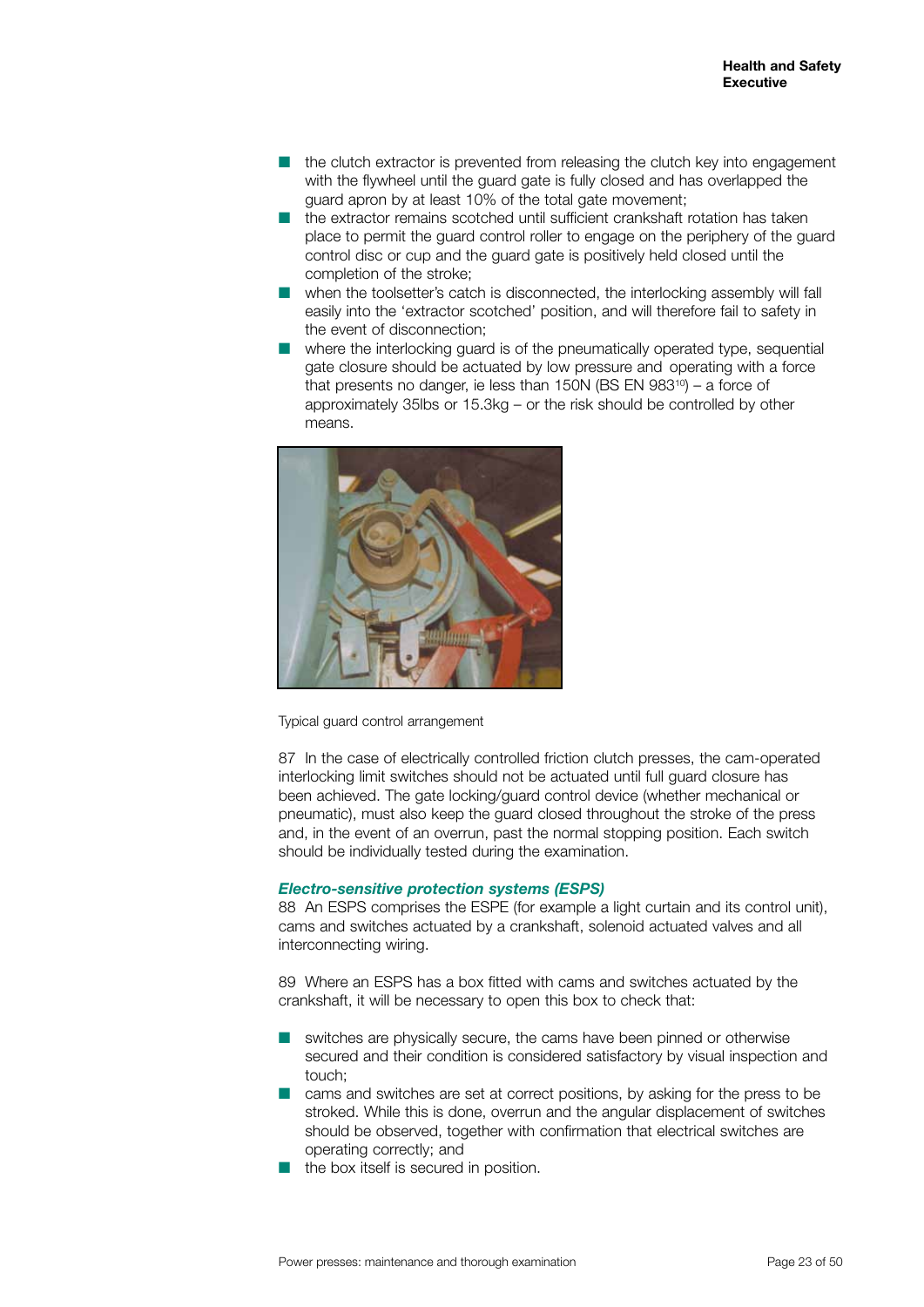90 In normal operation, the cam box door is to be kept closed and locked and the key should be removed and retained by an authorised person. The user should be asked to open this box to make the parts available for examination and to lock it again after the examination has been completed.



Open-fronted power press with light curtain

91 Gaps allowing people to stand or reach between the photoelectric guard and danger point should not be permitted.

#### *Measurement of stopping-time performance*

92 A mechanical press and press brake fitted with a friction clutch and ESPS depends critically on the overall stopping performance during the dangerous phase of the closing stroke after the ESPE has been actuated. The maximum time within which dangerous motion should cease after insertion of a test piece into a light curtain of a photo-electric guard type of ESPS should be calculated according to *Application of electro-sensitive protective equipmen using light curtains and light beam devices to machinery*. 4



Minimum separation distance must be calculated to allow safe application of light curtain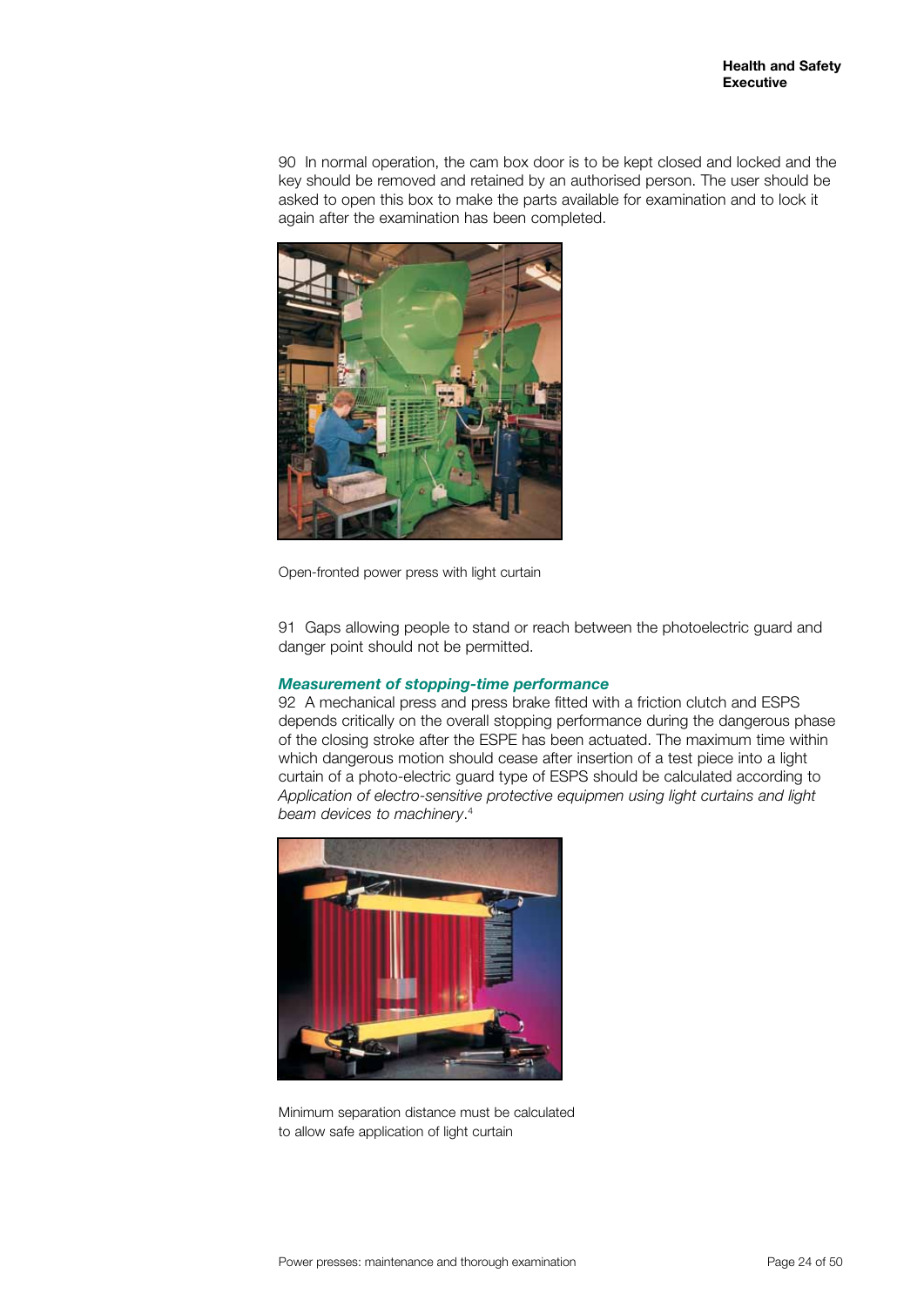93 Every thorough examination should include sufficient measurement of the stopping time of the power press to confirm the adequacy of braking performance. All competent persons should use a suitable device, fully calibrated across its measuring range, for accurately measuring the stopping time performance near the midway point of the down stroke. Integral calibrated stopping-time measuring devices are also acceptable.

94 At least ten measurements should be taken, and an average mean stoppingtime calculated from the readings. If the stopping time is excessive when the safety distance is taken into account, it should be recorded in the report of thorough examination that a repair or alteration is required. In all cases, the report should confirm the average stopping time actually achieved.

95 Under no circumstances should a judgement on stopping-performance be made solely from a visual examination of the braking arrangements, or by an estimate from a visual examination of the time taken to achieve stopping during a test.

#### *Safety-related circuits*

96 On many presses, safety at the tools depends on the integrity of electrical control circuits. Where this is the case, the circuits should be included in the thorough examination and test. The likelihood of a fault occurring and leading to injury at the tools will determine the extent and depth of the examination.

97 Some presses have mechanical guards that rely on the correct operation of electrical limit switches while others have ESPE, such as light curtains. The insulation of electrical conductors can deteriorate over time, or because of exposure to chemicals (oil leaks) or physical damage. Similarly, ageing, physical damage and other service conditions in the workshop can cause components to wear out or fail to operate. Changes to the way the press operates may mean that the press has been rewired, and this may have affected the way the press safety system works. The thorough examination carried out in accordance with regulation 32 should be directed at ensuring safety at the tools of the press.



Cam-actuated electrical limit switch

98 The thorough examination of the electrical control system at a power press should follow the structure set out in Appendix 4. The flow diagrams in Appendix 4 show the interrelationship between the information provided from the power press user's maintenance activities, information for use supplied with the power press (where applicable) and the thorough examination.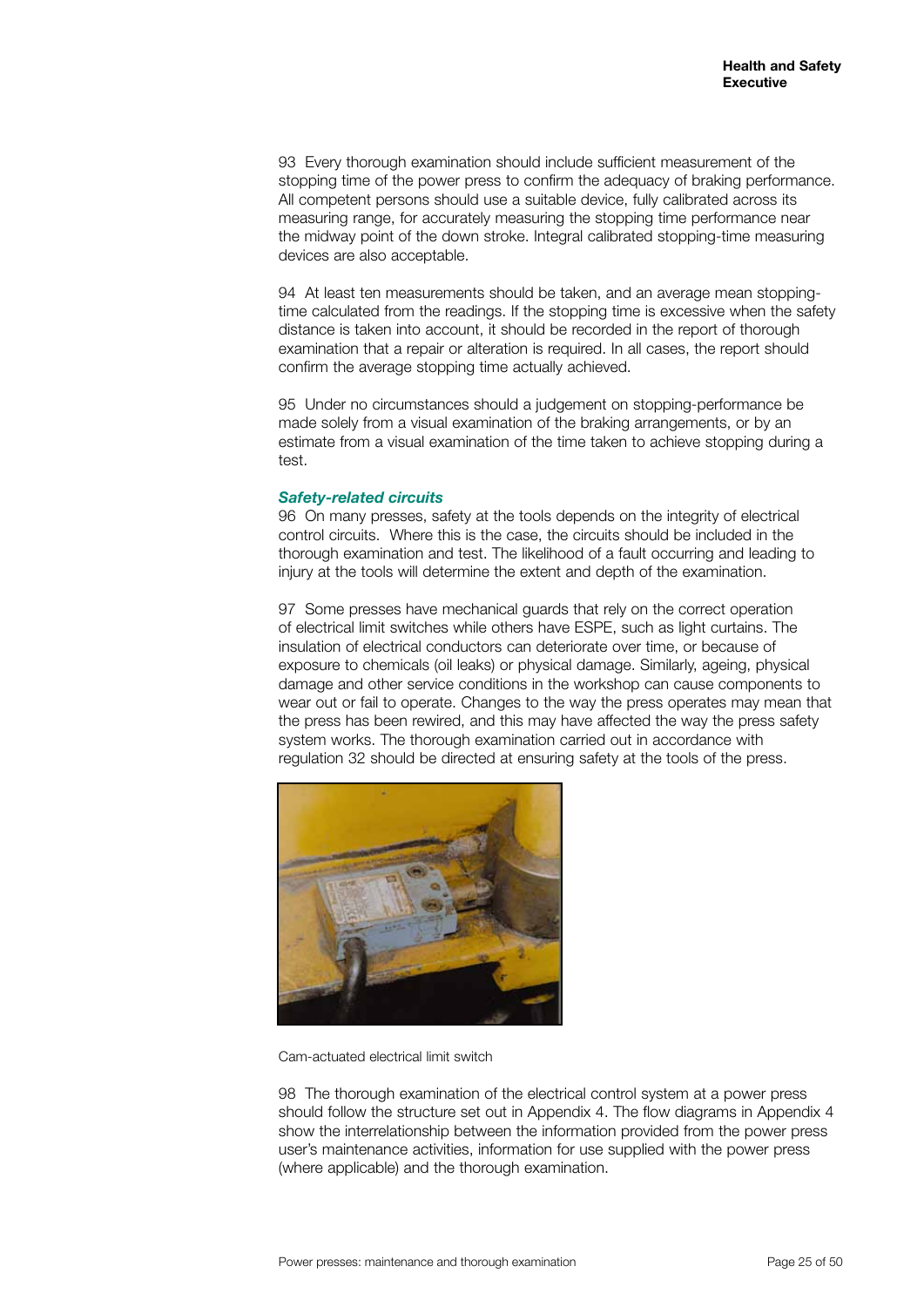99 Basic information, which ideally needs to be available at the start of the thorough examination of the safety-related aspects of the power press electrical control circuit, includes:

- $\blacksquare$  control circuit diagrams, electrical schematic diagrams, drawings etc;
- $\blacksquare$  information on use;
- n information relevant to modifications to the control circuit (since the last thorough examination; since the power press was first installed at the premises);
- $\blacksquare$  maintenance records which contain the results of the first and all subsequent tests performed at the power press and its installation.

100 In the case of a simple press it may be possible to carry out the thorough examination without all the above information, in particular the circuit diagram.

101 The thorough examination should include visual and functional checks of:

- start and stop controls including foot pedal controls;
- $\blacksquare$  emergency stop devices;
- $\blacksquare$  electrical interlocking circuits and devices;
- $\blacksquare$  ESPE light curtains and light beam devices.

102 The competent person should carry out tests on safety-related circuits based on Appendix 4 or be satisfied that they are being carried out at appropriate intervals and that the results are properly documented. The competent person is required to evaluate these results in order to establish that the integrity of safety-related circuits is maintained and that any deterioration can be detected and remedied in good time. This may involve some re-examination of the power press to ensure that significant deterioration in performance has not occurred.



Modifications should only be done by competent electrical engineers – drawings should be amended where necessary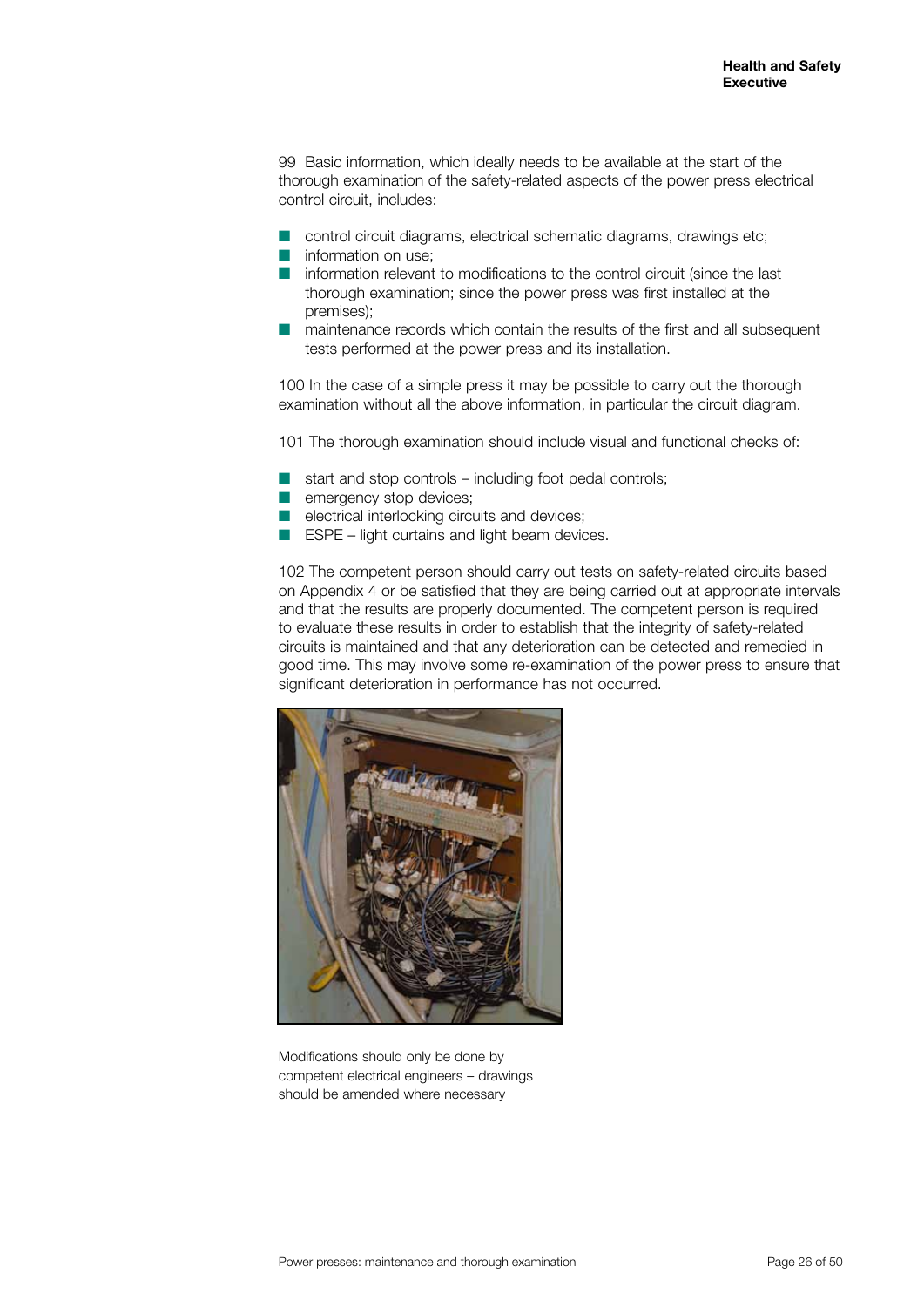103 An examination of the external condition of the following parts should be performed and, where necessary, supplemented by appropriate tests (see paragraph 105), to ensure that the safety-related parts of the control circuits are free from contamination by dust, swarf, moisture etc or damage that may inhibit safe operation of the power press:

- $\blacksquare$  machine control panels an external visual examination to determine whether swarf, moisture etc can enter the panel, causing defects such as short-circuit of devices, preventing operation of control gear etc;
- $\blacksquare$  wiring, conduits, junction boxes, glands etc an external visual examination to determine the integrity of insulation, seals etc;
- $\blacksquare$  motor and drive assemblies an external visual examination to establish that the motor and drive assemblies are free from defects (for example damaged bearing, brushgear etc) that may inhibit their operation; to ensure that sufficient lubrication is present; and that cooling is present to prevent hazards arising from overheating of cases, shafts etc;
- $\blacksquare$  protective devices to ensure that appropriate devices are installed at the press and rated in accordance with the press manufacturer's data;
- $\blacksquare$  lamps, indicators and displays a visual inspection to ensure that lamps etc are working correctly and that they actually provide their designated information;
- $\blacksquare$  functional test of each safety-related control circuit:
	- from sensor (for example the interlocking switch) through to final actuator (for example the motor drive), to determine that the entire circuit is working satisfactorily;
	- each channel of a dual channel circuit should be tested independently.

104 These functional tests may be supplemented by visual examination of the condition of solenoids, contactors etc.

105 Additional tests may need to be performed on the electrical installation of the power press to determine the functional integrity of those parts of the control circuit that cannot readily be examined visually, namely:

- $\blacksquare$  continuity test of the protective bonding circuit:
- $\blacksquare$  insulation resistance (IR) test to assess the integrity of electrical insulation (after initial installation or subsequent reinstallation or after modification to internal wiring and/or if the duty cycle and operating environment has changed). See also paragraph 69 for details of this IR test;
- earth loop impedance test of the installation to determine the suitability of any associated protective devices.

106 Throughout the duration of these tests care should be taken to remove or effectively minimise the risk of electric shock or burn by employing protective measures and a safe system of work in accordance with *Electricity at work: safe working practices.*<sup>6</sup>

107 Upon completion of the examination and tests of the electrical control system at a power press the person conducting the examination should ensure that all covers and panels are properly fitted and that any instruments or other devices used during tests have been removed.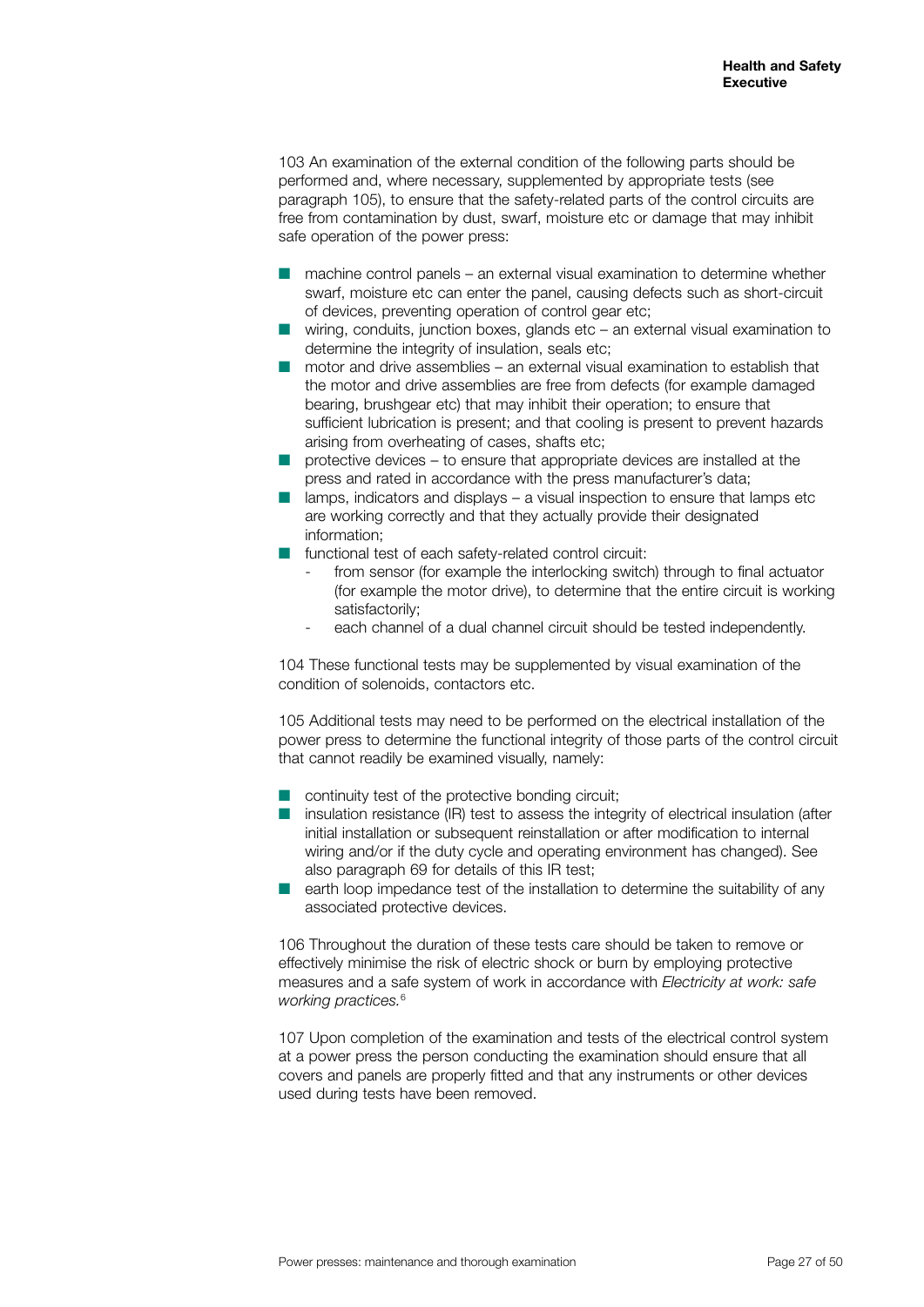

Typical electrical control panel on a modern power press

#### **Other requirements: Inspection and test of guards and/or protection devices**

108 In addition to the thorough examination, the employer is responsible for implementing an inspection and test procedure by a person appointed to do so as required by regulation 33 of PUWER 98.

109 Competent persons should consider telling their clients if they find that the appointed person's certificate of inspection and test has not been signed:

- $\blacksquare$  within four hours of the start of the working period and the press has been in operation; or
- before use after setting, resetting or adjustment of the tools; or
- $\blacksquare$  the appointed person has signed a certificate where there are clear defects affecting the safe operation of the press; or
- $\blacksquare$  if the certificate is missing.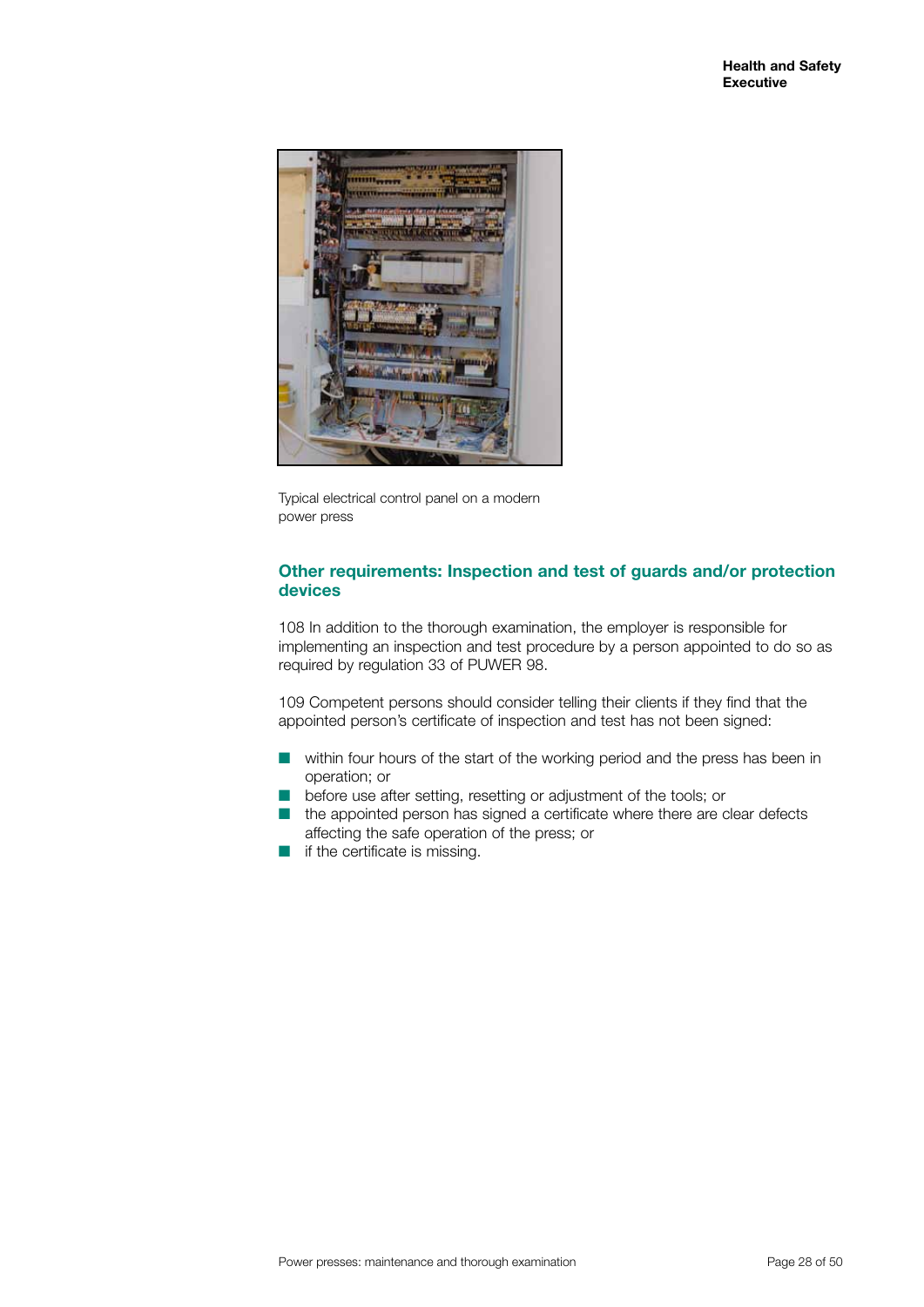# Appendices

- 1 Maintenance log sheet Example
- 2 Record of contractor's work Example
- 3 Checklist for daily inspections and periodic maintenance Example
- 4 Thorough examination Electrical control system aspects
- 5 Press design and maintenance intervals

6 PUWER 98 Part IV: Power presses – Schedule 3 (regulation 34(1)(b)). Information to be contained in a report of thorough examination of a power press, guard or protection device

7 PUWER 98 Part IV: Power presses – Schedule 2 (regulation 31). Power presses to which regulations 32 to 35 do not apply

8 PUWER 98 Part IV: Power presses - Regulation 32(4)(a)(iii) - Exceptional circumstances. Requirement for a thorough examination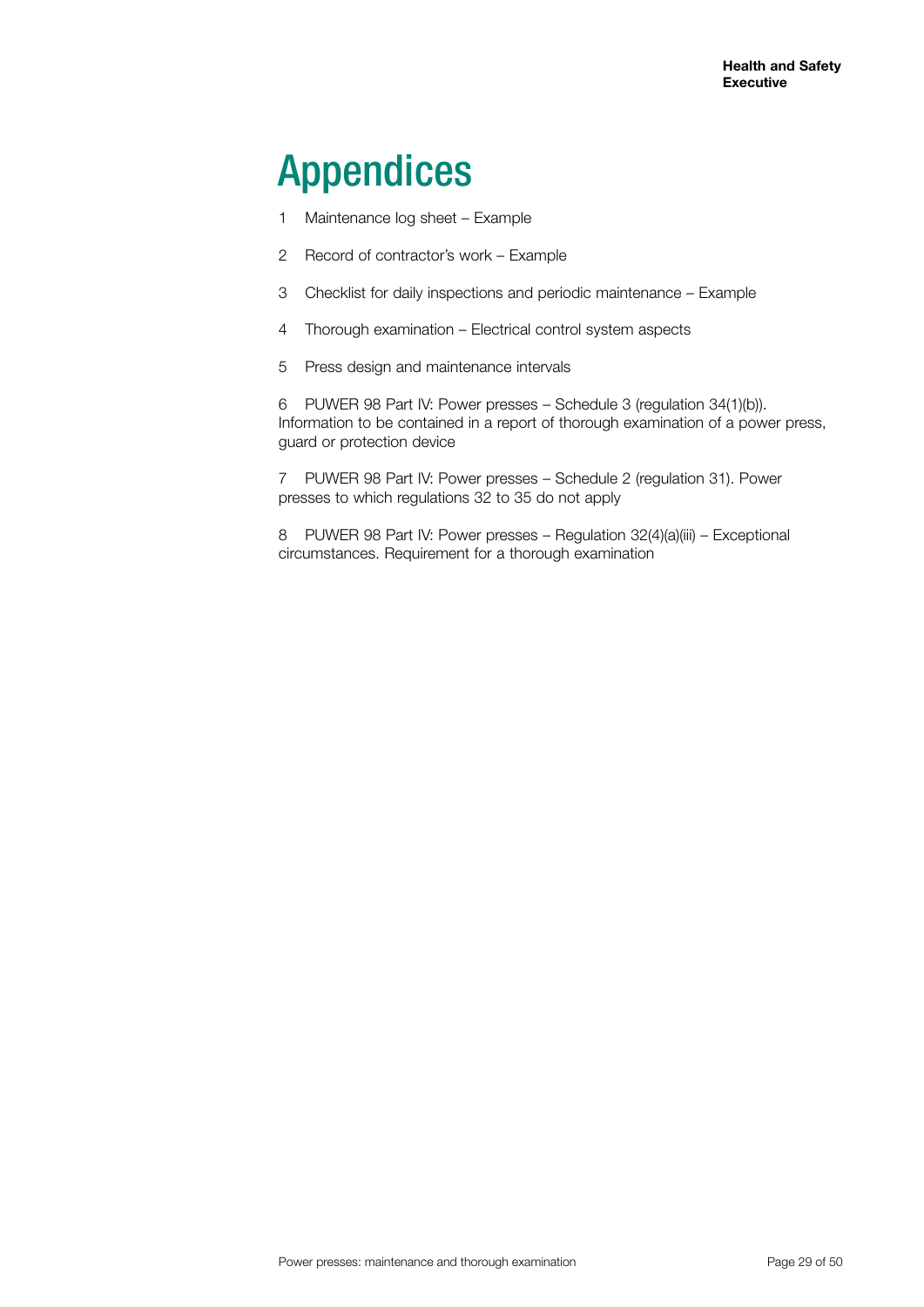|                   |                                          |         |       |                                                                                                                                                     |                     |                        | PLANT NO: 1 DESCRIPTION 100T HME PRESS |                                   |                         |                |
|-------------------|------------------------------------------|---------|-------|-----------------------------------------------------------------------------------------------------------------------------------------------------|---------------------|------------------------|----------------------------------------|-----------------------------------|-------------------------|----------------|
| PROBLEM           | CAUSE                                    | DATE    | TIME  | ACTION TAKEN                                                                                                                                        | <b>DOWN</b><br>TIME | MAINT<br>REQ'D<br>PREV | INSP REQ'D<br>EXTERNAL                 | LEAK<br>$\overline{\overline{C}}$ | LEAK<br>$\overline{AB}$ | WHO<br>SUB.CON |
| Removed flywheel, | Thorough exam.                           | 16/5/00 | 9.00  | Passed inspection.                                                                                                                                  | 8 Hrs               | $\times$               |                                        | $\times$                          | $\times$                | AJPHIPPS       |
| key and extractor |                                          |         |       | Clean and lubricate all                                                                                                                             |                     |                        |                                        |                                   |                         | AJP            |
| mechanism         |                                          |         |       | parts + reassemble.                                                                                                                                 |                     |                        |                                        |                                   |                         |                |
|                   |                                          |         |       |                                                                                                                                                     |                     |                        |                                        |                                   |                         |                |
| Blown 30 amp      | Back shaft seized up                     | 23/5/00 | 14.00 | New bearing fitted to                                                                                                                               |                     |                        |                                        |                                   |                         |                |
|                   | : motor struggling.                      |         |       | back shaft - lubrication                                                                                                                            | 24 Hrs              |                        | $\times$                               | $\times$                          | $\times$                | AJP            |
|                   | getting to backshaft.<br>There is no oil |         |       | lines inspected and                                                                                                                                 |                     |                        |                                        |                                   |                         | AJP            |
|                   |                                          |         |       | cleared. Lube now                                                                                                                                   |                     |                        |                                        |                                   |                         |                |
|                   |                                          |         |       | circulating.                                                                                                                                        |                     |                        |                                        |                                   |                         | Bearings       |
|                   |                                          |         |       | *Suggest op'tor/setter                                                                                                                              |                     |                        |                                        |                                   |                         | supplied by    |
|                   |                                          |         |       | are shown how to                                                                                                                                    |                     |                        |                                        |                                   |                         | P Press        |
|                   |                                          |         |       | lubricate press daily,                                                                                                                              |                     |                        |                                        |                                   |                         | Repairs        |
|                   |                                          |         |       | incl written instruction.                                                                                                                           |                     |                        |                                        |                                   |                         |                |
|                   |                                          |         |       |                                                                                                                                                     |                     |                        |                                        |                                   |                         |                |
|                   |                                          |         |       |                                                                                                                                                     |                     |                        |                                        |                                   |                         |                |
|                   |                                          |         |       |                                                                                                                                                     |                     |                        |                                        |                                   |                         |                |
|                   |                                          |         |       |                                                                                                                                                     |                     |                        |                                        |                                   |                         |                |
|                   |                                          |         |       | 1 If preventative maintenance is required to prevent future failure, tick box and take the sheet to the technical manager with any recommendations. |                     |                        |                                        |                                   |                         |                |

# **Appendix 1: Maintenance log sheet – Example**

 $\boldsymbol{\alpha}$ 

*2 If the work to be carried out requires a detailed examination by an external body, ie suspected cracked crankshaft, then place 'out of order' warning*

If the work to be carried out requires a detailed examination by an external body, ie suspected cracked crankshaft, then place 'out of order' warning

*notice on the machine and inform the technical manager immediately.* 

notice on the machine and inform the technical manager immediately.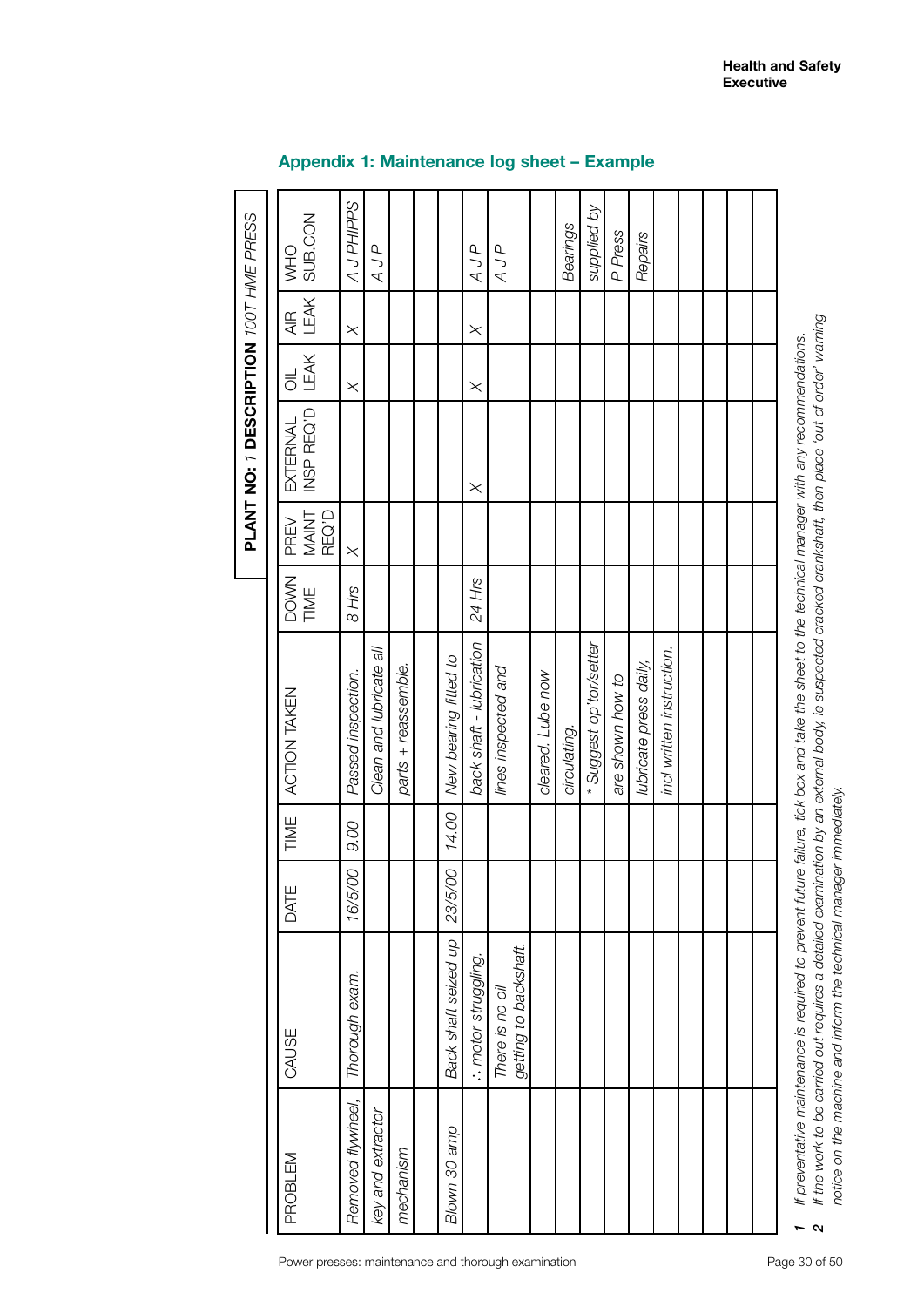$\overline{\phantom{a}}$ 

┯

# **Appendix 2: Record of contractor's work – Example**

### *X Y Z ENGINEERING LTD*

POWER PRESSES AT KLM PRESSINGS LTD, HIGH STREET, INDUSTRIA, W. MIDS

#### **MAINTENANCE LOG**

 $\top$ 

 $\blacksquare$ 

| <b>PRESS MAKE:</b> Rhodes        | <b>MODEL:</b> RH 75            | <b>SERIAL NO: 12345</b> |
|----------------------------------|--------------------------------|-------------------------|
| <b>CAPACITY: 75 TONS</b>         | <b>STROKE OF PRESS: S.P.M.</b> | <b>PLANT NO: PP7</b>    |
| <b>OPERATOR GUARD MAKE: UDAL</b> |                                | <b>SERIAL NO: 6789</b>  |

# **RECOMMENDED FULL SERVICE EVERY THREE MONTHS (SINGLE SHIFT)**

┯

| <b>DATE</b> | Details of maintenance<br>service, repairs etc                                                                                                                                                                                                                                                  | Work done by<br>(Name and title) | Next check/<br>service        |
|-------------|-------------------------------------------------------------------------------------------------------------------------------------------------------------------------------------------------------------------------------------------------------------------------------------------------|----------------------------------|-------------------------------|
| 07.07.99    | Press overrunning - found<br>excessive movement of<br>clutch and brake unit.<br>Clutch adjusted and press<br>now stopped correctly at<br>T.D.C. Clutch and brake<br>friction linings satisfactory<br>- check linings in three<br>months' time.                                                  |                                  | 07.12.99                      |
| 10.09.99    | Press sometimes will not<br>cycle - Found lubrication<br>tank empty and low level<br>switch prevented press from<br>running $-$ Re-filled tank with<br>oil – press OK.                                                                                                                          |                                  |                               |
| 11.12.99    | Carried out a full service<br>check - Slide guide strips<br>adjusted from 0.5 clearance<br>to 0.05 clearance. Ball Joint<br>lift excessive - cap adjusted<br>to give 0.1 clearance. Con-<br>rod oil pipe worn away and<br>leaking. New pipe fitted<br>and pipe re-routed to stop it<br>rubbing. |                                  | Next service due:<br>11.04.00 |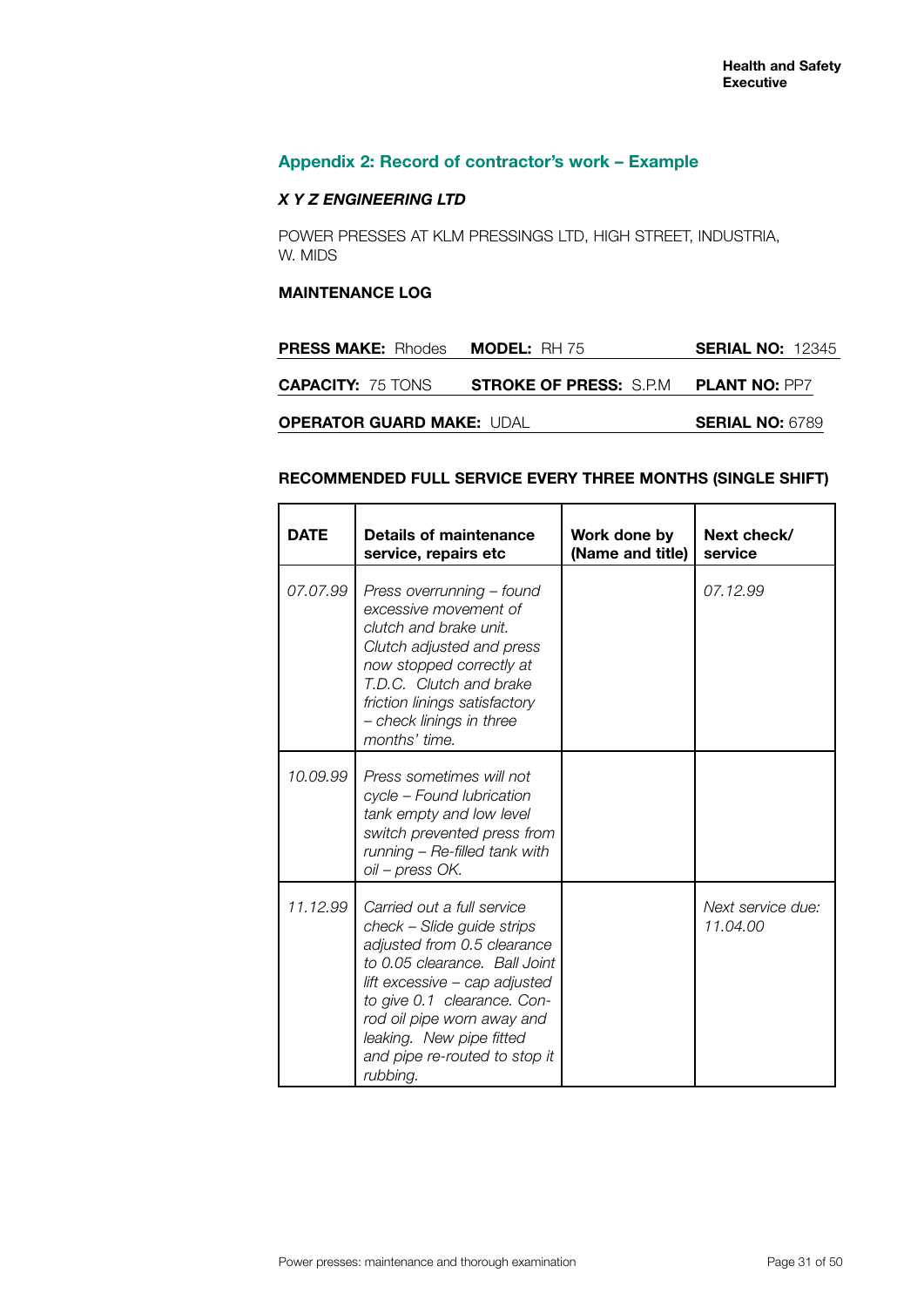### **Appendix 3: Checklist for daily inspections and periodic maintenance – Example**

**The information contained in this sample checklist is not exhaustive and other items may be required depending upon the particular machine, its control system and guarding arrangements. The numbers in brackets refer to the footnotes on pages 37-38.**

|                    |                                                                                                  |           | <b>Frequency</b> |   |    |    |   |
|--------------------|--------------------------------------------------------------------------------------------------|-----------|------------------|---|----|----|---|
| <b>ITEM</b>        | <b>CHECK</b>                                                                                     | $D^{(1)}$ | W                | M | 3M | 6M | Υ |
| General            |                                                                                                  |           |                  |   |    |    |   |
| Pneumatic circuits | air pressure                                                                                     |           | X                |   |    |    |   |
|                    | drain air filters                                                                                |           | X                |   |    |    |   |
|                    | darin tanks - balance cylinder surge tank,<br>accumulators                                       |           | Χ                |   |    |    |   |
|                    | air lubricator levels                                                                            | X         |                  |   |    |    |   |
|                    | air leaks                                                                                        |           |                  |   | X  |    |   |
|                    | condition of flexible pipes<br>(rubber)                                                          |           |                  | X |    |    |   |
|                    | drain water from system                                                                          | X         |                  |   |    |    |   |
| Hydraulic circuits | hydraulic oil-level indicators                                                                   |           | X                |   |    |    |   |
|                    | other hydraulic oil levels                                                                       |           |                  |   |    | X  |   |
|                    | hydraulic leaks                                                                                  |           |                  |   | X  |    |   |
|                    | filters and strainers                                                                            |           |                  |   |    | X  |   |
|                    | condition of flexible hoses                                                                      |           |                  | X |    |    |   |
|                    | renew hydraulic fluid at intervals<br>recommended by the manufacturer                            |           |                  |   |    |    |   |
| Lubrication        | general manual lubrication -<br>bearings, drive shafts, spur wheels, stroke<br>adjustment, slide |           |                  |   | X  |    |   |
|                    | automatic lubrication                                                                            |           | X                |   |    |    |   |
|                    | oil levels                                                                                       | X         |                  |   |    |    |   |
| Other              | drive-belt tension and condition                                                                 |           |                  | X |    |    |   |
|                    | controls, switches, warning lamps, and<br>pressure gauges                                        |           |                  | X |    |    |   |

#### **POWER PRESS MAINTENANCE – MAINTENANCE ITEMS**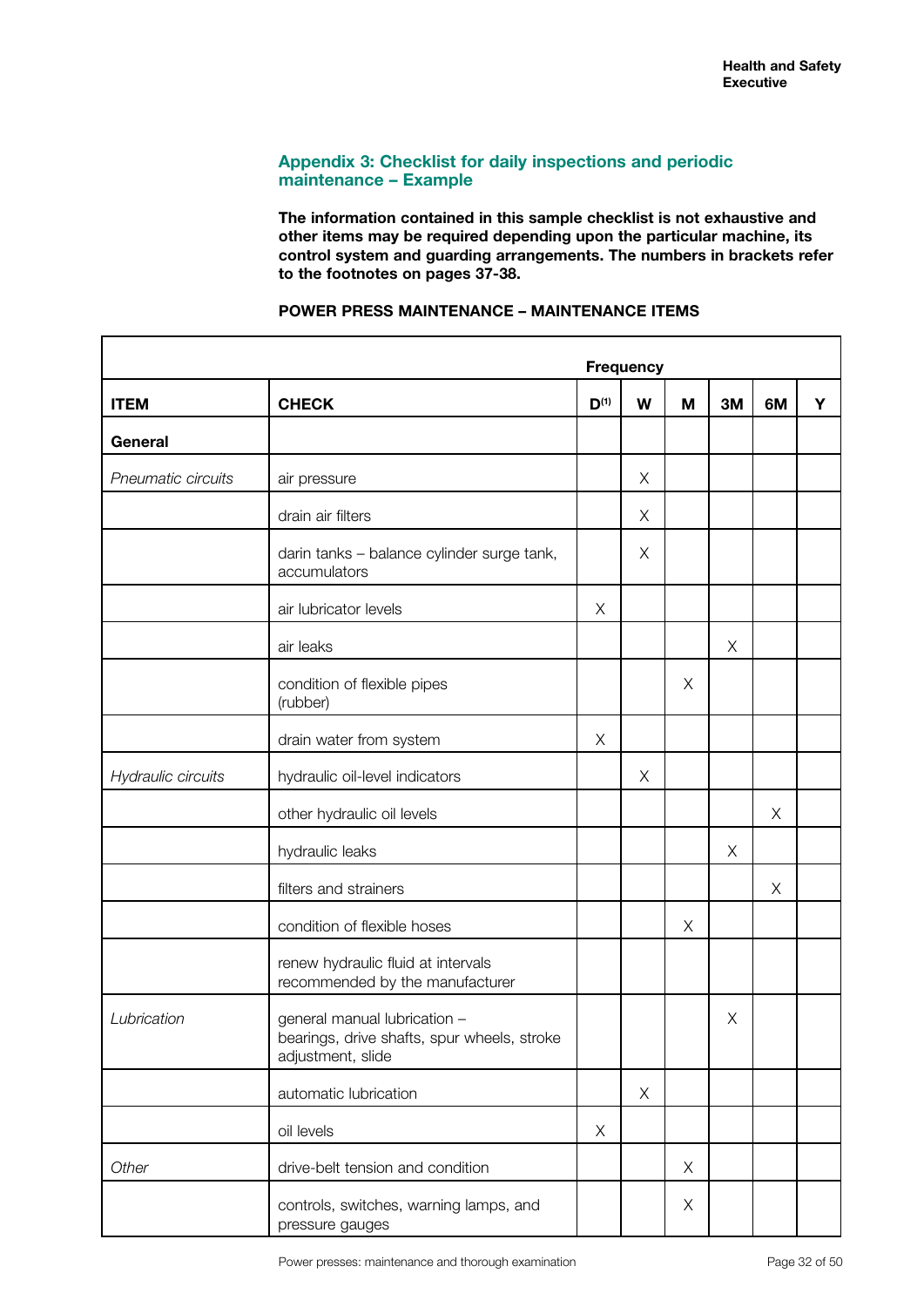|                                          |                                                                           |                                                 | <b>Frequency</b> |           |    |    |        |
|------------------------------------------|---------------------------------------------------------------------------|-------------------------------------------------|------------------|-----------|----|----|--------|
| <b>ITEM</b>                              | <b>CHECK</b>                                                              | $D^{(1)}$                                       | W                | м         | 3M | 6M | Y      |
|                                          | slide clearances and adjustment                                           |                                                 |                  |           |    |    | Χ      |
|                                          | bolts - motor, bearings, slide                                            |                                                 |                  | X         |    |    |        |
|                                          |                                                                           |                                                 |                  |           |    |    |        |
| <b>Guards</b>                            |                                                                           |                                                 |                  |           |    |    |        |
| Fixed guards                             | structure integrity and security                                          | $X^{(2)}$                                       |                  |           |    |    |        |
| Interlocked guards                       | structure integrity and security                                          | $X^{(2)}$                                       |                  |           |    |    |        |
|                                          | functional check                                                          | $X^{(2)}$                                       |                  |           |    |    |        |
|                                          | detailed check - switch operation, linkages,<br>guard and clutch controls |                                                 |                  |           |    | Χ  |        |
| Automatic guards                         | screen setting - press at TDC and within<br>50 mm of nearest trap         | $X^{(2)}$                                       |                  |           |    |    |        |
|                                          | functional check                                                          | $X^{(2)}$                                       |                  |           |    |    |        |
|                                          | structure integrity and security - wear in<br>linkages                    | Χ                                               |                  |           |    |    |        |
|                                          | detailed check - wear in linkages                                         |                                                 |                  |           |    | X  |        |
|                                          | secondary traps between fixed and moving<br>parts of guard                | $X^{(2)}$                                       |                  |           |    |    |        |
|                                          |                                                                           |                                                 |                  |           |    |    |        |
| <b>Full revolution</b><br>clutch presses | functional check of brake and clutch                                      | $\mathsf{X}^{\scriptscriptstyle{\mathrm{(2)}}}$ |                  |           |    |    |        |
|                                          | enclosed parts - clutch key, drive ring,<br>extractor mechanism           |                                                 |                  |           |    |    | $*(3)$ |
|                                          | bearings - flywheel, crankshaft, con rod,<br>pitman screw, back shaft     |                                                 |                  |           |    |    | $*(3)$ |
|                                          | brake linings                                                             |                                                 |                  |           |    | X  |        |
|                                          | brake adjustment and performance                                          | $X^{(2)}$                                       |                  |           |    |    |        |
|                                          | balance cylinder setting                                                  |                                                 |                  | $X^{(4)}$ |    |    |        |
|                                          | slide clearances and alignments                                           |                                                 |                  |           |    |    | X      |
|                                          | functional check - guard and clutch<br>controls                           | $X^{(2)}$                                       |                  |           |    |    |        |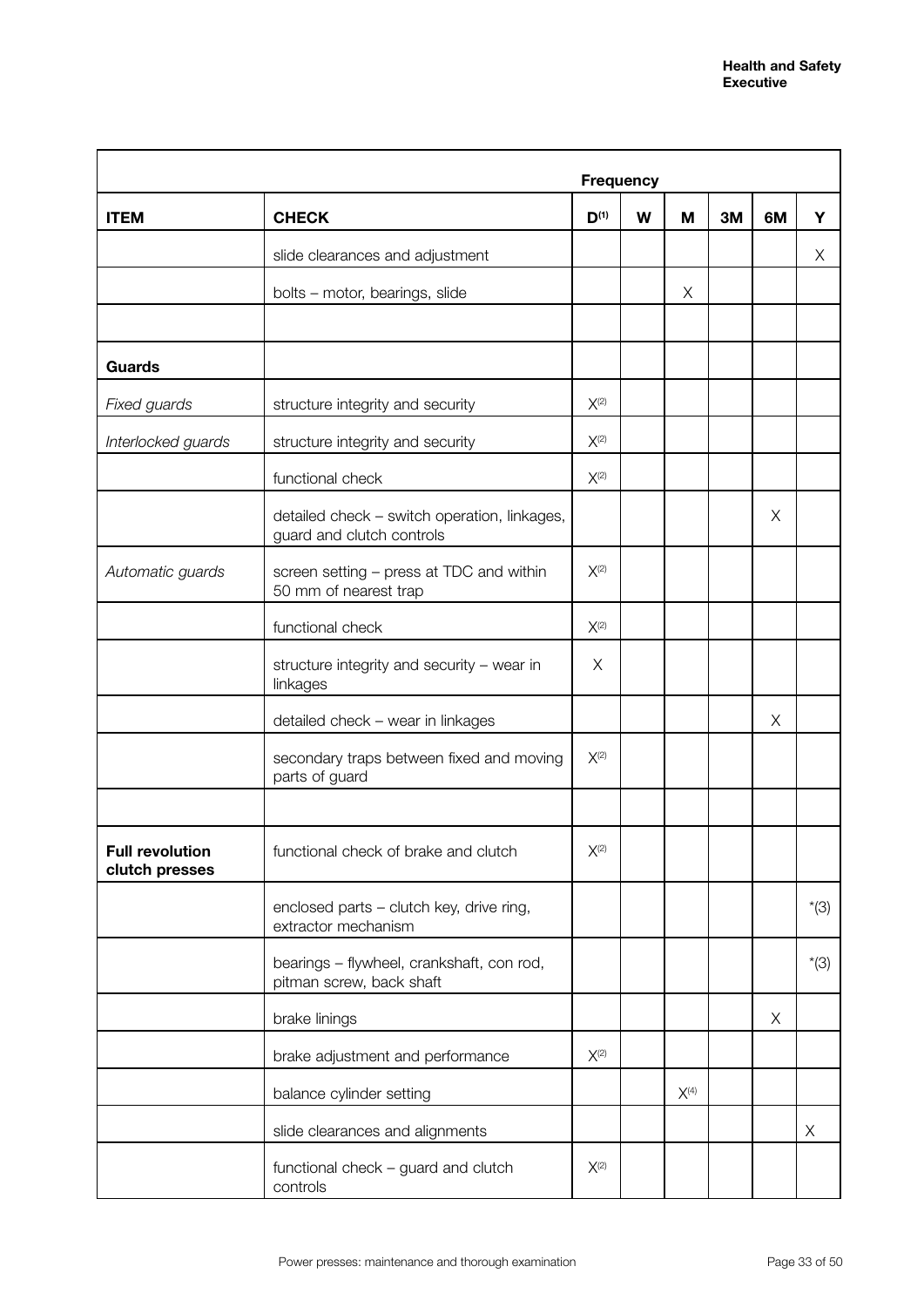|                                                                                                   |                                                              | <b>Frequency</b> |   |   |    |           |   |
|---------------------------------------------------------------------------------------------------|--------------------------------------------------------------|------------------|---|---|----|-----------|---|
| <b>ITEM</b>                                                                                       | <b>CHECK</b>                                                 | $D^{(1)}$        | W | M | 3M | 6M        | Y |
| <b>Part revolution</b><br>clutch presses                                                          | functional check of brake and clutch                         | $X^{(2)}$        |   |   |    |           |   |
|                                                                                                   | functional check of flywheel brake                           |                  | X |   |    |           |   |
|                                                                                                   | operation of clutch valves and monitor if<br>fitted          |                  |   |   |    | X         |   |
|                                                                                                   | clutch/brake adjustment                                      |                  |   |   |    | X         |   |
|                                                                                                   | clutch/brake linings                                         |                  |   |   |    | $X^{(5)}$ |   |
|                                                                                                   | clean/replace double valve silencer                          |                  |   |   | X  |           |   |
|                                                                                                   | check oil level (wet and hydraulically<br>operated clutches) | X                |   |   |    |           |   |
|                                                                                                   | functional check - guard and clutch<br>controls              | $X^{(2)}$        |   |   |    |           |   |
|                                                                                                   |                                                              |                  |   |   |    |           |   |
| Safety-related<br>control circuits                                                                |                                                              |                  |   |   |    |           |   |
| Start and stop<br>controls                                                                        | Functional check                                             | X                |   |   |    |           |   |
|                                                                                                   | External condition of installation                           | X                |   |   |    |           |   |
|                                                                                                   | Detailed examination of installation                         |                  |   |   |    | Χ         |   |
| Emergency stop<br>devices and controls                                                            | Functional check                                             | Χ                |   |   |    |           |   |
|                                                                                                   | External condition of installation                           | X                |   |   |    |           |   |
|                                                                                                   | Detailed examination of installation                         |                  |   |   |    | X         |   |
| Electrical interlocking<br>circuits and devices <sup>(6)</sup>                                    | Functional check <sup>(7)</sup>                              | X                |   |   |    |           |   |
|                                                                                                   | External condition of installation                           | X                |   |   |    |           |   |
|                                                                                                   | Detailed examination of installation                         |                  |   |   |    | X         |   |
| Electro-sensitive<br>protective equipment<br>(ESPE) - light curtains<br>and light beam<br>devices | Functional check <sup>(8)</sup>                              | X                |   |   |    |           |   |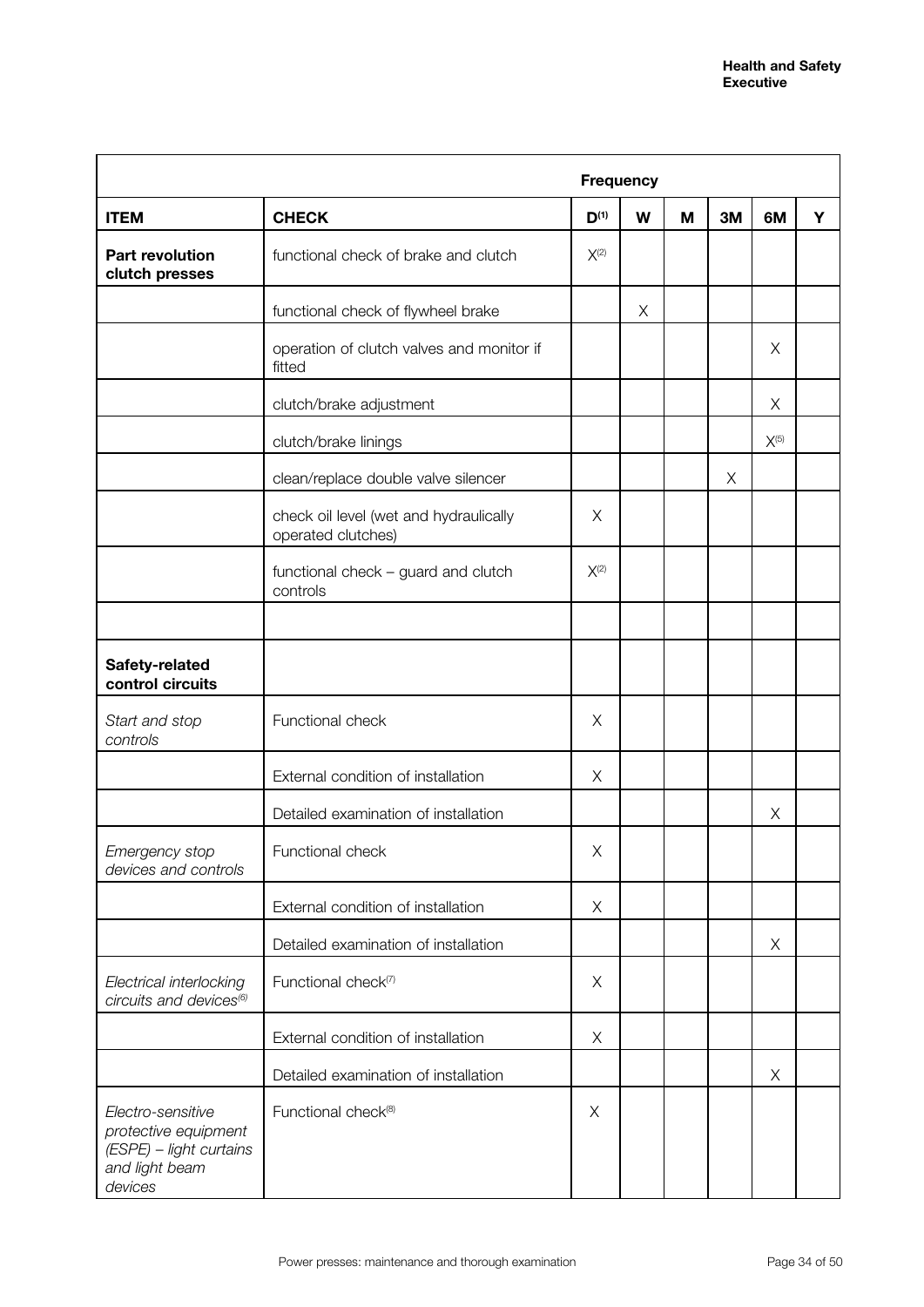|                                              |                                                                                                                                                                                                                                                                                                                               | <b>Frequency</b> |   |   |    |    |   |
|----------------------------------------------|-------------------------------------------------------------------------------------------------------------------------------------------------------------------------------------------------------------------------------------------------------------------------------------------------------------------------------|------------------|---|---|----|----|---|
| <b>ITEM</b>                                  | <b>CHECK</b>                                                                                                                                                                                                                                                                                                                  | $D^{(1)}$        | W | M | 3M | 6M | Y |
|                                              | Separation distance – ensure that the<br>position of the ESPE(s) is the correct<br>distance from the dangerous parts and<br>record the distance measured                                                                                                                                                                      |                  |   |   |    | Χ  |   |
|                                              | Muting mode – ensure that machinery is no<br>longer hazardous while operating in muting<br>mode, measure and record muting position<br>(ie gap between top and bottom tools<br>when muting occurs); check for deviation in<br>muting position; check that mute indicator<br>is illuminated when the ESPE(s) has been<br>muted | $\times$         |   |   |    |    |   |
|                                              | Stopping performance - test overall<br>stopping performance against<br>manufacturer's recommendation and<br>record result                                                                                                                                                                                                     |                  |   |   |    | X  |   |
|                                              | Overrun detection – ensure switch is<br>correctly positioned and filtered; test that<br>the switch is working correctly                                                                                                                                                                                                       |                  |   |   | Χ  |    |   |
|                                              | Examine and test the machine primary<br>control elements to ensure correct<br>operation                                                                                                                                                                                                                                       |                  |   |   |    | X  |   |
|                                              | Examine and inspect the controls and<br>connections to the ESPE(s) to ensure no<br>modifications have been made to wiring<br>etc.                                                                                                                                                                                             |                  |   |   |    | Χ  |   |
|                                              | Check the condition of control gear,<br>programmable electronic system<br>enclosures, fixings, and associated devices<br>(for example cam switches)                                                                                                                                                                           |                  |   |   |    | Χ  |   |
| Electrical equipment<br>and its installation | Examination of external condition of<br>machine control panel(s)                                                                                                                                                                                                                                                              |                  |   |   |    | X  |   |
|                                              | Examination of external condition of<br>wiring, conduits, junction boxes, glands,<br>extraneous wiring and cabling etc                                                                                                                                                                                                        |                  |   |   |    | X  |   |
|                                              | Examination of external condition of motor<br>and drive assemblies                                                                                                                                                                                                                                                            |                  |   |   |    | X  |   |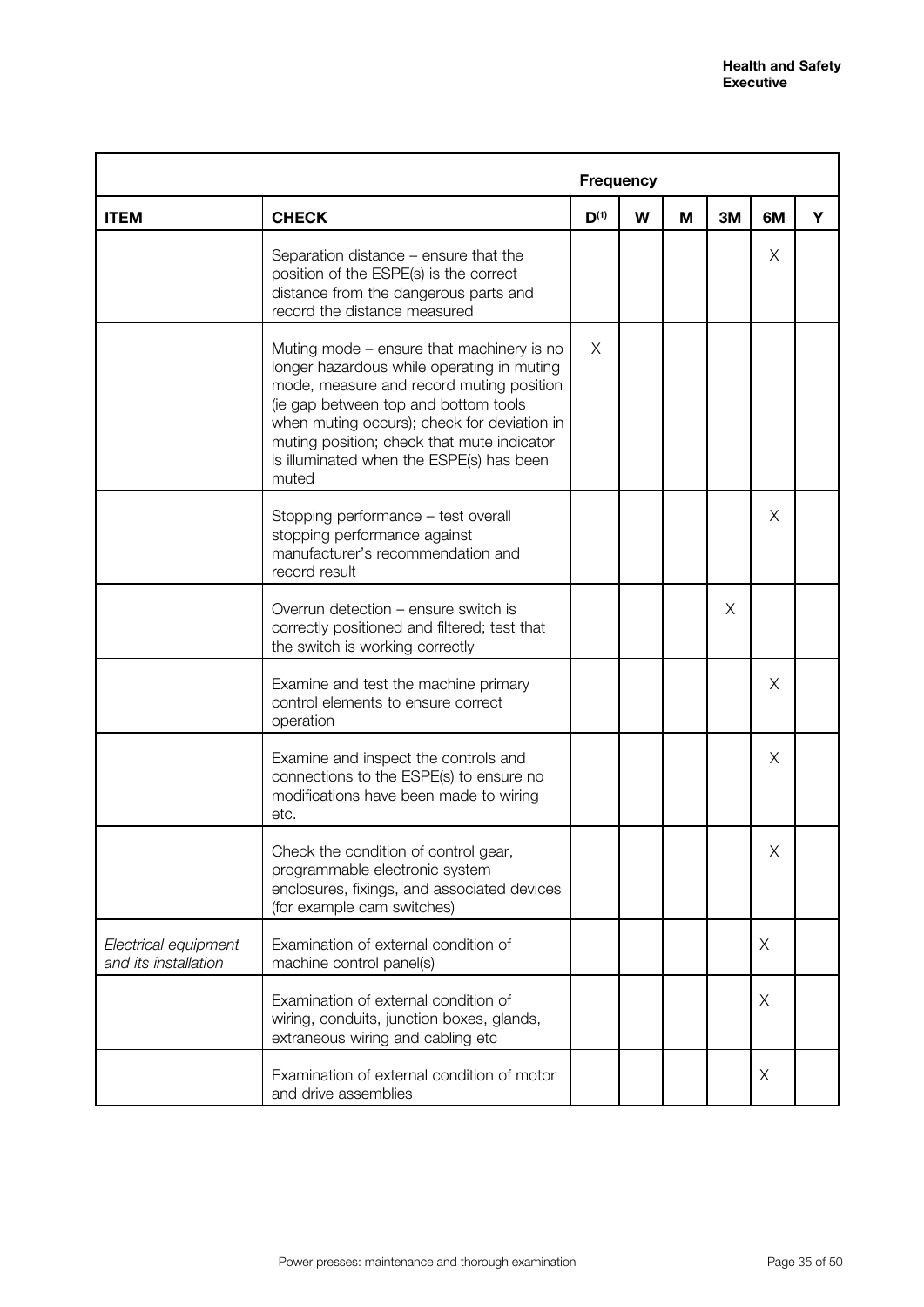|                                                                               |                                                                                                                                                                                                          | <b>Frequency</b>         |   |   |    |    |   |
|-------------------------------------------------------------------------------|----------------------------------------------------------------------------------------------------------------------------------------------------------------------------------------------------------|--------------------------|---|---|----|----|---|
| <b>ITEM</b>                                                                   | <b>CHECK</b>                                                                                                                                                                                             | $D^{(1)}$                | W | м | 3M | 6M | Y |
| Protective bonding<br>circuit                                                 | Examination of external condition of<br>protective bonding circuit conductors                                                                                                                            |                          |   |   |    | Χ  |   |
|                                                                               | Continuity test - verification of continuity of<br>the protective bonding circuit                                                                                                                        | See note <sup>(9)</sup>  |   |   |    |    |   |
| Protective devices <sup>(10)</sup>                                            | Condition and rating of protective devices                                                                                                                                                               |                          |   |   |    | X  |   |
| Electrical insulation                                                         | Insulation resistance test                                                                                                                                                                               | See note <sup>(11)</sup> |   |   |    |    |   |
| Lamps, indicators and<br>displays                                             | Functional check                                                                                                                                                                                         |                          |   |   |    | X  |   |
|                                                                               |                                                                                                                                                                                                          |                          |   |   |    |    |   |
| <b>Documentation and</b><br>information for safe<br>use of the power<br>press |                                                                                                                                                                                                          |                          |   |   |    |    |   |
| Control circuit<br>diagrams                                                   | Maintain up to date – examine to ensure<br>that diagrams are properly representative<br>of the current condition of the power press,<br>particularly if modification/repair work has<br>been carried out |                          |   |   |    |    | Χ |
| Electrical installation<br>schematic diagrams,<br>drawings                    | Maintain up to date – examine to ensure<br>that diagrams are properly representative<br>of the current condition of the power press,<br>particularly if modification/repair work has<br>been carried out |                          |   |   |    |    | X |
| Labelling and marking<br>of power press(12)                                   | Examination of condition                                                                                                                                                                                 |                          |   |   |    | Χ  |   |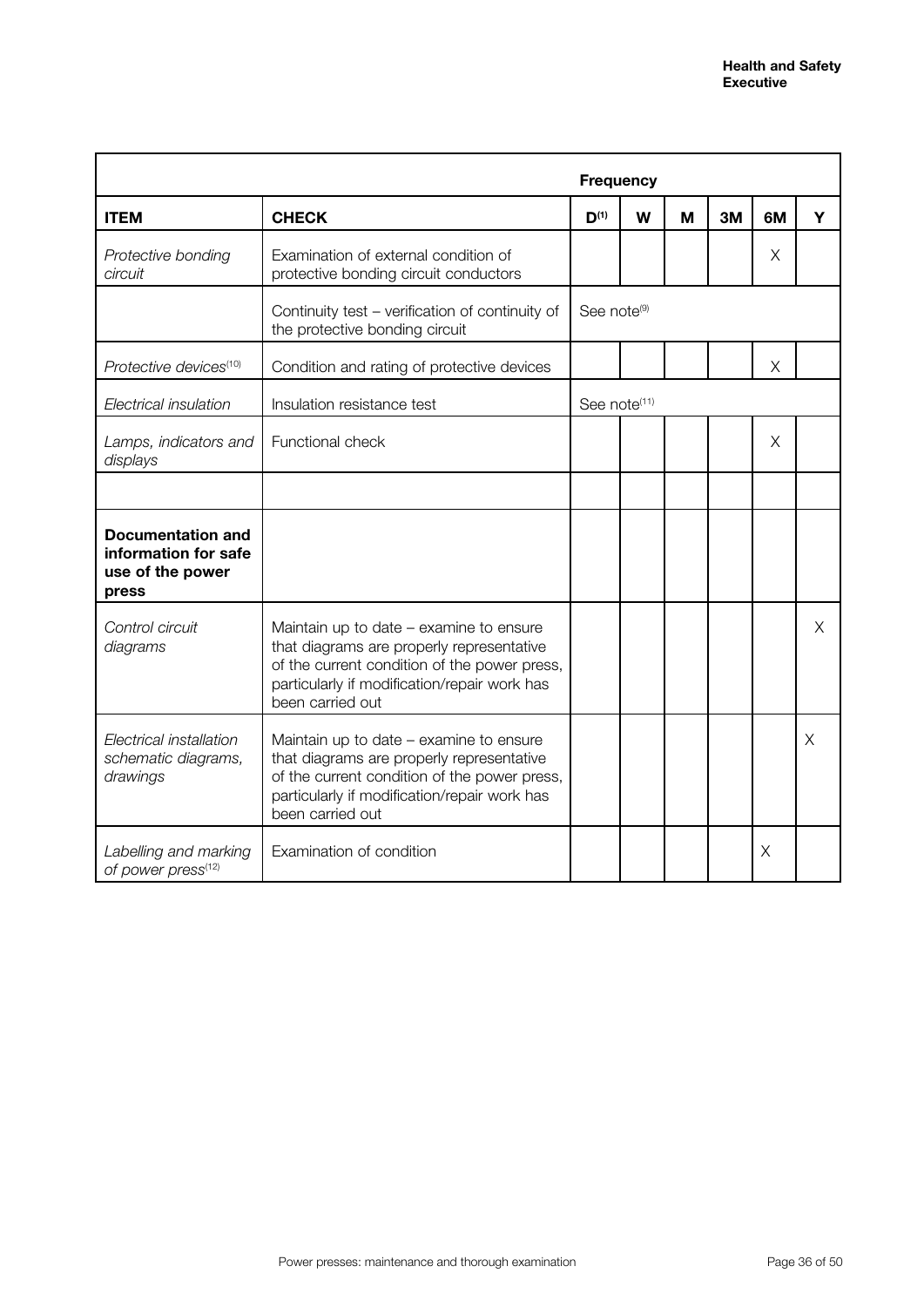#### **Notes**

It is anticipated that most of the daily checks and checks after tool changing or setting would be carried out by the appointed person. Those items as well as the items carried out at longer intervals and requiring more detailed inspection and dismantling would be carried out by the maintenance department.

(1) Daily checks normally carried out by the appointed person.

(2) Checks to be carried out by the appointed person at the stated interval and also when tools are changed or adjusted.

- (3) Frequency should be determined by usage and duty.
- (4) Also check after tool changes.
- (5) See manufacturer's instructions for inspection and replacement.

(6) Examination of the operation and performance of safety-related interlocking circuits should comprise:

- inspection and functional performance checks of each safety-related interlocking circuit from sensing device(s) through to the actuating element(s) that prevent dangerous motion and/or remove motive power from the press;
- redundant circuit configurations should be subject to independent checks, ie a dual-redundant circuit should be examined by disabling each channel in turn so as to determine the presence of any unrevealed faults.

(7) All interlocking devices should also be inspected to ensure that they are correctly adjusted and installed in accordance with the manufacturer's instructions.

- (8) A functional check of ESPE(s) should comprise:
	- n checks to ensure that access to dangerous parts of the power press is not possible from any direction not protected by the ESPE, and that side and rear guards are properly installed;
	- n a check to ensure that the separation distance from the dangerous parts to the ESPE is not less than the distance stated on the power press and/or ESPE information plate;
	- n a check to ensure that it is not possible for a person to stand between the ESPE (for example, light curtain) and dangerous parts;
	- tests to ensure the operational effectiveness of the ESPE(s) using appropriate test pieces;
	- n checks to ensure that the muting mode is set up and working correctly;
	- n checks to ensure that the stopping performance monitor is set up and functioning in the manner recommended by the ESPE supplier;
	- n visual examination to ensure that the cabinets housing the electrical/electronic equipment of the ESPE(s) are closed and locked and that the key is removed for retention by a suitable person; and
	- visual checks for external signs of damage to the ESPE or to its electrical wiring damage found should be reported to line management.

(9) Verification of the continuity of the protective bonding circuit of the power press may be necessary to determine the functional integrity of parts of safety-related control circuits that cannot readily be examined visually during maintenance activities.

The frequency of this test should be based upon consideration of the results of the other maintenance activities (for example functional testing) and thorough examinations, and the extent to which it is possible to test and inspect safety-related electrical control circuits.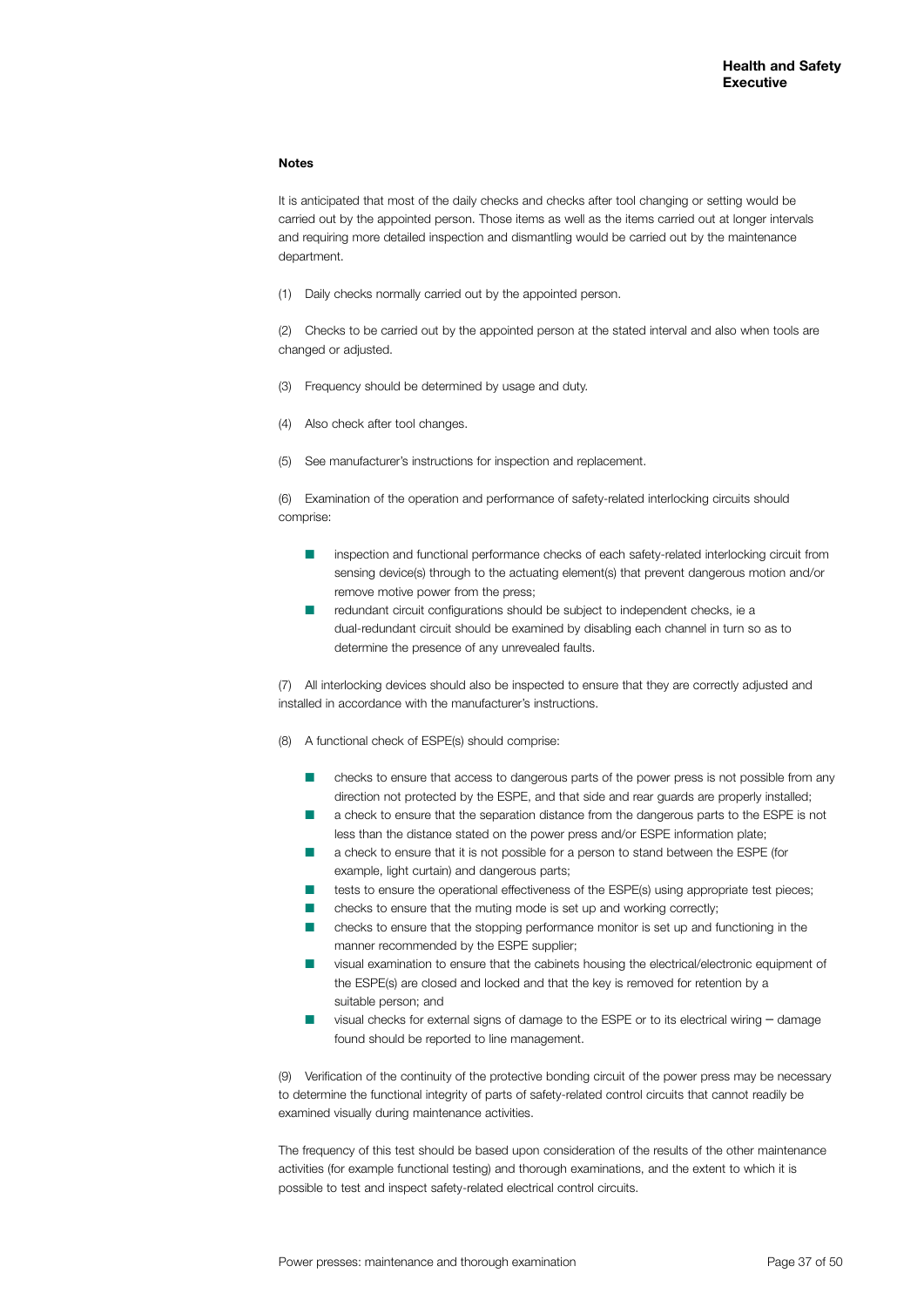(10) Protective devices include fuses, circuit-breakers, disconnecting devices with a switch-fuse etc. This item should also include an examination of apparatus installed to protect against residual voltages.

(11) The insulation resistance (IR) between the power circuit conductors and the protective bonding circuit should be measured at a minimum of twice the rated voltage while the power press installation is isolated from the mains supply. The value of resistance measured should be greater than or equal to 1 Mohm.

This IR test should be performed at the time of the installation of the power press and the next subsequent test should be performed at a frequency dependent upon the results of the thorough examination, and the age and condition of the power press, taking into account both the duty cycle and operating environment. In the absence of any changes to the electrical installation or modes of use of the power press it is recommended that an IR test is performed every three years.

Also, it should be noted that where a circuit includes electronic devices, only a measurement of the IR should be made between the power circuit conductors and the protective bonding circuit. Precautions may be necessary to avoid damage to electronic devices.

(12) The examination of labelling and marking at the power press should also ensure that the function and purpose of control switches etc are clearly indicated.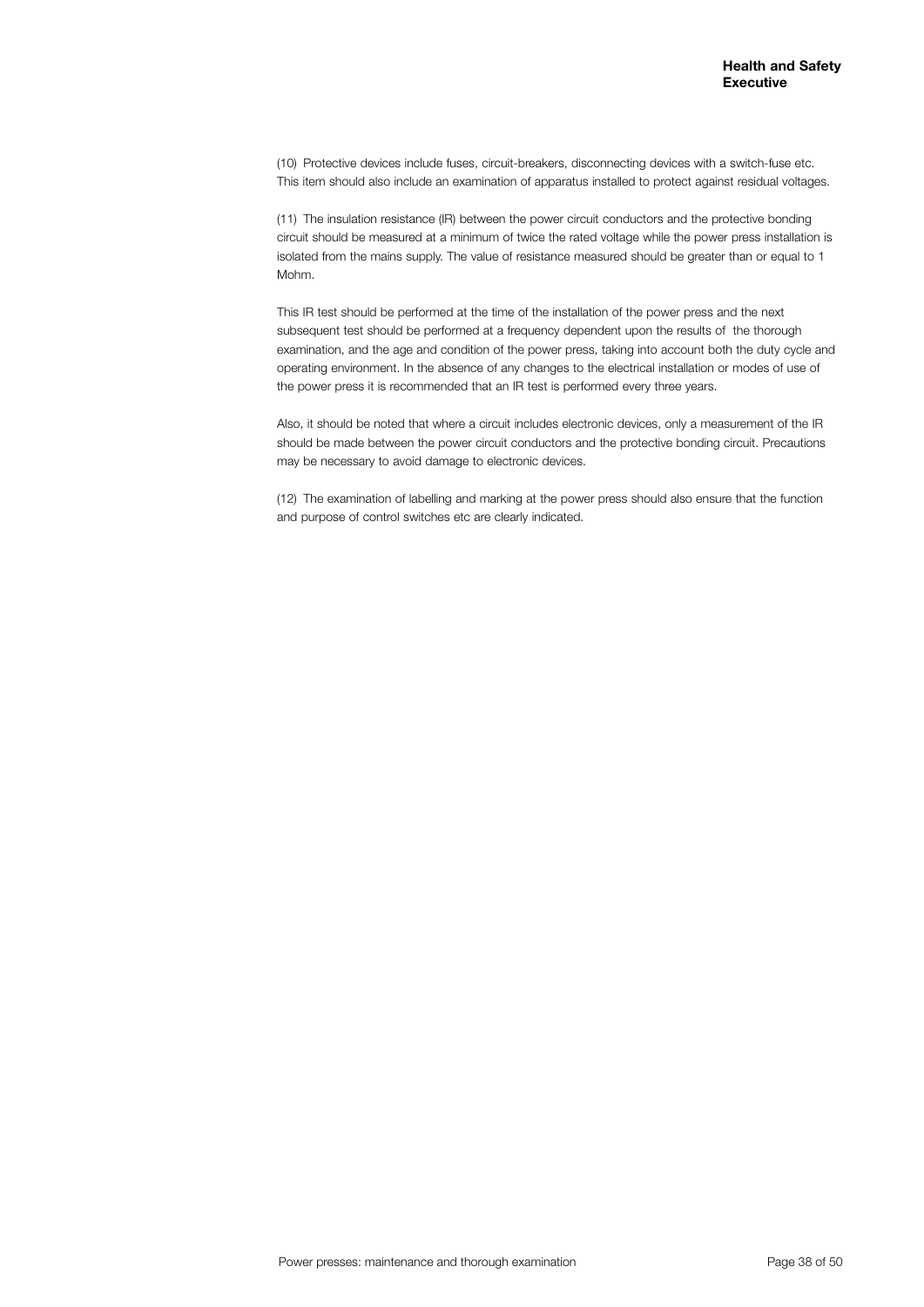

# **Appendix 4: Thorough examination – Electrical control system aspects**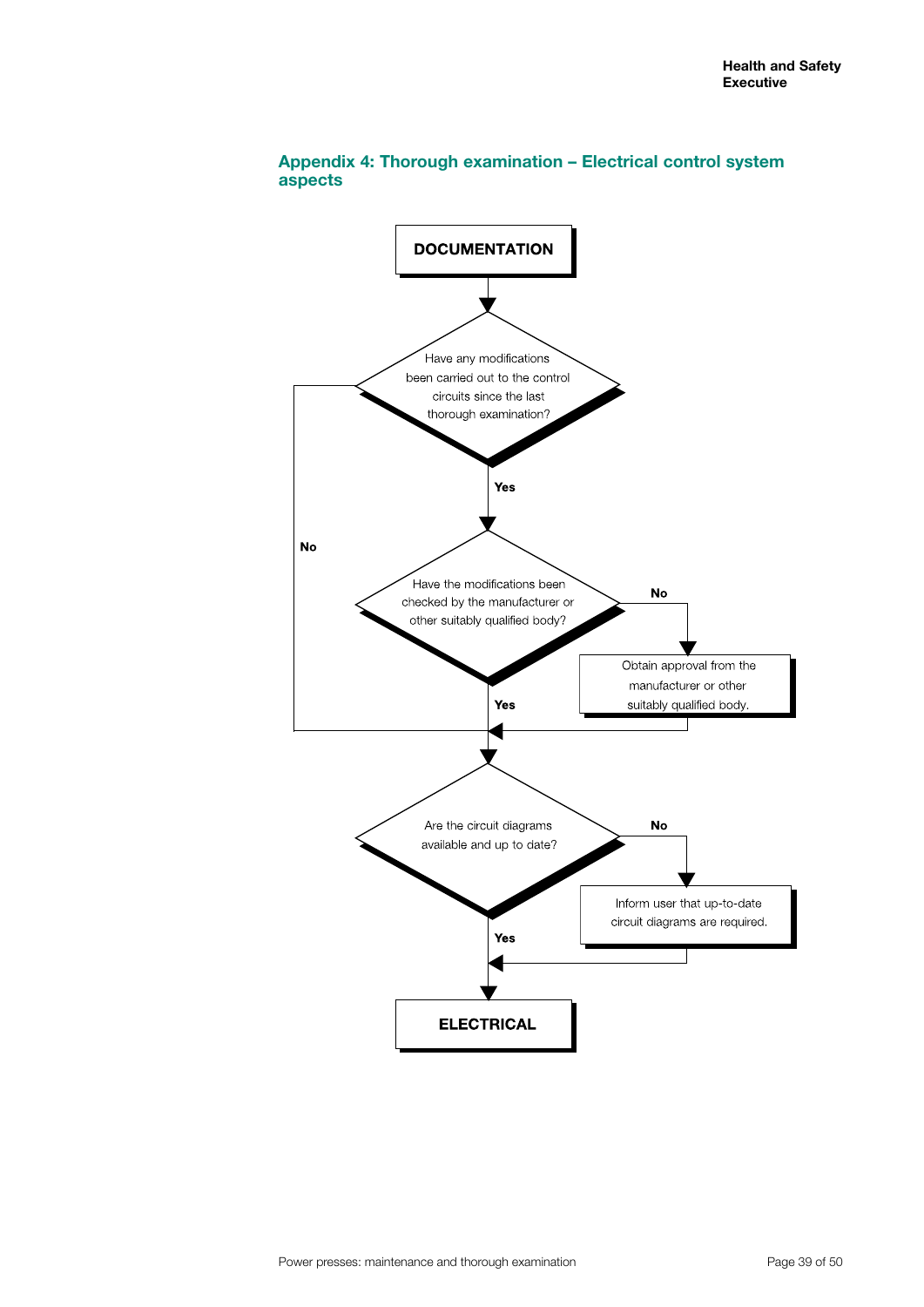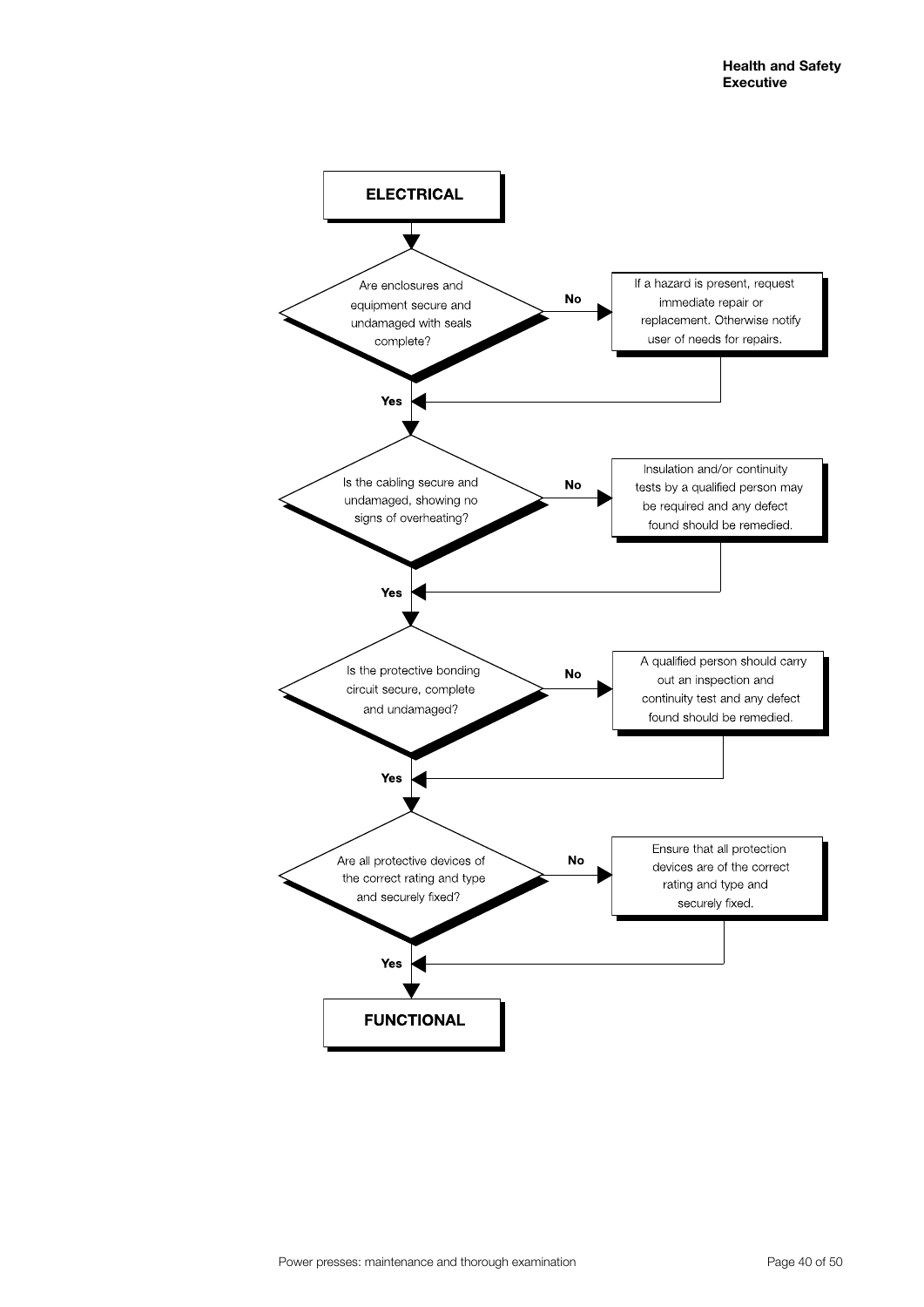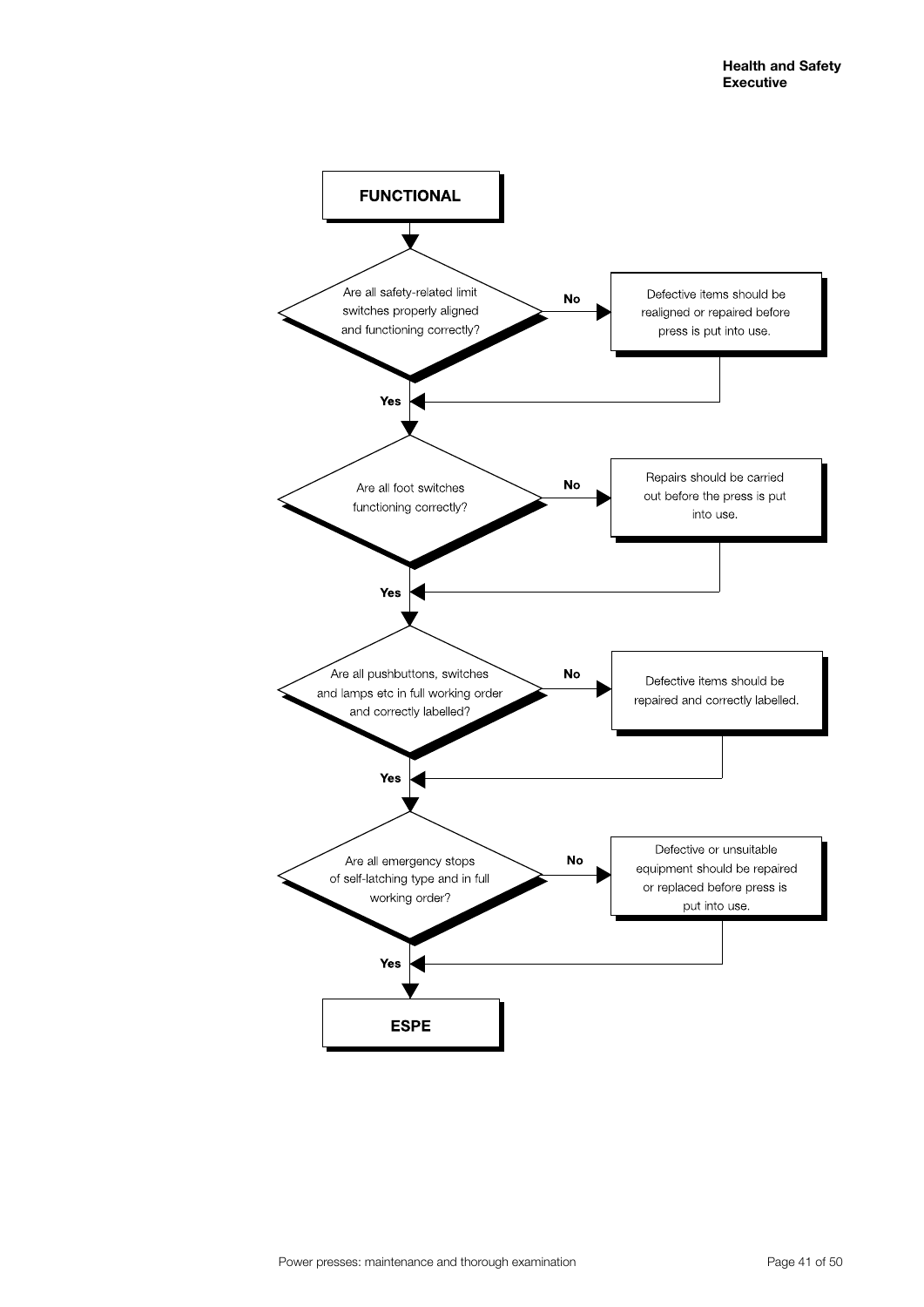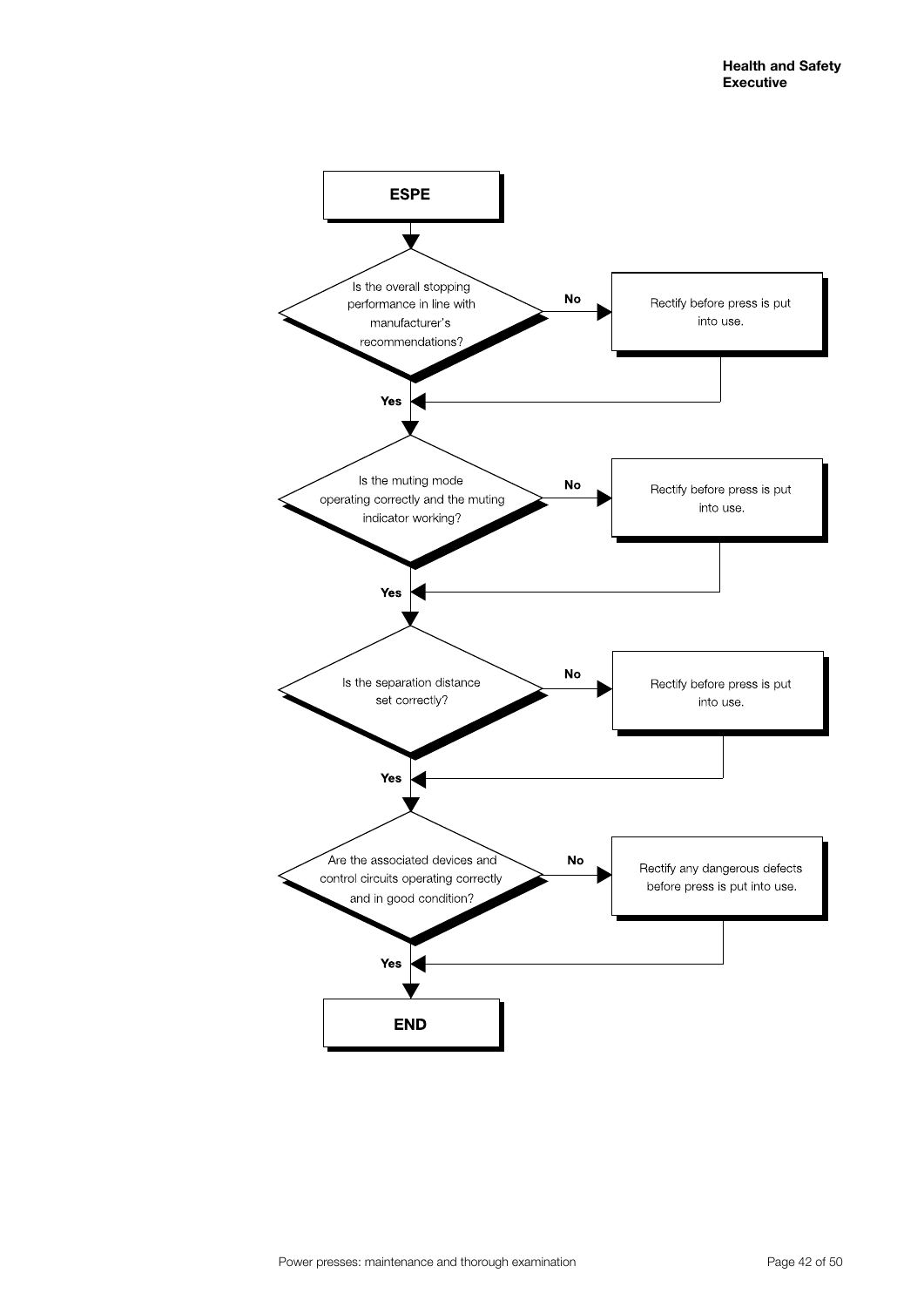# **Appendix 5: Press design and maintenance intervals**

1 The maintenance intervals that can be applied will be determined by the factors outlined in paragraphs 24-25 in Part 1 and consideration of the hazards and risks associated with possible faults that may occur in safety-related control circuits. This requires consideration of a safety-related control circuit in terms of both its configuration and ability to tolerate faults. For example, a safety-related control circuit that relies upon single components to carry out a safety function requires checking more frequently than a redundant circuit, which is able to tolerate a single fault.

2 Similarly, a safety-related control circuit, which has been poorly designed, may be susceptible to faults that cannot be readily identified from normal operation of the press so that it is necessary to perform maintenance checks in order to detect these faults. For example, while redundant circuits provide some immunity to single faults it will be necessary to perform independent checks where each channel of a redundant circuit is disabled in turn, so as to determine the presence of undetected faults.

3 The following table provides some recommendations for maintenance intervals that can be applied to presses:

| Control circuit<br>configuration | Susceptibility to latent<br>faults | Maintenance check<br>interval |
|----------------------------------|------------------------------------|-------------------------------|
| Single                           | High                               | Monthly                       |
| Single                           | $_{\text{OW}}$                     | Six-monthly                   |
| Dual (redundant)                 | High                               | Six-monthly                   |
| Dual (redundant)                 | $_{\text{OW}}$                     | Annual                        |

You can get information on the configuration of your presses' safety-related control circuits and their susceptibility to latent faults from your maintenance contractor or competent person.

4 The susceptibility to latent faults can be reduced by introducing additional monitoring (for example stopping performance monitoring) within the safety-related control circuit to detect the presence of faults that may adversely effect safety at the tools. These additional features can also improve productivity and efficiency of a power press.

5 Further information on functional checks to ensure that safety-related control circuits perform correctly and that devices, such as interlocking switches, are properly adjusted and installed in accordance with the manufacturer's instructions is provided in the checklist in Appendix 3.

6 This guidance considers that dual circuits are normally appropriate to provide the safety performance required for power presses. Other circuit configurations, such as a single channel with high failure coverage that relies upon programmable electronic systems (for example a programmable logic controller) may be appropriate, providing they comply with other relevant guidance and standards (for example BS IEC 61508 *Functional safety of electrical/electronic/programmable electronic safety-related systems*11).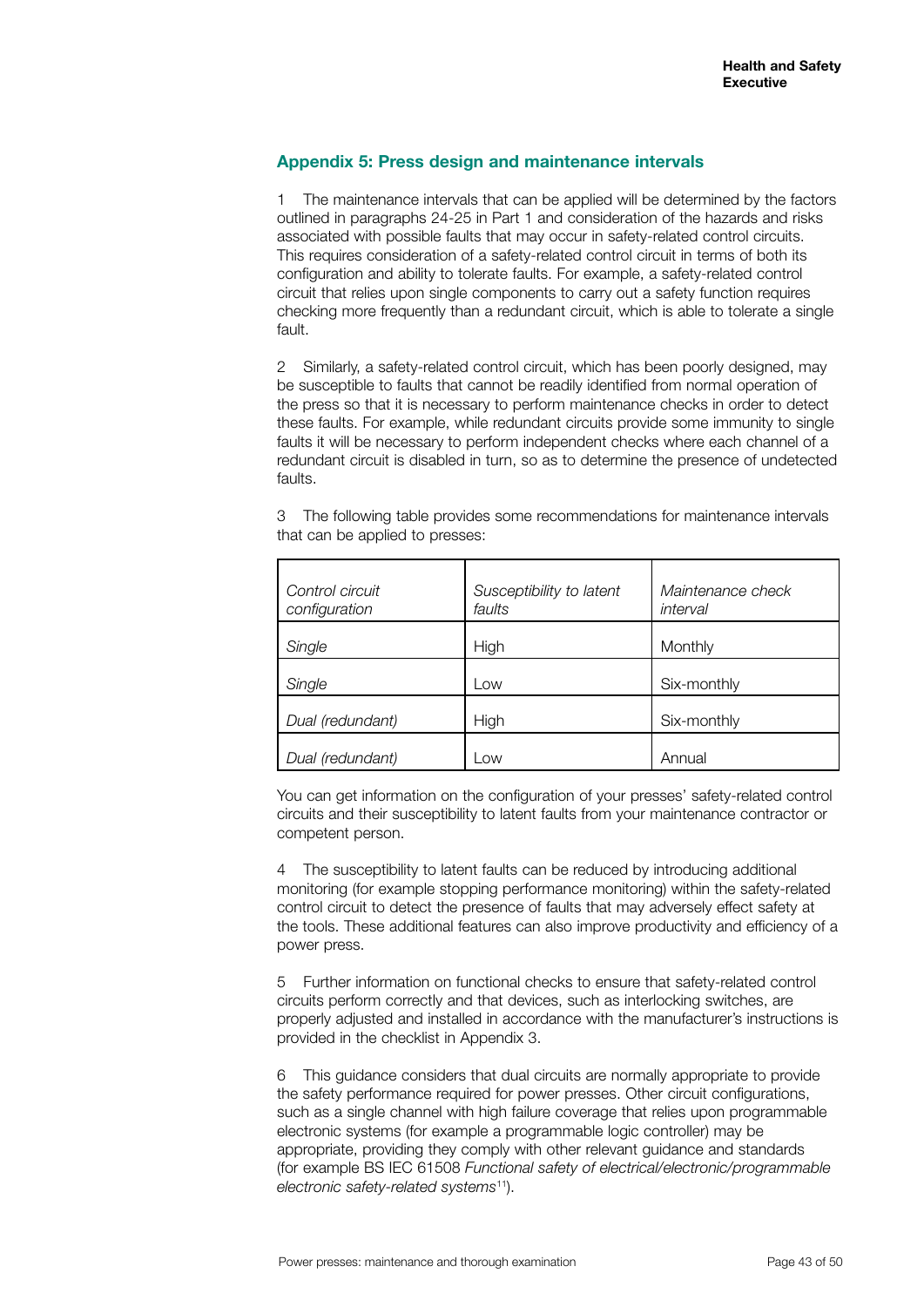7 Some dual monitored valves controlling presses have means by which each valve can be tested and re-set to confirm that the monitoring of the valve is effective, and that a fault will be recognised and the press will be shut down. Where valves are fitted with a test button or with other inbuilt test facilities on the valve itself, these should be tested by the competent person as part of the thorough examination.

Some electrically interlocked guards may depend on a single electrical solenoid. If it fails, the press can operate when the guard is open. Back-up protection can be added which will improve the level of safety and reduce the frequency of electrical maintenance. This back-up protection comprises a pneumatic valve operated non-electrically by the guard, and is fitted in the airline to the clutch, upstream of the solenoid control valve. Whenever the guard is open, this valve cuts off the upstream air supply to the clutch and opens the downstream system to atmosphere. This protects against electrical failure of the system – but not mechanical failures of the clutch and brake mechanism.

8 Many presses fitted with interlocked guards are fitted with two switches at the guard connected in series to a single valve. This controls the clutch with a pneumatically operated guard lock to hold the guard closed until the press is stopped at top dead centre. When the guard is open, the level of safety is reduced to single mode failure because in many designs the guard lock will be ineffective should a fault occur in the control circuit or pneumatic valve that causes the clutch to engage. Single mode failure should be avoided by, for example, fitting a second pneumatic control valve connected in series to the original clutch control valve and controlled by a separate pneumatic valve operated by the guard to give a dual channel arrangement.

9 Many full revolution clutch presses are fitted with pneumatic cylinder operation of the clutch extractor. Operation of the extractor before the guard is fully closed and the clutch scotch fully disengaged can result in wear of the extractor and scotch. This could result in the clutch being engaged before the guard is fully closed. A pneumatic control valve operated by the guard shutter should be fitted in series with the foot pedal so that the extractor cylinder can only operate when the guard is fully closed.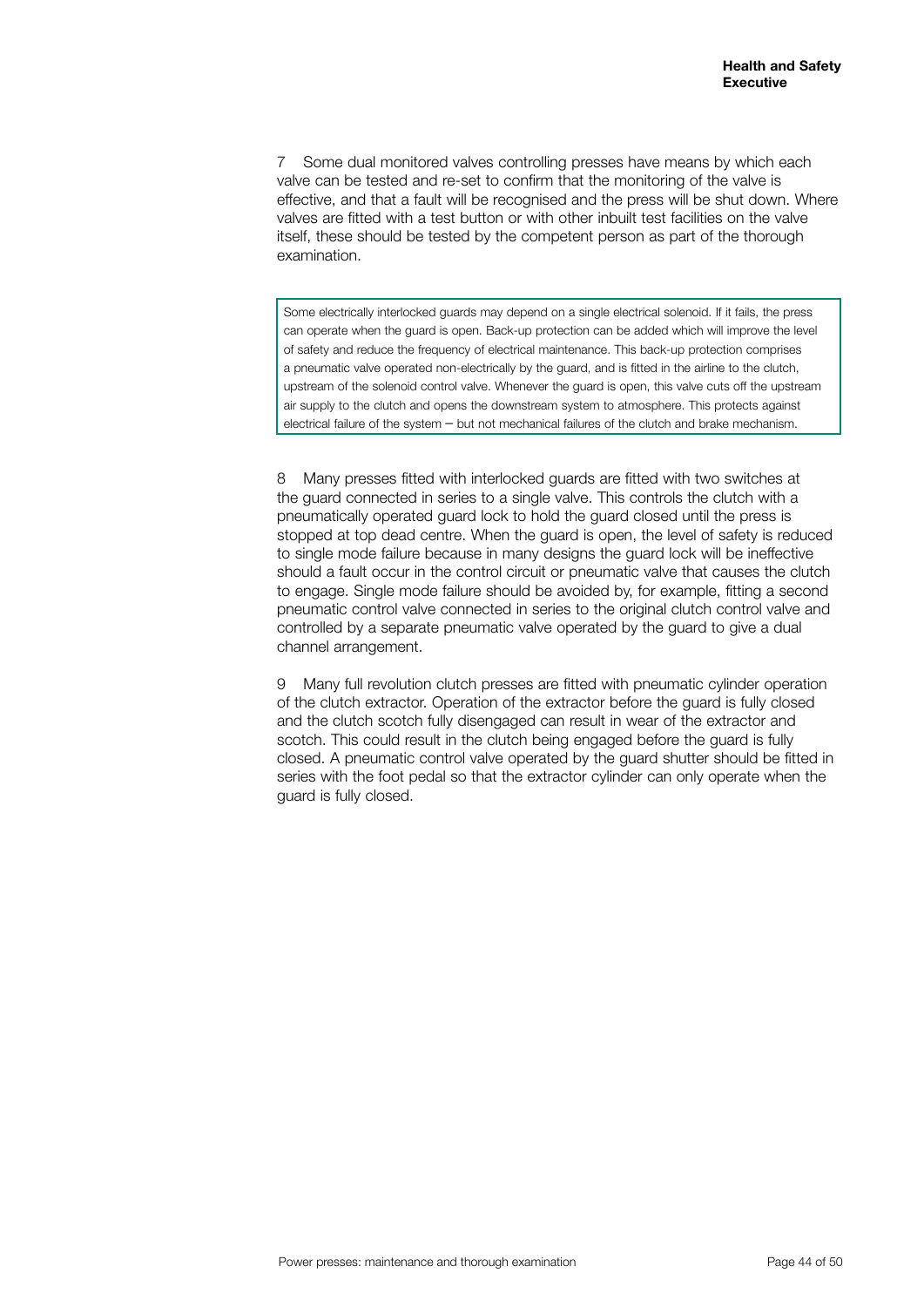# **Appendix 6: PUWER 98 Part IV: Power presses – Schedule 3 (regulation 34(1)(b))**

#### **Information to be contained in a report of thorough examination of a power press, guard or protection device**

- *1 The name of the employer for whom the thorough examination was made.*
- *2 The address of the premises at which the thorough examination was made.*
- *3 In relation to each item examined* 
	- *(a) that it is a power press, interlocking guard, fixed guard or other type of guard or protection device;*
	- *(b) where known its make, type and year of manufacture;*
	- *(c) the identifying mark of* 
		- *i) the manufacturer*
		- *ii) the employer.*
- *4 In relation to the first thorough examination of a power press after installation or after assembly at a new site or in a new location* –
	- *(a) that it is such thorough examination;*
	- *(b) either that it has been installed correctly and would be safe to operate or the respects in which it has not been installed correctly or would not be safe to operate;*
	- *(c) identification of any part found to have a defect, and a description of the defect.*
- *5 In relation to a thorough examination of a power press other than one to which paragraph 4 relates* –
	- *(a) that it is such other thorough examination;*
	- *(b) either that the power press would be safe to operate or the respects in which it would not be safe to operate;*
	- *(c) identification of any part found to have a defect which is or could become a danger to persons, and a description of the defect.*
- *6 In relation to a thorough examination of a guard or protection device* 
	- *(a) either that it is effective for its purpose or the respects in which it is not effective for its purpose;*
	- *(b) identification of any part found to have a defect which is or could become a danger to persons, and a description of the defect.*
- *7 Any repair, renewal or alteration required to remedy a defect found to be a danger to persons.*
- *8 In the case of a defect which is not yet but could become a danger to persons –*

*(a) the time by which it could become such danger; (b) any repair, renewal or alteration required to remedy it.*

- *9 Any other defect which requires remedy.*
- *10 Any repair, renewal or alteration referred to in paragraph 7 which has already been effected.*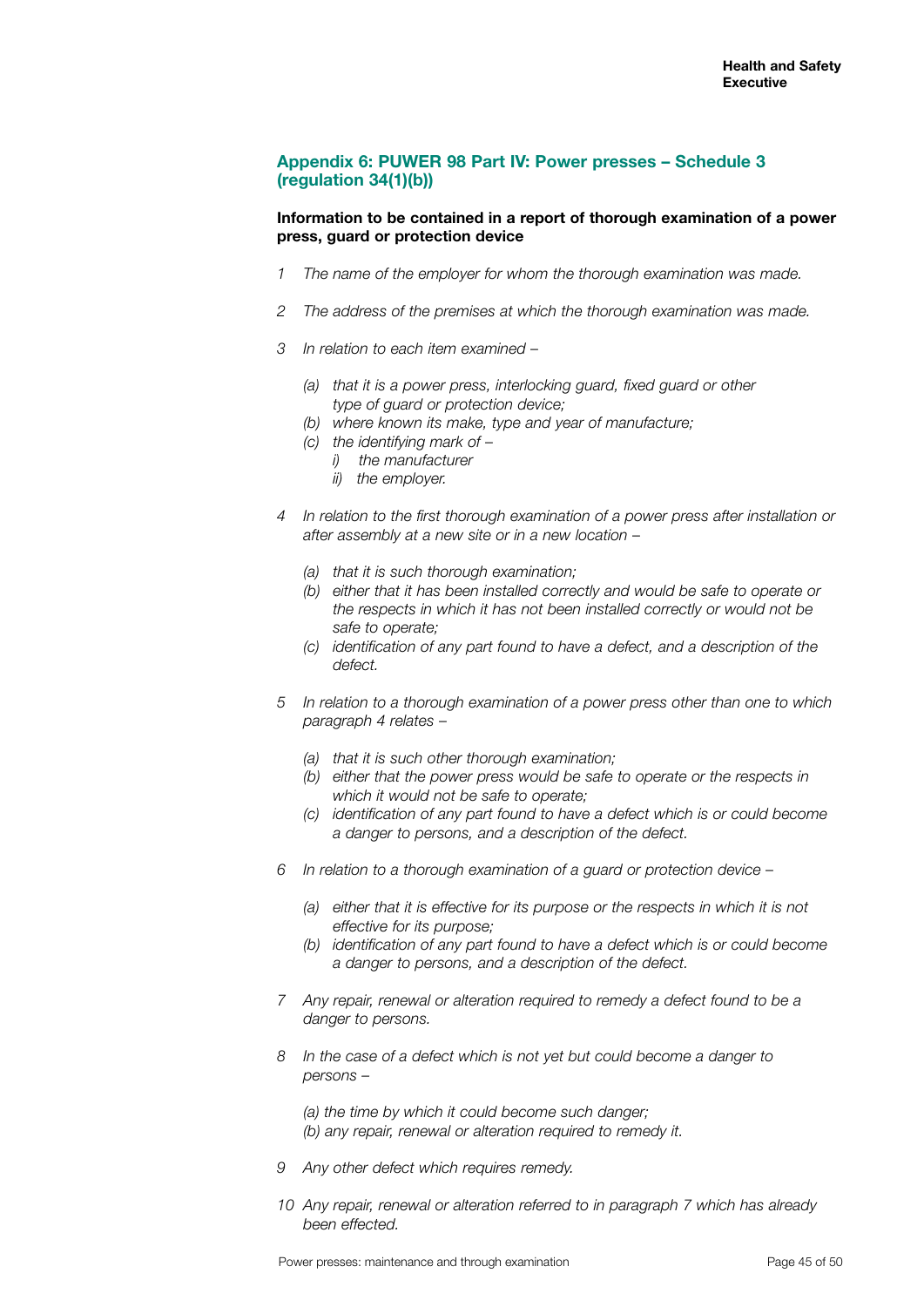- *11 The date on which any defect referred to in paragraph 8 was notified to the employer under regulation 34(1) (a).*
- *The qualification and address of the person making the report; that he is selfemployed or, if employed, the name and address of his employer.*
- *The date of the thorough examination.*
- *The date of the report.*
- *The name of the person making the report and where different the name of the person signing or otherwise authenticating it.*

#### **Appendix 7: PUWER 98 Part IV: Power presses – Schedule 2 (regulation 31)**

#### **Power presses to which regulations 32 to 35 do not apply**

- *A power press for the working of hot metal.*
- *A power press not capable of a stroke of greater than six mm.*
- *A guillotine.*
- *A combination punching and shearing machine, a turret punch press or a similar machine for punching, shearing or cropping.*
- *A machine other than a press brake, for bending steel sections.*
- *A straightening machine.*
- *An upsetting machine.*
- *A heading machine.*
- *A riveting machine.*
- *An eyeletting machine.*
- *A press-stud attaching machine.*
- *A zip fastener bottom stop attaching machine.*
- *A stapling machine.*
- *A wire stitching machine.*
- *A power press for the compacting of metal powders.*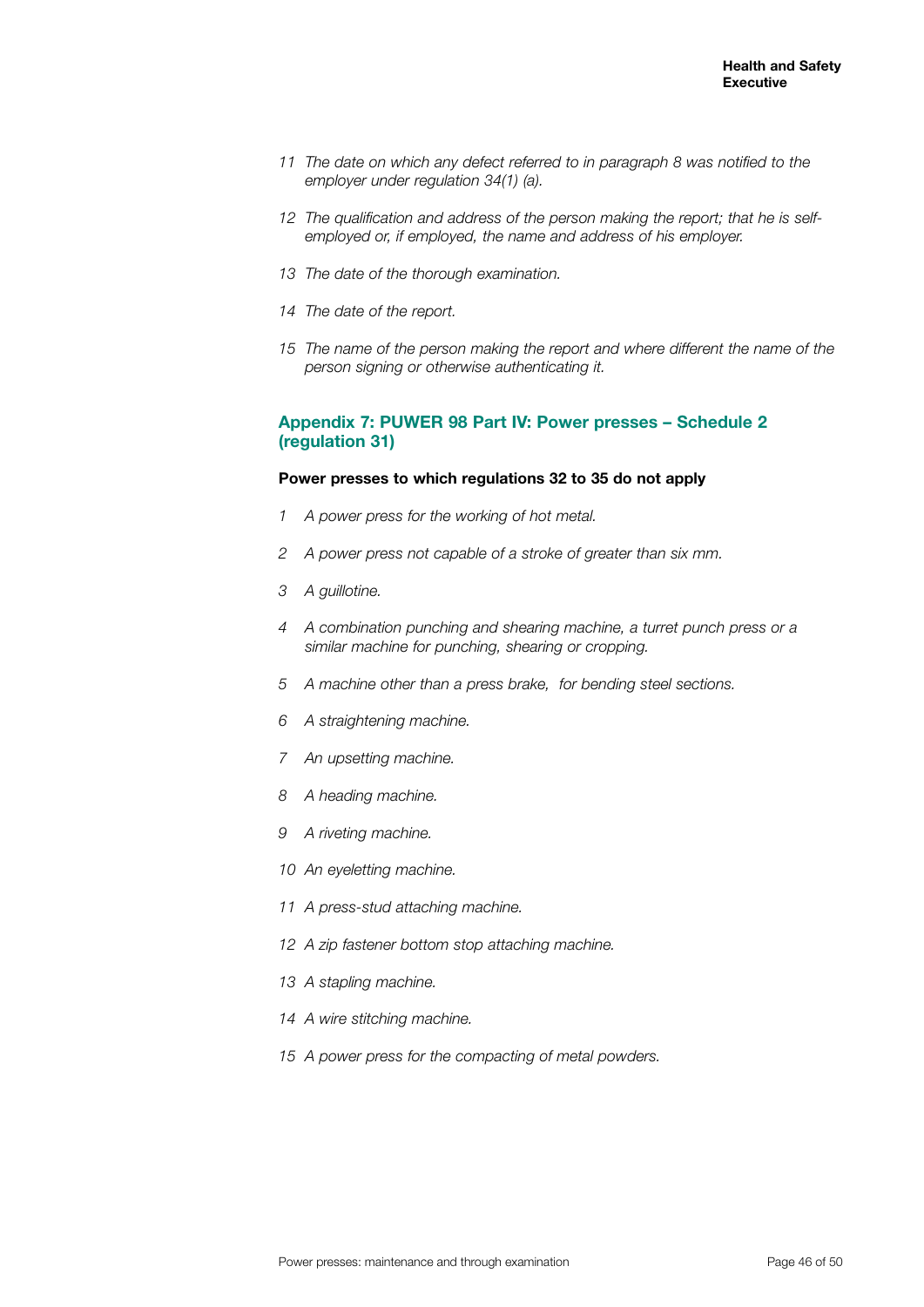## **Appendix 8: PUWER 98 Part IV: Power presses – Regulation 32(4)(a) (iii) – Exceptional circumstances**

#### **Requirement for a thorough examination**

1 The exceptional circumstances which might require a thorough examination and test under regulation 32(4)(a)(iii) of PUWER 98 should be considered in a similar way to regulation 6(2)(b) of PUWER 98 with respect to whether an inspection is required. Guidance is given in *Safe use of work equipment: Provision and Use of Work Equipment Regulations 1998. Approved Code of Practice and guidance*<sup>9</sup> (pages 26-30).

2 The requirement in regulation 32(4)(a)(iii) relates to whether or not employees could be subject to a foreseeable 'significant risk' due to 'exceptional circumstances' and the resulting need to have a press thoroughly examined. A significant risk is one which could result in a major injury or worse. Major injuries are listed in Schedule 1 of the Reporting of Injuries, Diseases and Dangerous Occurrences Regulations 1995 (RIDDOR). The list is also reproduced in Appendix 1 of *Safe use of work equipment: Provision and Use of Work Equipment Regulations*  1998. Approved Code of Practice and guidance.<sup>9</sup> Injuries at the tools of a power press are normally 'major'.

3 When exceptional circumstances occur, the employer should make an assessment of the situation to determine the steps they need to take (required under the Management of Health and Safety at Work Regulations 1999). The purpose of such a thorough examination in these circumstances would be to allow the competent person to provide advice or make judgements about the condition of the press or its safeguarding arrangements in order to control the potential risk to employees. In particular it will allow the competent person to:

- make an assessment of any damage to a press so that appropriate repairs etc can be specified; and/or
- confirm that the repairs/remedial action have been undertaken properly.

4 The list of exceptional circumstances given in *Safe use of power presses. Provision and Use of Work Equipment Regulations 1998 as applied to power presses. Approved Code of Practice and guidance*<sup>8</sup> is not exhaustive. In some cases more than one of the examples may apply to a given situation. For example, if a press was suspected of sustaining serious damage as a result of overloading, a thorough examination is likely to be required to determine the exact nature and extent of the damage and the remedial action necessary to ensure that the press can be safely used. At this stage, the competent person may make a judgement that the press should also be thoroughly examined again following repair, for example if the press frame or other parts were welded or modified in some way – where subsequent failure may foreseeably result in a 'significant risk'.

In cases where guards or other protective devices are renewed following serious damage they would require thorough examination – this would be needed to comply with regulation 32(2) where guards are being used on the press for the first time.

6 In cases where repairs are 'less serious' and the employer can determine with confidence that no significant risk would result, ie the repairs have been carried out to appropriate standards (workmanship and design), then a thorough examination would not be necessary until the next periodic thorough examination and test is required.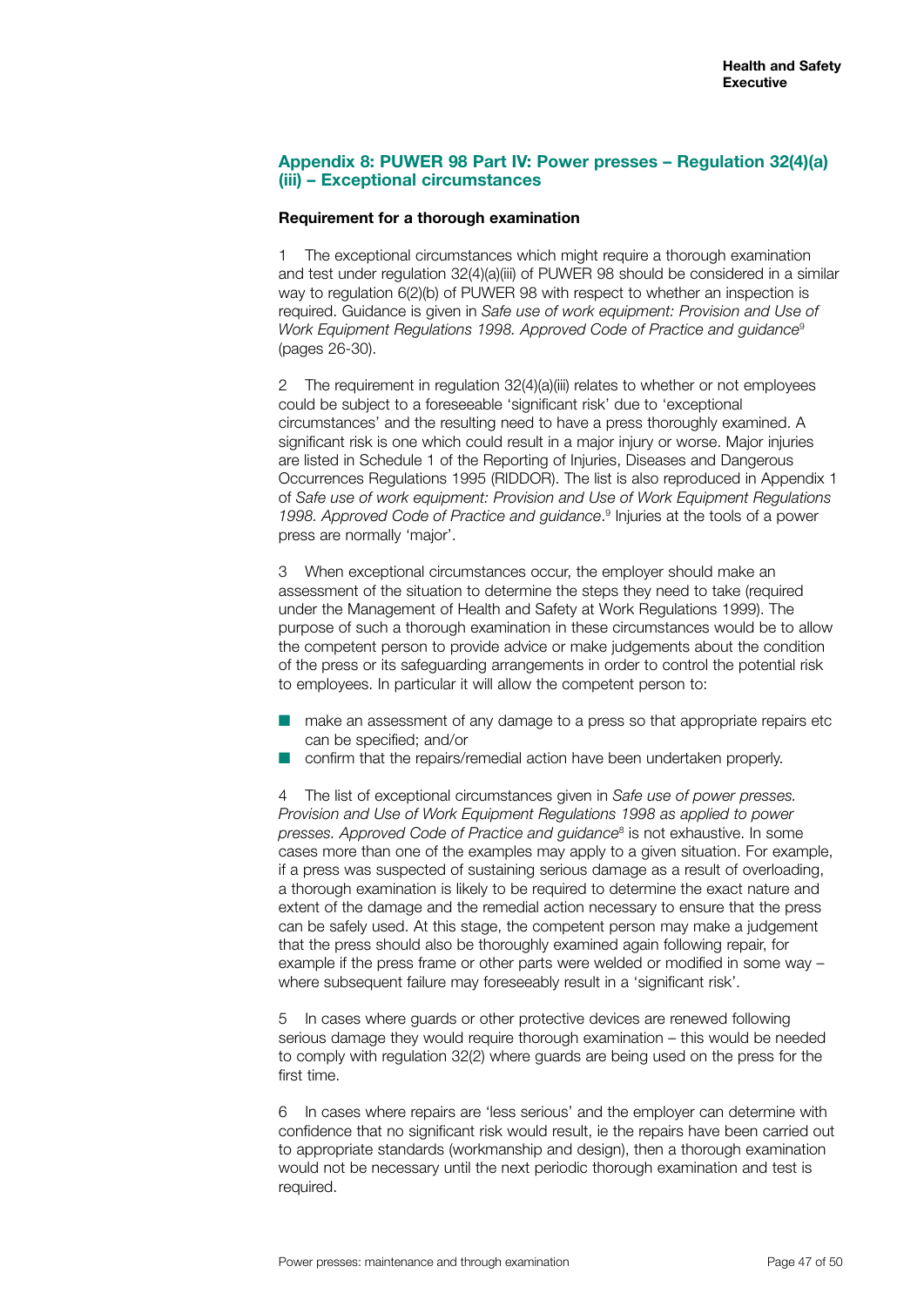7 Normal 'running' repairs and routine maintenance would not require a thorough examination over and above the periodic intervals, for example replacement of brake linings or a clutch key before failure.

8 The guidance also refers to a 'substantial change in the nature of use' as being 'exceptional circumstances'. Again the nature of the change in use has to be considered within the context of 'significant risk'. If the press (capacity, operating mechanisms etc) is suitable for the new service conditions and the existing safeguards adequately control any additional risks, eg from new hazards following the change of use, then a thorough examination would not normally be required. Major changes in the application of the machine, for example integration into an automatic line, would probably require a thorough examination because new or substantially modified guarding arrangements would need to be provided – but regulation 32(2) would then be more relevant.

9 In cases where users have doubts about the need for a thorough examination they should discuss the matter with the 'competent person'.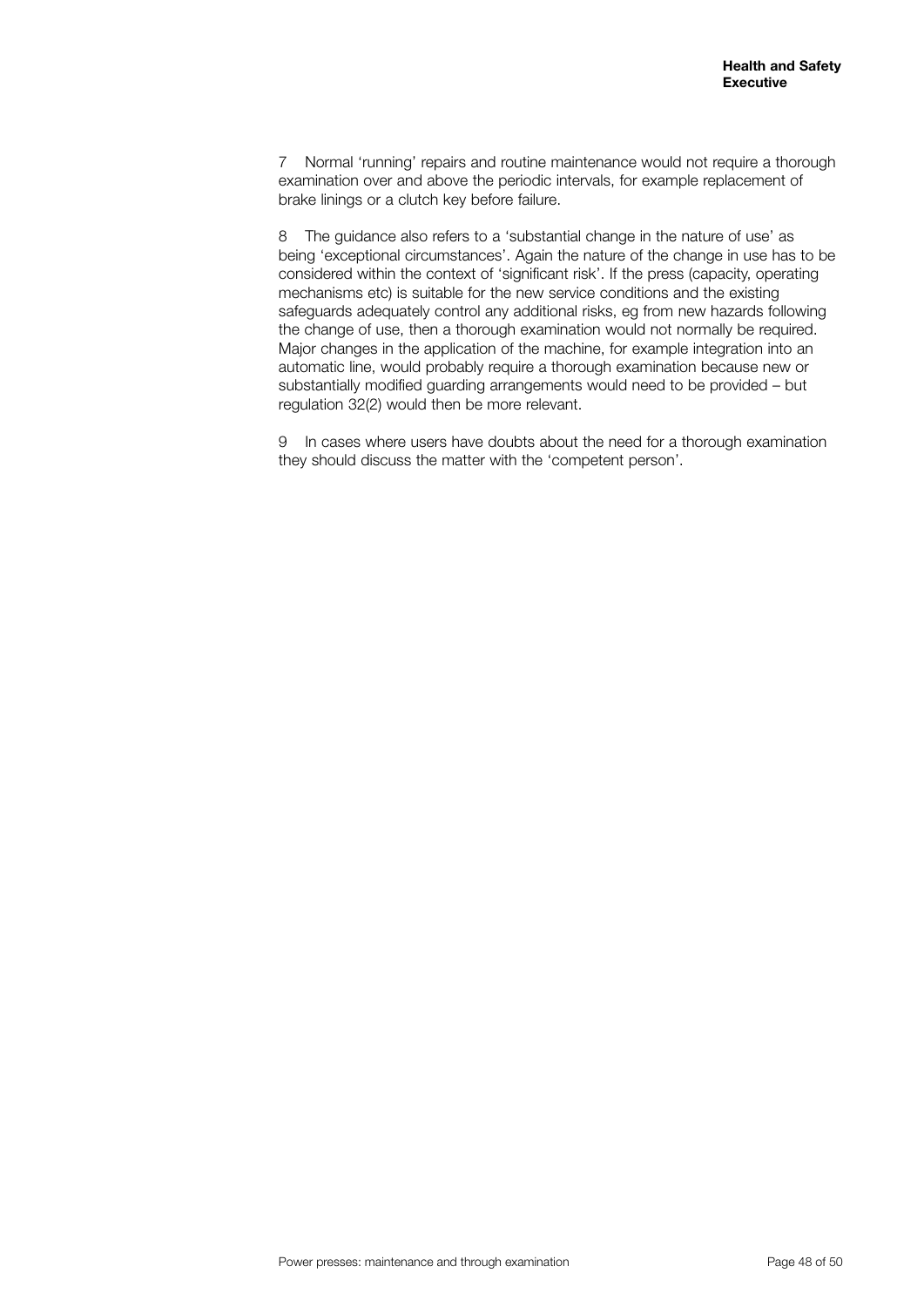# References

Further information about the law on work equipment can be found in references 8 and 9 below.You will need to look at both of them to understand the full extent of your legal duties.

1 BS EN 45004: 1995 *General criteria for the operation of various types of bodies peforming inspection* British Standards Institution

2 *Buying new machinery: A short guide to the law and some information on what to do for anyone buying new machinery for use at work* Leaflet INDG271 HSE Books 1998 (single copy free or priced packs of 15 ISBN 0 7176 1559 6)

3 BS EN 61496-1: 1998 and BS IEC 61496-2: 1997 *Safety of machinery* – *Electro-sensitive protective equipment* British Standards Institution

4 *Application of electro-sensitive protective equipment using light curtains and light beam devices to machinery* HSG180 HSE Books 1999 ISBN 0 7176 1550 2

5 *Procedures for daily inspection and testing of mechanical power presses and press brakes* INDG 316 HSE Books 2003 (single copy free or priced packs of 10 ISBN 0 7176 1780 7

6 *Electricity at work: Safe working practices* HSG85 (Second edition) HSE Books 2003 ISBN 0 7176 2164 2

7 *Use of contractors: A joint responsibility* Leaflet INDG368 HSE Books 2002 (single copy free or priced packs of 10 ISBN 0 7176 2566 4)

8 *Safe use of power presses. Provision and Use of Work Equipment Regulations 1998 as applied to power presses. Approved Code of Practice and guidance* L112 HSE Books 1998 ISBN 0 7176 1627 4

9 *Safe use of work equipment. Provision and Use of Work Equipment Regulations 1998. Approved Code of Practice and guidance* L22 (Second edition) HSE Books 1998 ISBN 0 7176 1626 6

10 BS EN 983: 1996 *Safety of machinery: Safety requirements for fluid power systemsand their components. Pneumatics* British Standards Institution

11 BS IEC 61508: *Functional safety of electrical/electronic/programmable electronic safety-related systems* British Standards Institution